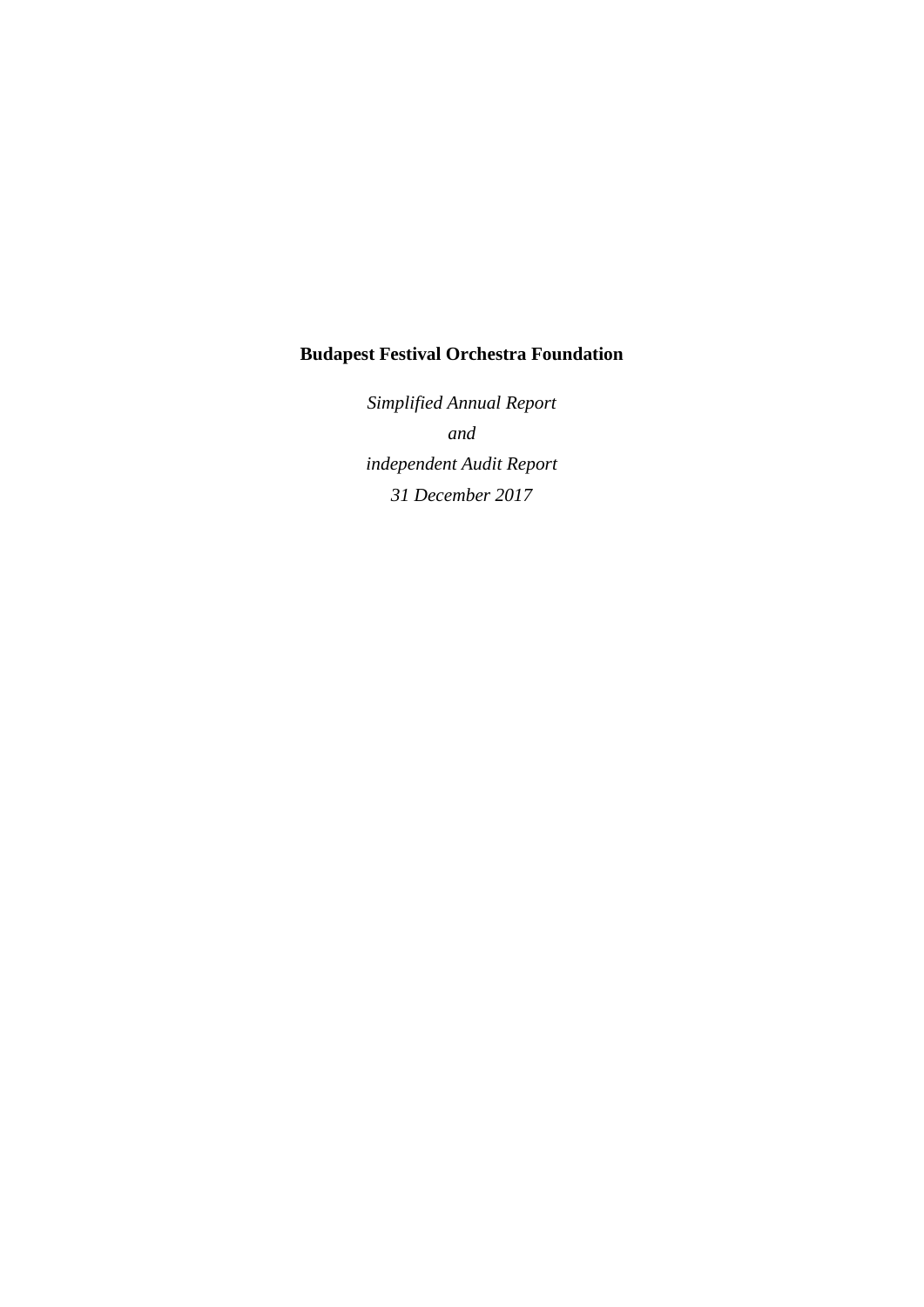# **Deloitte.**

Deloitte Könyvvizsgáló és Tanácsadó Kft. 1068 Budapest, Dózsa György út 84/C Postal address: 1438 Budapest, P.O.Box 471

Phone: +36 (1)428-6800 Fax: +36 (1) 428-6801 [www.deloitte.hu](http://www.deloitte.hu/)

Registered by: Court of Registration of the Metropolitan Court Company registration number: 01-09-071057

### **INDEPENDENT AUDIT REPORT**

#### **On the Simplified Public Benefit Annual Report submitted to the Board of Trustees of the Budapest Festival Orchestra Foundation**

#### *Opinion*

We have audited the simplified public benefit annual report of Budapest Festival Orchestra Foundation for 2017, consisting of the public benefit balance sheet prepared for the cut-off date of 31 December 2017, in which the total assets and total liabilities are HUF 1,417,460 thousand, the net result after tax is HUF 51,022 thousand loss, the public benefit profit and loss account for the financial year ending on the same date and the notes to the financial statements describing the main components of the accounting policy and containing other explanatory information.

In our opinion, the attached simplified public benefit annual report reflects a true and fair view of the assets and liabilities and financial position of the Foundation as at 31 December 2017, as well as its income position at the end of the financial year ending on that date, and is in line with the provisions of Act C of 2000 on Accounting as well as Government Decree 479/2016 (28 December) on the specificities of reporting and bookkeeping of some other organisations referred to in the Accounting Act, effective in Hungary.

#### *Basis of the opinion*

We have completed our audit in compliance with the Hungarian National Audit Standards and laws and the other legal regulations pertaining to audit and effective in Hungary. Our responsibility arising from these standards is described in more detail in the section under the title of "*Responsibility of the auditor for the audit of the simplified public benefit annual report*".

We are independent of the Foundation, pursuant to the specifications of the applicable legislation effective in Hungary and the "Rules on the (Ethical) Conduct of Auditors and Disciplinary Procedures" of the Chamber of Hungarian Auditors, as well as, for those issues not addressed in the above, according to the specifications of the "Accountants' Codes of Ethics for Professional Accountants" (IESBA Code), issued by the International Ethics Standards Board, and comply with other ethical requirements contained in the same standards.

We are convinced that the obtained audit evidence provides a sufficient and adequate basis for our audit report.

#### *Other information: Public Benefit Annex*

The other information consists of the public benefit annex of the Budapest Festival Orchestra Foundation for 2017. The management is responsible for preparing the public benefit annex, in compliance with the Accounting Act and the applicable provisions of other legal regulations. Our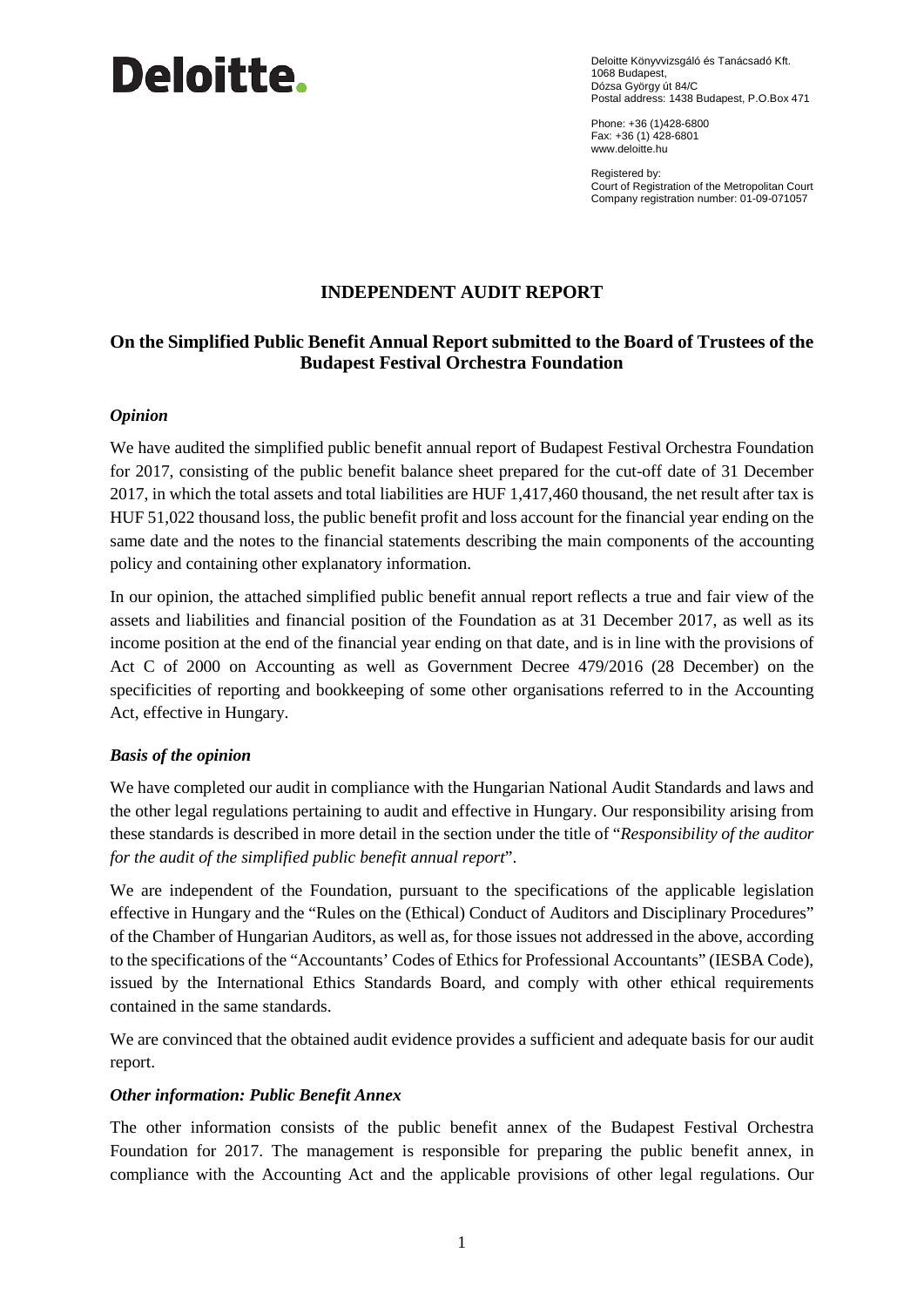opinion on the simplified public benefit annual report expressed in the '*Opinion*' section of our independent audit report does not relate to the public benefit annex.

In relation to the audit of the simplified public benefit annual report conducted by us, our responsibility is to read the public benefit annex and consider, in that process, whether the public benefit annex contains any material contradiction to the simplified public benefit annual report or to our knowledge obtained during the audit, or it otherwise appears to contain any materially erroneous statement.

Pursuant to the Accounting Act, it is also our responsibility to decide whether the public benefit annex was prepared in compliance with the provisions of the Accounting Act and other applicable legal regulations, and expressing our opinion on this, and also on the consistency of the public benefit annex and the simplified public benefit annual report.

In our opinion, the 2017 public benefit annex of the Foundation is in line with the 2017 simplified public benefit annual report of the Foundation and the applicable provisions of the Accounting Act in all essential aspects. As other legal regulations do not specify further requirements for the Foundation in relation to the public benefit annex, we do not formulate an opinion in that context.

In addition to the above, and based on our information obtained about the Foundation and its environment, we also must report whether or not we learned of any erroneous statement that may be deemed material (material erroneous statement) in the public benefit annex, and if so, the nature of the respective erroneous information (erroneous statement). We do not have anything to report in that regard.

# *Responsibility of the management and the persons in control for the simplified public benefit annual report*

The management is responsible for preparing and presenting the simplified public benefit annual report in compliance with the Accounting Act and the Government Decree 479/2016 (28 December) on the specificities of reporting and bookkeeping of certain other organisations referred to in the Accounting Act and the requirement of true presentation, as well as for any internal control that is deemed necessary by the management for preparing a simplified public benefit annual report free from material erroneous statements whether arising from fraud or error.

In the course of preparing the simplified public benefit annual report, the management is responsible for assessing the Foundation's ability to continue the business and for disclosing the information on the continuation of the business in line with the particular situation; furthermore, the management is responsible for the compilation of the simplified public benefit annual report based on the principle of going concern. The management should take the principle of going concern as a basis, unless the enforcement of this principle is hindered by any provision to the contrary, or if any factor or circumstance, which contradicts the continuation of entrepreneurial activities, prevails.

The persons appointed to take charge are responsible for monitoring the financial reporting process of the Foundation.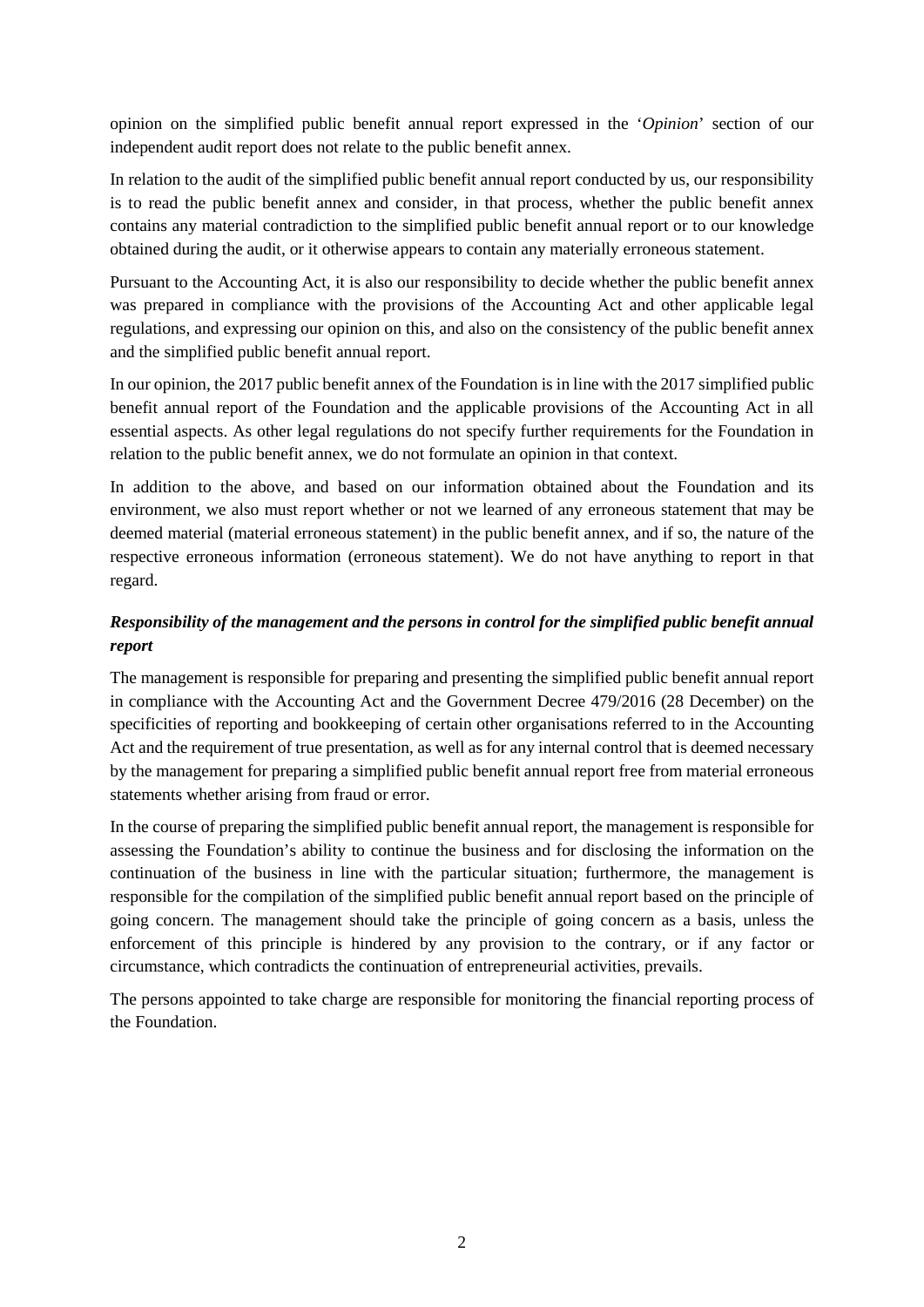#### *Responsibility of the auditor for the audit of the simplified public benefit annual report*

During our audit, we aim to gain sufficient assurance that the simplified public benefit annual report does not contain any materially erroneous statement arising from fraud or error, and to issue an independent audit report containing our opinion based on our audit. Sufficient assurance is a high degree of certainty, but is not a guarantee that an audit conducted in compliance with the Hungarian National Audit Standards and the laws and other legal regulations on audit, effective in Hungary, always detects otherwise existing materially erroneous statements. Erroneous statements may arise from fraud or error and are deemed material when it may be reasonably expected that they, either on their own or together, may influence the economic decisions of the users made on the basis of the particular simplified public benefit annual report.

In accordance with the Hungarian National Audit Standards and the laws and other legal regulations on audit, effective in Hungary, we apply personal judgement and maintain some professional scepticism during the entire audit.

Moreover:

- We identify and estimate the risks of material erroneous statements in the simplified public benefit annual report arising either from fraud or error, develop and implement audit procedures suitable for managing those risks and obtain sufficient audit evidence for our opinion. The risk of non-detection of a material erroneous statement arising from fraud is greater than the same arising from an error, because fraud may include concerted action, counterfeiting, erroneous omissions, wrong declarations, or overruled internal controls.
- We study the internal controls, relevant in terms of the audit, in order to be able to design audit procedures that are adequate under the given conditions, but not in order to form an opinion on the effectiveness of the Foundation's internal control.
- We assess the adequacy of the accounting policies applied by the management and the practicality of the accounting estimates made by the management and the related disclosures.
- We draw a conclusion on whether or not the compilation of the simplified public benefit annual report by the management, based on the principle of going concern, is appropriate and, on the basis of the obtained audit evidence, on whether there is any significant uncertainty in relation to events or conditions that may raise serious doubt in terms of the ability of the Foundation to continue its business. If we conclude that there is a great deal of uncertainty, we must draw attention in our independent audit report to the related disclosures in the simplified public benefit annual report or, if the disclosures are not appropriate in that regard, we must qualify our opinion. Our conclusions are based on the audit evidence obtained by the date of our independent audit report. However, future events or conditions may prevent the Foundation from continuing its business.
- I assess the overall presentation, structure and content of the simplified annual report, including the disclosures in the Notes to the Financial Statements, and also assess whether or not the true and fair view of the underlying transactions and events is reflected in the simplified public benefit annual report.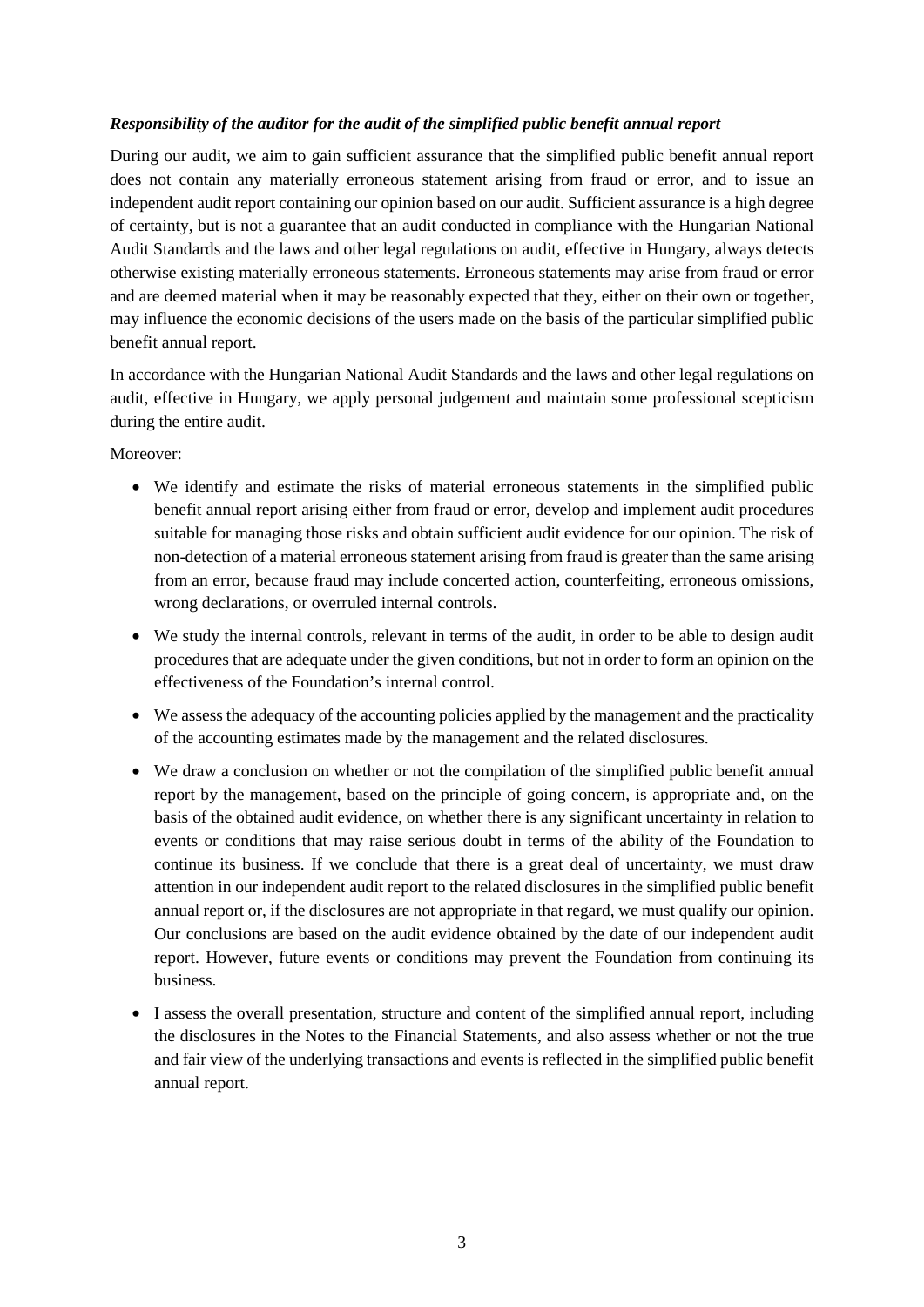In addition to other issues, we communicate, to the individuals in charge of control, the envisaged scope and schedule of the audit and the material findings of our audit, also including the material inadequacies of internal controls applied by the Foundation, identified by us during the audit, if applicable.

Budapest, 9 May 2018

*[signature]* Gábor Gion On behalf of Deloitte Könyvvizsgáló és Tanácsadó Kft. and as the Auditor, member of the Hungarian Chamber of Auditors

Deloitte Könyvvizsgáló és Tanácsadó Kft. 1068 Budapest, Dózsa György út 84/C. Registration number: 000083

Membership number of the Chamber member auditor: 005252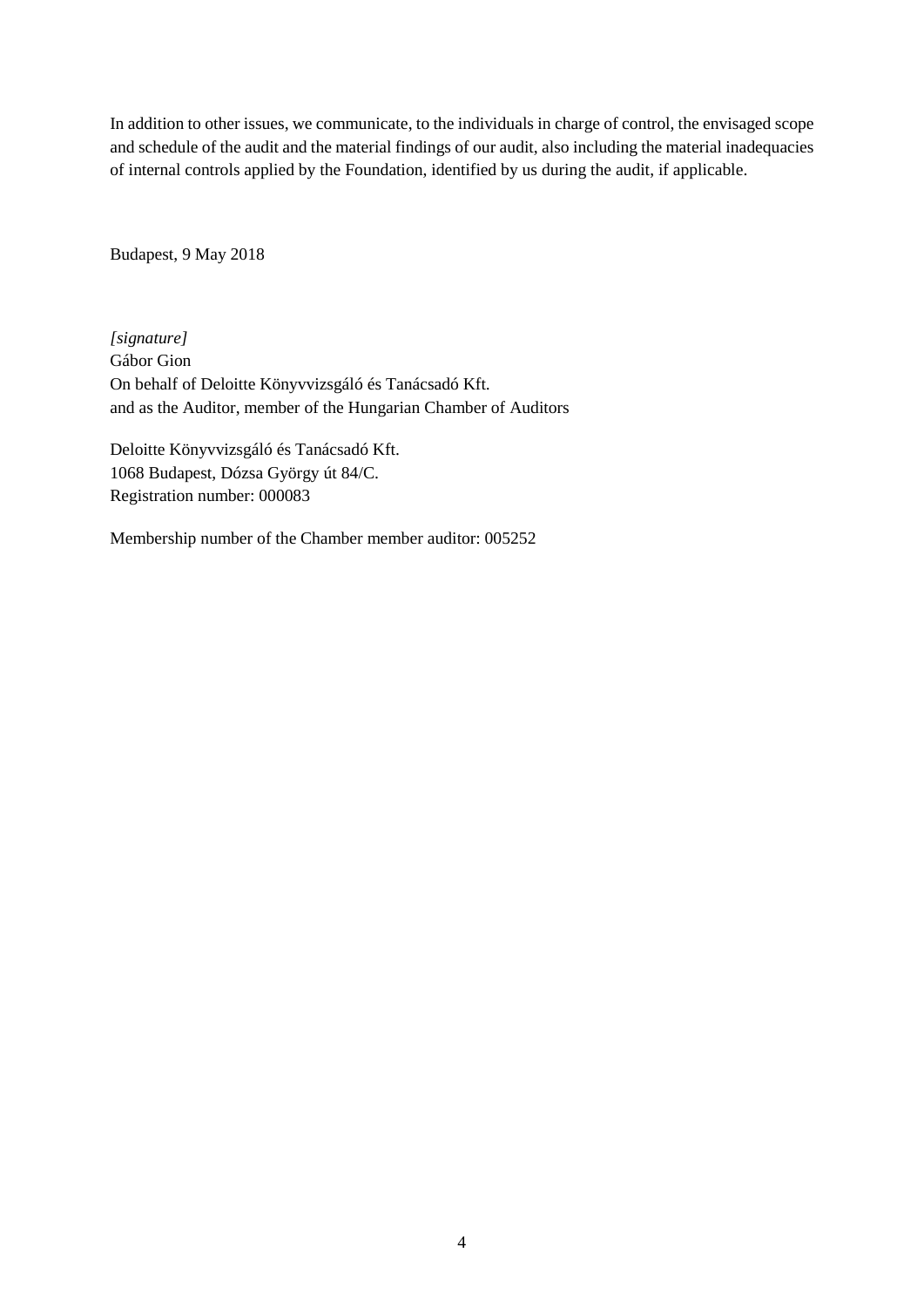# **BUDAPEST FESTIVAL ORCHESTRA FOUNDATION**

### **2017 SIMPLIFIED PUBLIC BENEFIT ANNUAL REPORT**

Budapest, 27 May 2018

*[signature]* Stefan Englert Executive Director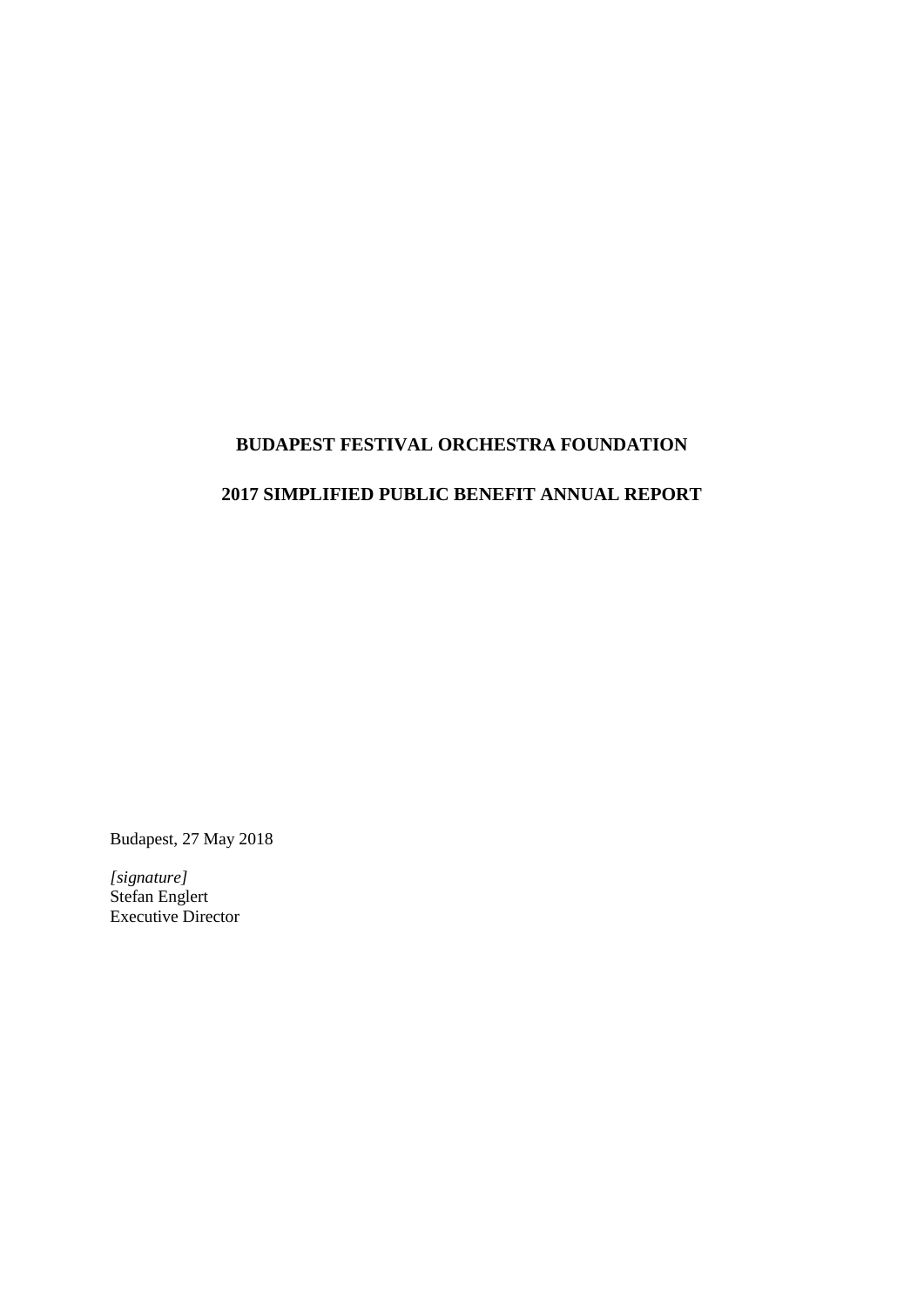- 1. Independent Audit Report
- 2. Simplified Public Benefit Annual Report
- 2.1 Balance Sheet of the Simplified Public Benefit Annual Report
- 2.2 Profit/Loss Statement of the Simplified Public Benefit Annual Report
- 2.3 General information
- 2.4 Notes to the financial statements:
- A. Data of the Foundation
- B. General supplementary information
- C. Specific Supplementary Information
	- Notes to the balance sheet
	- Findings Related to the Profit/Loss Statement
	- Statement Relating to the Utilisation of Assets
	- Presentation of Received Grants
	- Invested Capital
- D. Supplementary information
- 3. Public Benefit Annex
- 4. Supervisory Board Report
- 5. Audit statement on the acceptance of the public benefit activity report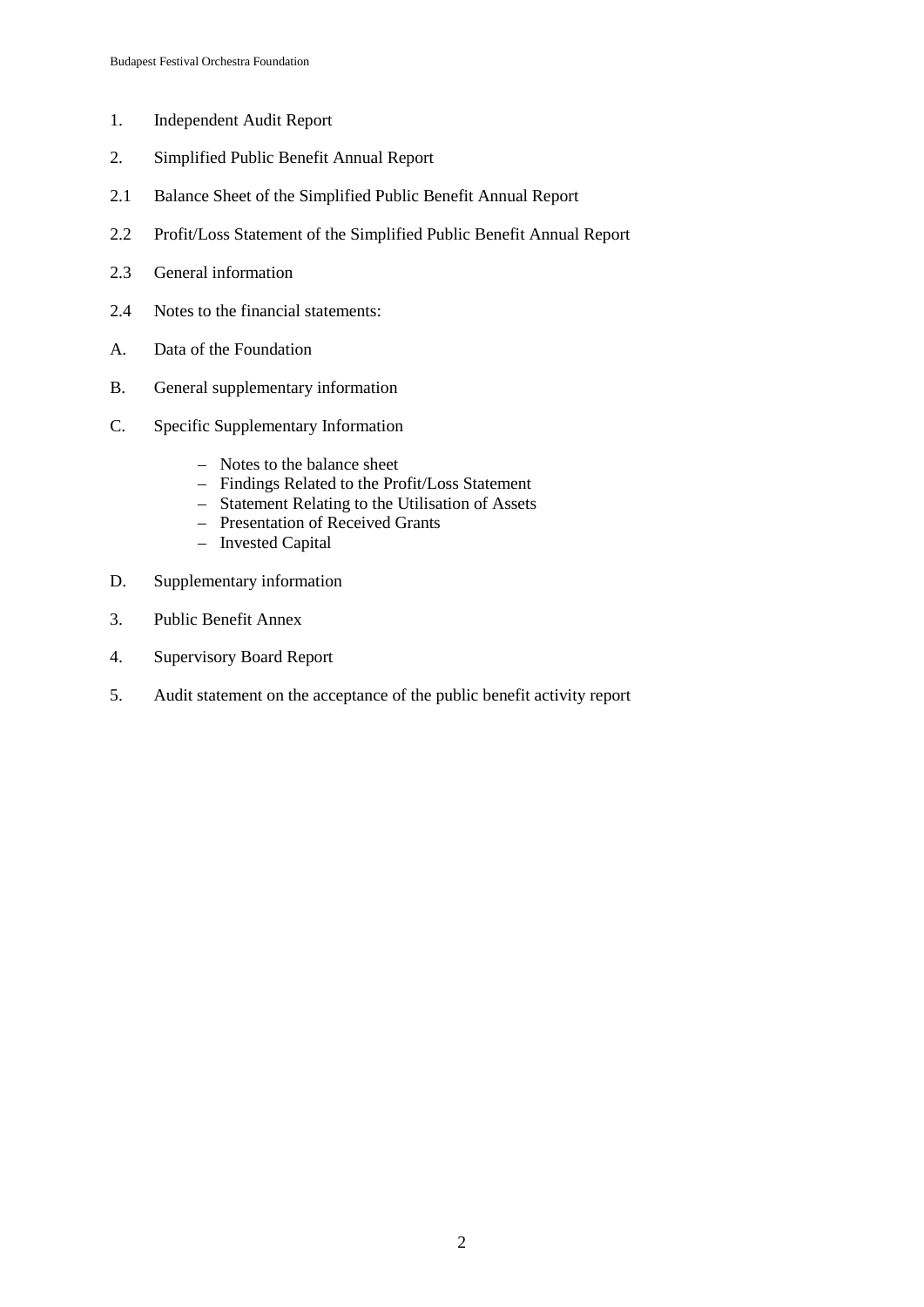# **2. SIMPLIFIED PUBLIC BENEFIT ANNUAL REPORT**

#### **2.1 Balance Sheet of the Simplified Public Benefit Annual Report 2017**

| Tax number: 18005488-2-41<br><b>Figures in thousand HUF</b> |                  |                                                   |               |                                 |              |
|-------------------------------------------------------------|------------------|---------------------------------------------------|---------------|---------------------------------|--------------|
|                                                             | Serial<br>number | Item                                              | Previous year | Corrections of<br>the preceding | Current year |
|                                                             | a                | $\overline{B}$                                    | $\mathbf{C}$  | years                           | e            |
| 1.                                                          | $\overline{A}$ . | <b>FIXED ASSETS</b>                               | 114,772       | $\mathbf{0}$                    | 99,852       |
| $\overline{2}$ .                                            | I.               | Intangible assets                                 | 8,581         | $\boldsymbol{0}$                | 4,293        |
| $\overline{3}$ .                                            | II.              | Tangible assets                                   | 99,013        | $\mathbf{0}$                    | 95,559       |
| 4.                                                          | Ш.               | <b>Financial investments</b>                      | 7,178         | $\overline{0}$                  |              |
| 5.                                                          | IV.              | Adjustment of financial investments               | 0             | $\mathbf{0}$                    | $\Omega$     |
| 6.                                                          | <b>B.</b>        | <b>CURRENT ASSETS</b>                             | 1,378,995     | $\boldsymbol{0}$                | 1,232,469    |
| $\overline{7}$ .                                            | I.               | Inventories                                       | 1,047         | $\overline{0}$                  | 1,478        |
| 8.                                                          | II.              | Receivables                                       | 196,402       | $\overline{0}$                  | 195,266      |
| 9.                                                          | III.             | Securities                                        | 969,366       | $\mathbf{0}$                    | 819,849      |
| 10.                                                         | IV.              | Liquid assets                                     | 212,180       | $\overline{0}$                  | 215,876      |
| 11.                                                         | C.               | PREPAYMENTS AND DEFERRED<br><b>EXPENSES</b>       | 38,245        | $\boldsymbol{0}$                | 85,139       |
| 12.                                                         |                  | <b>TOTAL ASSETS</b>                               | 1,532,012     | $\bf{0}$                        | 1,417,460    |
| 13.                                                         | D.               | <b>SHAREHOLDERS' EQUITY</b>                       | 1,235,468     | $\overline{0}$                  | 1,184,446    |
| 14.                                                         | I.               | Initial capital                                   | 231,075       | $\overline{0}$                  | 100          |
| 15.                                                         | II.              | Capital changes                                   | 1,132,414     | $\overline{0}$                  | 1,235,368    |
| 16.                                                         | III.             | Allocated reserve                                 | 0             | $\mathbf{0}$                    |              |
| 17.                                                         | IV.              | Valuation reserve                                 | $\Omega$      | $\mathbf{0}$                    | $\Omega$     |
| 18.                                                         | V.               | Profit of ordinary operation in the current year  | $-142,657$    | $\overline{0}$                  | $-56,028$    |
| 19.                                                         | VI.              | Profit of business activities in the current year | 14,636        | $\overline{0}$                  | 5,006        |
| 20.                                                         | Ε.               | <b>PROVISIONS</b>                                 | $\theta$      | $\mathbf{0}$                    |              |
| 21.                                                         | F.               | <b>LIABILITIES</b>                                | 139,516       | $\mathbf{0}$                    | 108,821      |
| 22.                                                         | I.               | Subordinated liabilities                          | 0             | $\overline{0}$                  |              |
| 23.                                                         | Π.               | <b>Long-term liabilities</b>                      | 0             | $\boldsymbol{0}$                |              |
| 24.                                                         | III.             | Short-term liabilities                            | 139,516       | $\overline{0}$                  | 108,821      |
| 25.                                                         | G.               | <b>ACCRUALS AND DEFERRED INCOME</b>               | 157,028       | $\boldsymbol{0}$                | 124,193      |
| 26.                                                         |                  | <b>TOTAL LIABILITIES</b>                          | 1,532,012     | $\bf{0}$                        | 1,417,460    |

Budapest, 27 May 2018

*[signature]* Stefan Englert Executive Director

The supplementary notes form an inseparable part of the balance sheet of the simplified public benefit annual report.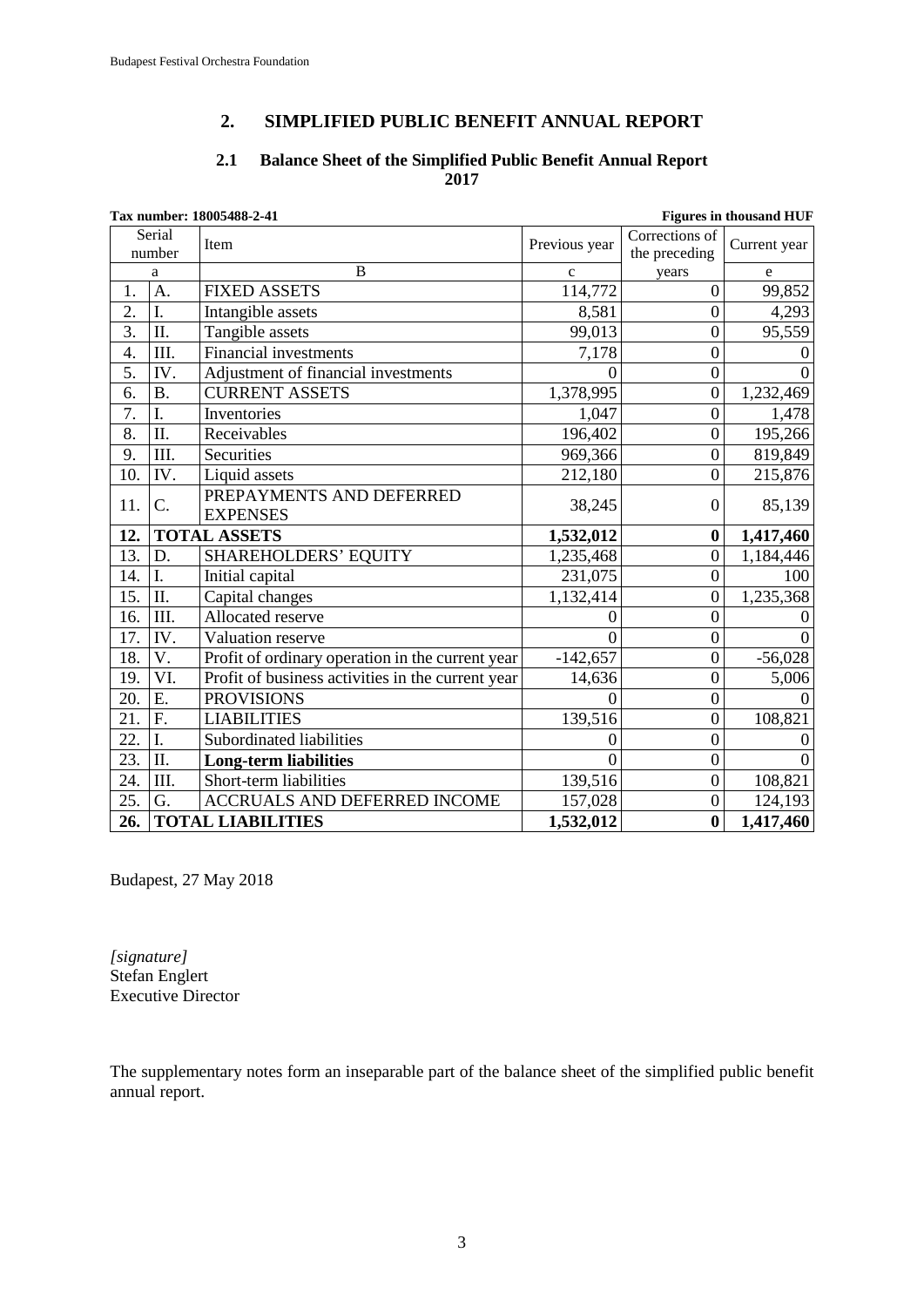# **2.2 Profit/Loss Statement of the Simplified Public Benefit Annual Report**

#### **2017**

|                  | Tax number: 18005488-2-41<br><b>Figures in thousand HUF</b> |                  |                                                |                 |                  |                                                |                 |                  |                                                |                 |
|------------------|-------------------------------------------------------------|------------------|------------------------------------------------|-----------------|------------------|------------------------------------------------|-----------------|------------------|------------------------------------------------|-----------------|
|                  |                                                             |                  | <b>Ordinary operation</b>                      |                 |                  | <b>Business operation</b>                      |                 |                  | <b>Total</b>                                   |                 |
|                  | <b>Definition</b>                                           | previous<br>year | adjust-<br>ments of<br>the<br>previous<br>year | current<br>year | previous<br>year | adjust-<br>ments of<br>the<br>previous<br>year | current<br>year | previous<br>year | adjust-<br>ments of<br>the<br>previous<br>year | current<br>year |
| 1                | Net sales revenues                                          | 1,078,548        | $\overline{0}$                                 | 1,153,789       | 6,739            | $\overline{0}$                                 | 5,128           | 1,085,287        | $\boldsymbol{0}$                               | 1,158,917       |
| $\overline{c}$   | Capitalised own<br>performance                              | $\theta$         | $\overline{0}$                                 | $\theta$        | $\theta$         | $\overline{0}$                                 | $\overline{0}$  | $\Omega$         | $\overline{0}$                                 | $\Omega$        |
| 3                | Other revenues                                              | 1,835,033        | $\theta$                                       | 1,879,091       | 1,789            | $\mathbf{0}$                                   | $\overline{0}$  | 1,836,822        | $\overline{0}$                                 | 1,879,091       |
|                  | support received<br>from                                    | $\theta$         | $\theta$                                       | $\theta$        | $\theta$         | $\theta$                                       | $\theta$        | $\theta$         | $\theta$                                       | $\theta$        |
|                  | the founder                                                 | 1,757,378        | $\theta$                                       | 1,728,210       | $\theta$         | $\theta$                                       | $\theta$        | 1,757,378        | $\theta$                                       | 1,728,210       |
|                  | of which: donations                                         | 72,324           | 0                                              | 147,759         | $\theta$         | 0                                              | 0               | 72,324           | $\theta$                                       | 147,759         |
| $\overline{4}$   | Revenues of<br>financial<br>transactions                    | 5,715            | $\overline{0}$                                 | 56,766          | 31,213           | $\overline{0}$                                 | $\overline{0}$  | 36,928           | $\overline{0}$                                 | 56,766          |
| A                | <b>Total revenues</b><br>$(1+2+3+4+5)$                      | 2,919,296        | $\bf{0}$                                       | 3,089,646       | 39,741           | $\bf{0}$                                       | 5,128           | 2,959,037        | $\bf{0}$                                       | 3,094,774       |
|                  | of which: revenues<br>from public benefit<br>activity       | 2,919,296        | $\boldsymbol{0}$                               | 3,089,646       | 39,741           | $\Omega$                                       | 5,128           | 2,919,296        | 0                                              | 3,094,774       |
| 5                | Material<br>expenditure                                     | 2,435,375        | $\overline{0}$                                 | 2,507,746       | 2,143            | $\overline{0}$                                 | 122             | 2,437,518        | 0                                              | 2,507,868       |
| 6                | Staff costs                                                 | 595,303          | $\overline{0}$                                 | 590,885         | 3,257            | $\overline{0}$                                 | $\overline{0}$  | 598,560          | $\overline{0}$                                 | 590,885         |
|                  | of which: executive<br>officer                              | $\mathbf{0}$     | $\Omega$                                       | $\overline{0}$  | $\overline{0}$   | $\theta$                                       | $\overline{0}$  | $\Omega$         | $\overline{0}$                                 | $\Omega$        |
| $\boldsymbol{7}$ | Depreciation<br>write-off                                   | 13,305           | $\overline{0}$                                 | 16,404          | 118              | $\overline{0}$                                 | $\overline{0}$  | 13,423           | $\overline{0}$                                 | 16,404          |
| 8                | Other expenses                                              | 1.011            | $\theta$                                       | 5.077           | 11               | $\theta$                                       | $\Omega$        | 1.022            | $\theta$                                       | 5.077           |
| 9                | Expenses of<br>financial<br>transactions                    | 16,959           | $\overline{0}$                                 | 25,562          | 19,576           | $\overline{0}$                                 | $\mathbf{0}$    | 36,535           | $\overline{0}$                                 | 25,562          |
| B                | Total costs,<br>expenses<br>$(6+7+8+9+10+11)$               | 3,061,953        | $\mathbf{0}$                                   | 3,145,674       | 25,105           | $\bf{0}$                                       | 122             | 3,087,058        | $\bf{0}$                                       | 3,145,796       |
|                  | of which: public<br>benefit activity<br>expenses            | 3,061,953        | $\overline{0}$                                 | 3,145,674       | 25,105           | $\boldsymbol{0}$                               | 122             | 3,061,953        | $\boldsymbol{0}$                               | 3,145,796       |
| $\mathbf C$      | <b>Profit before</b><br>$taxation(A-B)$                     | $-142,657$       | $\bf{0}$                                       | $-56,028$       | 14,636           | $\bf{0}$                                       | 5,006           | $-128,021$       | $\bf{0}$                                       | $-51,022$       |
| 10               | <b>Tax liability</b>                                        | $\bf{0}$         | $\bf{0}$                                       | 0               | $\bf{0}$         | $\bf{0}$                                       | $\bf{0}$        | $\mathbf{0}$     | $\bf{0}$                                       | $\mathbf{0}$    |
| D                | Profit or loss after<br>$tax (C-10)$                        | $-142,657$       | $\bf{0}$                                       | $-56,028$       | 14,636           | $\bf{0}$                                       | 5,006           | $-128,021$       | $\bf{0}$                                       | $-51,022$       |

#### Budapest, 27 May 2018

*[signature]* Stefan Englert Executive Director

The supplementary notes form an inseparable part of the balance sheet of the simplified public benefit annual report.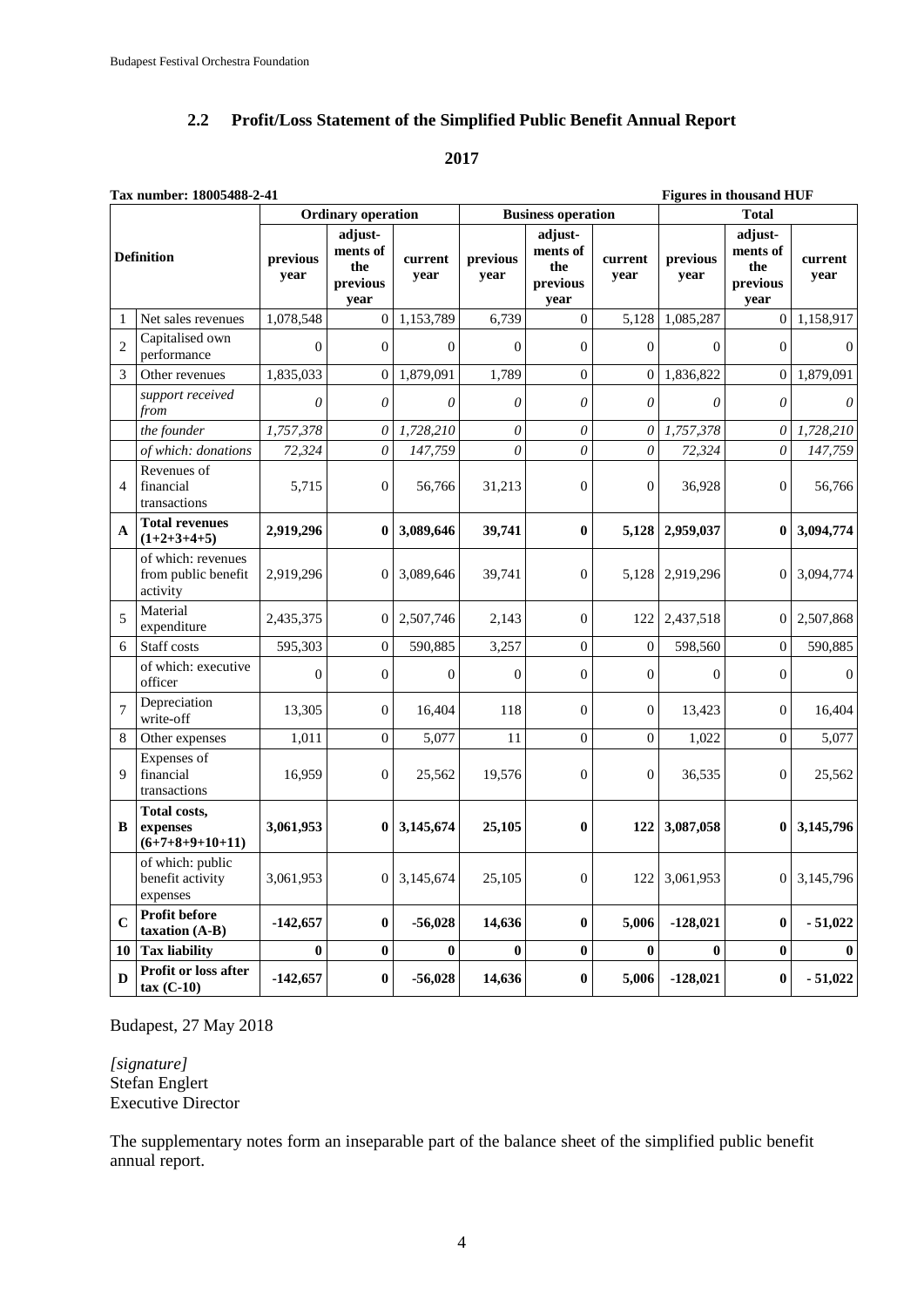#### **2.3 Profit/Loss Statement of the Simplified Public Benefit Annual Report General information 2017**

| Tax number: 18005488-2-41<br><b>Figures in thousand HUF</b> |                                                                                                                                                                                |                  |                                                |                 |                  |                                                |                  |                  |                                                |                       |
|-------------------------------------------------------------|--------------------------------------------------------------------------------------------------------------------------------------------------------------------------------|------------------|------------------------------------------------|-----------------|------------------|------------------------------------------------|------------------|------------------|------------------------------------------------|-----------------------|
| <b>Ordinary operation</b><br><b>Business operation</b>      |                                                                                                                                                                                |                  |                                                |                 |                  |                                                |                  |                  | <b>Total</b>                                   |                       |
|                                                             | <b>Definition</b>                                                                                                                                                              | previous<br>year | adjust-<br>ments of<br>the<br>previous<br>year | current<br>year | previous<br>year | adjust-<br>ments of<br>the<br>previous<br>year | current<br>year  | previous<br>year | adjust-<br>ments of<br>the<br>previous<br>year | current<br>year       |
| $\overline{A}$                                              | Transfers from the<br>central budget                                                                                                                                           | 1,210,000        | $\overline{0}$                                 | 1,198,000       | $\Omega$         | $\Omega$                                       | $\Omega$         | 1,210,000        | $\overline{0}$                                 | 1,198,000             |
|                                                             | Of which:<br>normative                                                                                                                                                         | $\boldsymbol{0}$ | $\mathbf{0}$                                   | $\mathbf{0}$    | $\overline{0}$   | $\overline{0}$                                 | $\mathbf{0}$     | $\mathbf{0}$     | $\overline{0}$                                 | $\overline{0}$        |
| $\overline{B}$                                              | Transfers from the<br>local government                                                                                                                                         | 60,000           | $\mathbf{0}$                                   | 120,000         | $\theta$         | $\Omega$                                       | $\Omega$         | 60,000           | $\overline{0}$                                 | 120,000               |
|                                                             | Of which:<br>normative                                                                                                                                                         | $\boldsymbol{0}$ | $\boldsymbol{0}$                               | $\mathbf{0}$    | $\theta$         | $\overline{0}$                                 | $\mathbf{0}$     | $\mathbf{0}$     | $\overline{0}$                                 | $\overline{0}$        |
| $\mathbf C$                                                 | Support provided<br>from the Structural<br>Funds of the<br>European Union<br>and the Cohesion<br>Fund                                                                          | $\mathbf{0}$     | $\theta$                                       | $\theta$        | $\overline{0}$   | $\overline{0}$                                 | $\theta$         | $\overline{0}$   | $\overline{0}$                                 | $\mathbf{0}$          |
| D                                                           | Funding provided<br>from the EU<br>budget or from<br>other states, or<br>international<br>organizations,                                                                       | 33,209           | $\theta$                                       | 125,942         | $\theta$         | $\theta$                                       | $\theta$         | 33,209           | 0                                              | 125,942               |
| E                                                           | Sum transferred<br>pursuant to Act<br>CXXVI of 1996 on<br>the Use of a<br><b>Specified Portion</b><br>of Personal Income<br>Tax According to<br>the Taxpayer's<br>Instruction; | 1,872            | $\theta$                                       | 1,228           | $\theta$         | $\theta$                                       | $\theta$         | 1,872            | $\theta$                                       | 1,228                 |
| $\overline{F}$                                              | Public service<br>revenues                                                                                                                                                     | $\theta$         | $\theta$                                       | $\theta$        | $\theta$         | $\boldsymbol{\mathit{0}}$                      | $\theta$         | $\theta$         | 0                                              | $\boldsymbol{\theta}$ |
| $\mathbf G$                                                 | Donations                                                                                                                                                                      | 72,324           | $\boldsymbol{0}$                               | 147,759         | $\overline{0}$   | $\boldsymbol{0}$                               | $\boldsymbol{0}$ | 72,324           | $\boldsymbol{0}$                               | 147,759               |

Budapest, 27 May 2018

*[signature]* Stefan Englert Executive Director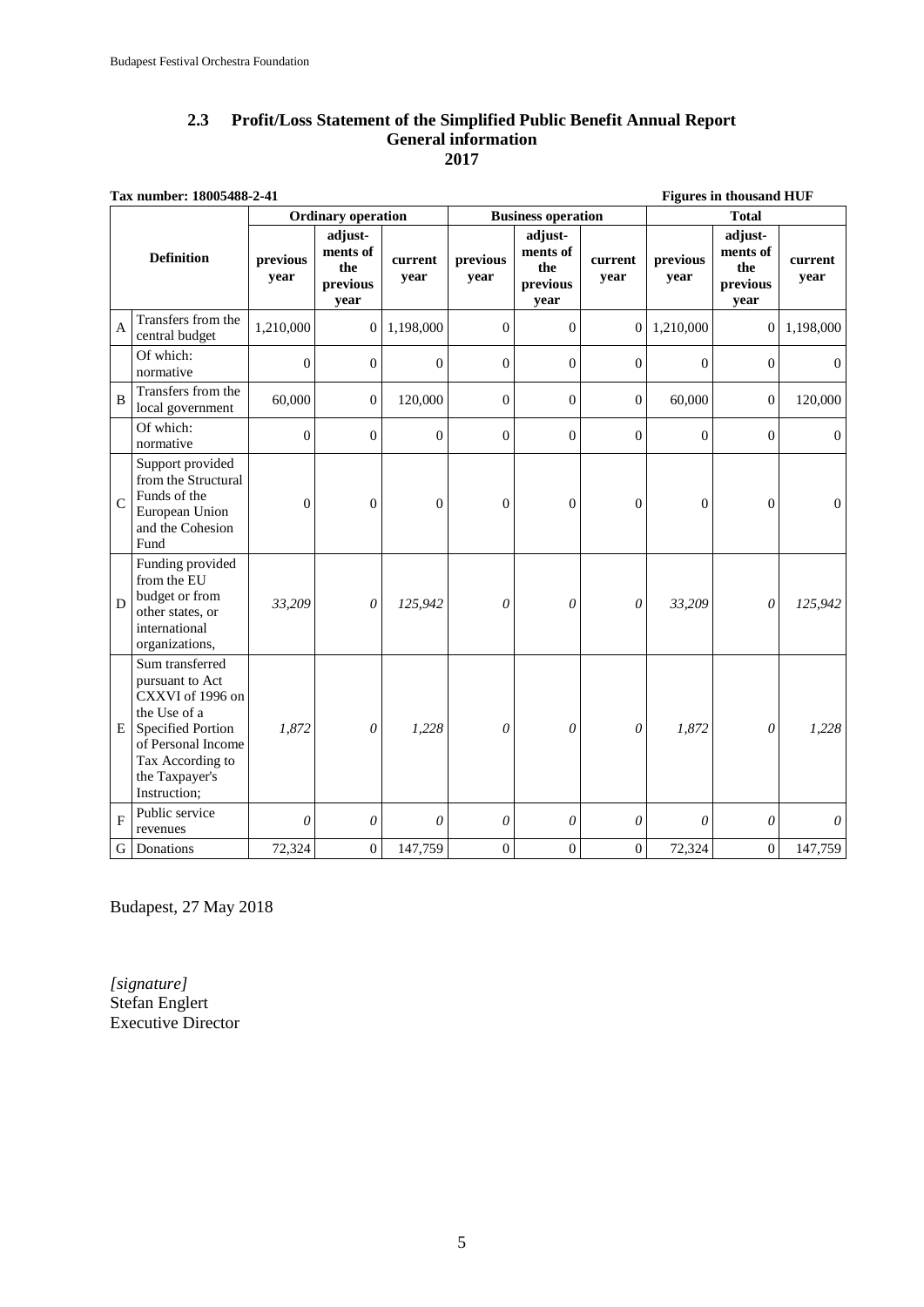#### **2.4 NOTES TO THE FINANCIAL STATEMENTS**

#### **Main data of the Foundation**

| Registration number of the foundation:      | 01-01-0002935                                 |
|---------------------------------------------|-----------------------------------------------|
| Name of the Foundation:                     | <b>Budapest Festival Orchestra Foundation</b> |
| Registered office of the Foundation:        | 1033 Budapest, Polgár utca 8-10.              |
| Name of the foundation's representative:    | Stefan Englert                                |
| Address of the foundation's representative: | 2090 Remeteszőlős, Patak sétány 141.          |
| Tax number of the foundation:               | 18005488-2-41                                 |

Purpose of the Foundation: To operate the Budapest Orchestra and put in place the conditions required for it in order to promote the Hungarian music culture, and especially the highest possible standard of music in the Capital city.

#### **Classification of the foundation by purpose**

| Public benefit level of the foundation: | PUBLIC BENEFIT    |
|-----------------------------------------|-------------------|
| Date of public benefit status:          | 1 January 1998    |
| Public benefit activity:                | Cultural activity |
| Number of the effective court decision: | Pk.67817/1991     |
| Date of the effective court decision:   | 16 March 1992     |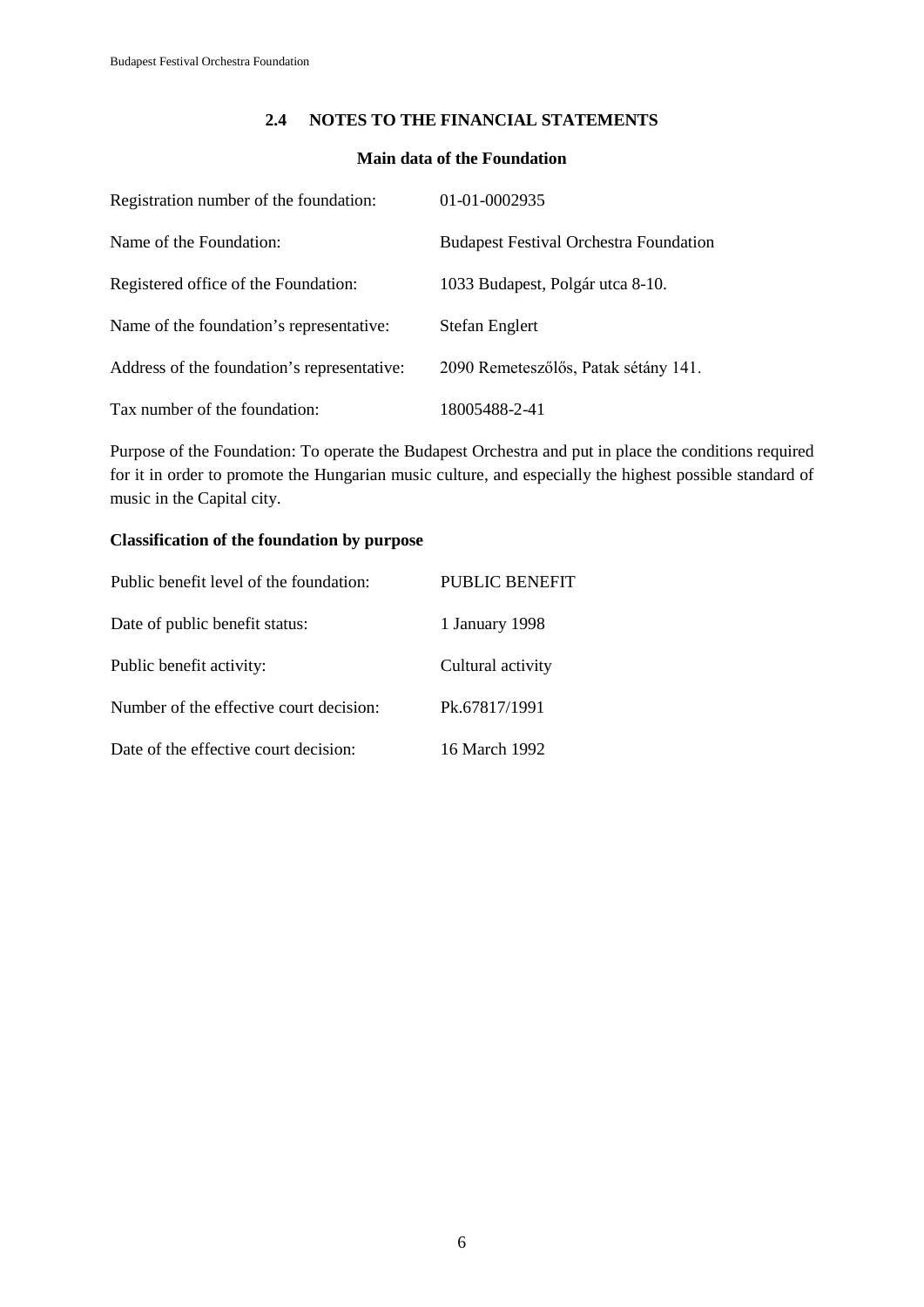#### **General supplementary information**

#### **Accounting policy**

The accounting policy of the Budapest Festival Orchestra Foundation (hereinafter: Foundation) is based on:

- Act C of 2000 on Accounting,
- Government Decree 479/2016 (28 December) on the specificities of reporting and bookkeeping obligations of certain other organisations in line with the requirements of the Accounting Act,
- Government Decree 350/2011 (30 December) on the financial management of foundations,
- Act CLXXV of 2011 on public benefit organisations and
- Act V of 2013 on the Civil Code of the Republic of Hungary.

#### **General requirements of the Accounting policy:**

– type of bookkeeping: Double entry bookkeeping

The books must be kept by ensuring that the business revenues and expenses (costs) of the foundation are recorded separately from the public benefit revenues and expenses (costs) in order to reflect a true and fair view of the result of the business in the current year.

| form of the report:             | Simplified Public Benefit Annual Report                                                |
|---------------------------------|----------------------------------------------------------------------------------------|
| Cut-off date of the report:     | 31 December 2017                                                                       |
| balance sheet preparation date: | 31 March of the year following the balance sheet cut-off date of<br>the financial year |

The Foundation discloses and publishes its reports on its website at [www.bfz.hu](http://www.bfz.hu/) and also makes them available at its registered office.

Audit is mandatory for the Foundation pursuant to Government Decree 479/2016 (28 December).

#### **Depositing and disclosure**

The Foundation must deposit and disclose its report, the public benefit annex and the audit report, approved by the body eligible for granting approval by the last day of the fifth month following the cut-off date of the balance sheet of the particular financial year. The depositing and disclosure obligation must be performed pursuant to Sections 39-40 of the Act on Court Procedures, i.e. the report must be submitted to the National Office for the Judiciary electronically.

The Foundation has its own website, thus the obligation of disclosure applies to having the financial report and the public-benefit status report posted on the website as well. It shall provide uninterrupted access to the data posted on its website until the publication of information relating to the second financial year following the date of publication.

#### **Major error**

When, in the year when discovered by any form of audit, the total of all errors (whether negative or positive) for a given financial year (separately for each year) and the impacts thereof – increasing or decreasing the profit or loss or the shareholders' equity – exceeds the value limit set out in the accounting policy. If, in the year when discovered by any form of audit, the total of all errors (whether negative or positive) for a given financial year (separately for each year) and the impacts thereof – increasing or decreasing the profit or loss or the shareholders' equity – exceeds 2 per cent of the balance sheet total of the year audited, or HUF 1 million, if such 2 per cent of the balance sheet total exceeds HUF 1 million.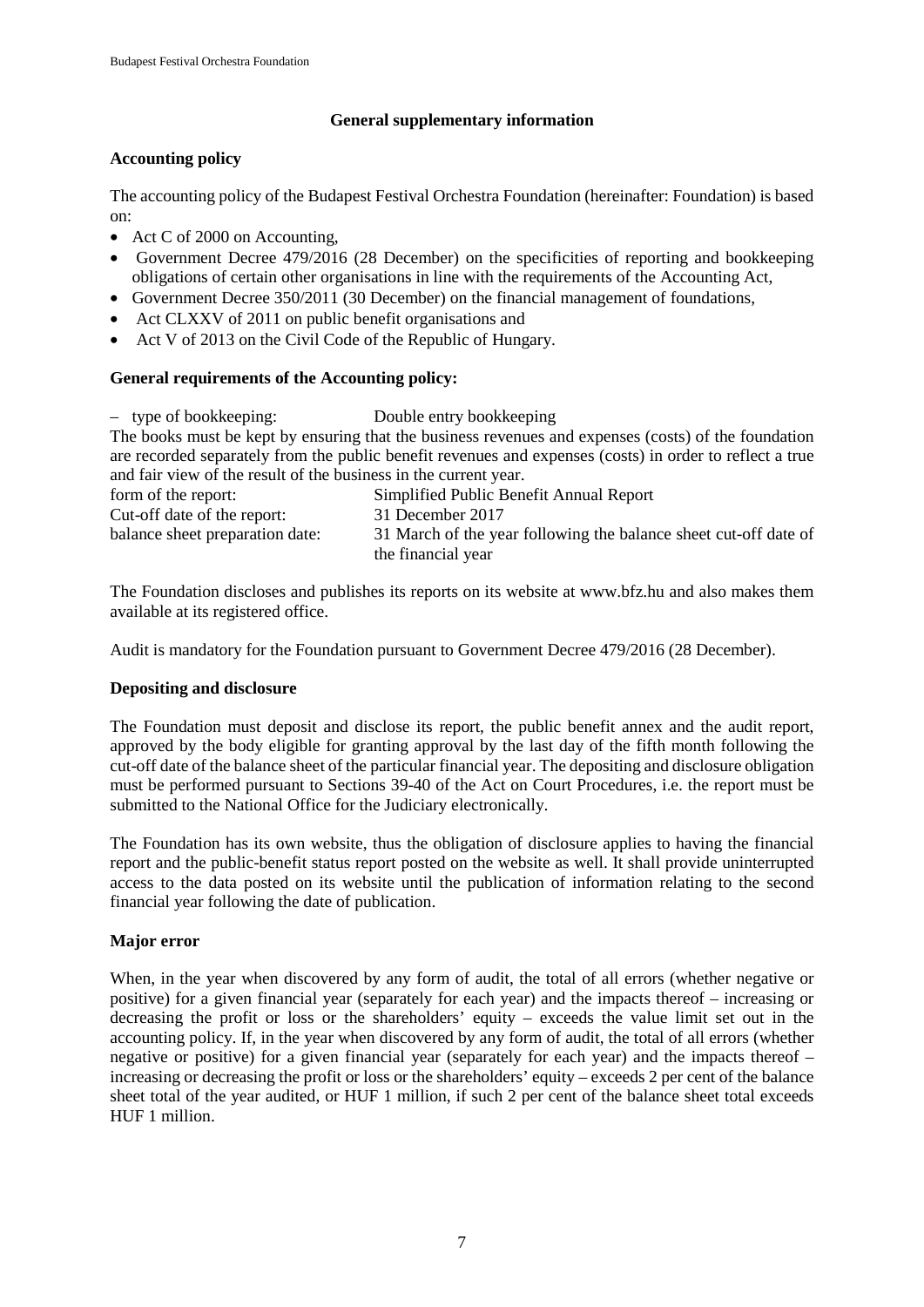#### **Recognition of provisions**

Provisions shall be set aside from the pre-tax profit – to the extent necessary – to cover payment liabilities towards third persons which originate from past and current transactions and contracts and which on the balance sheet date, are assumed or sure to be incurred, however, the amounts and the due dates of such liabilities are uncertain and the company has not provided the cover for such liabilities in any other form. In the process of setting aside the provisions, the liabilities that exist on the balance sheet date shall be taken into account even if they become known between the balance sheet date and the date of closing.

#### **Distribution of costs and expenses**

The Foundation assigns the costs and expenses to its public benefit business activities when they can be clearly assigned. When it is not absolutely clear to which activity a particular cost or expense relates, the costs and expenses are distributed on a pro rata basis reflecting the revenues.

There have been no major changes during the current year in the Accounting policy.

In the simplified annual report of the FOUNDATIONS all data are specified in thousand HUF.

#### **Valuation procedures**

#### **Valuation of currency and foreign currency items**

In the establishment of the HUF value of the currency stock, currency amounts kept in a currency account, receivables expressed in foreign currencies, financial investments, securities (hereinafter together assets denominated in foreign currencies) and liabilities we proceed as follows:

- Foreign exchange and currency must be converted into HUF at the average foreign exchange purchase and foreign exchange sales rate quoted by the Hungarian National Bank.
- The foreign exchange rate referred to above shall not be used for the conversion of any non-convertible currency, or of the value of assets and liabilities denominated in such currency, which are not listed or are non-convertible by credit institutions or the Hungarian National Bank. In this case, the currency is converted to HUF at the free market exchange rate of the currency.

Before the valuation of foreign currency holdings, whether in cash or on account, and receivables, financial investments, securities and liabilities denominated in foreign currencies, which pertains to the balance sheet date of the financial year, the difference between their book value and their forint value at the time of valuation:

a) if the combined value of such differences is negative, the balance shall be accounted as an exchange loss under other expenses on financial transactions,

b) if the combined value of such differences is positive, the balance shall be shown as other revenues from financial transactions.

#### **Valuation of assets**

Invested assets and current assets shall be evaluated at a purchase cost less write-offs applied.

If on the cut-off date of the balance sheet for the business year the market value of the individual asset is lower than its book value, then the difference must be accounted for as unscheduled depreciation or impairment.

Extraordinary depreciation and impairment losses shall be reversed in the process of valuation made for the balance sheet date of the financial year.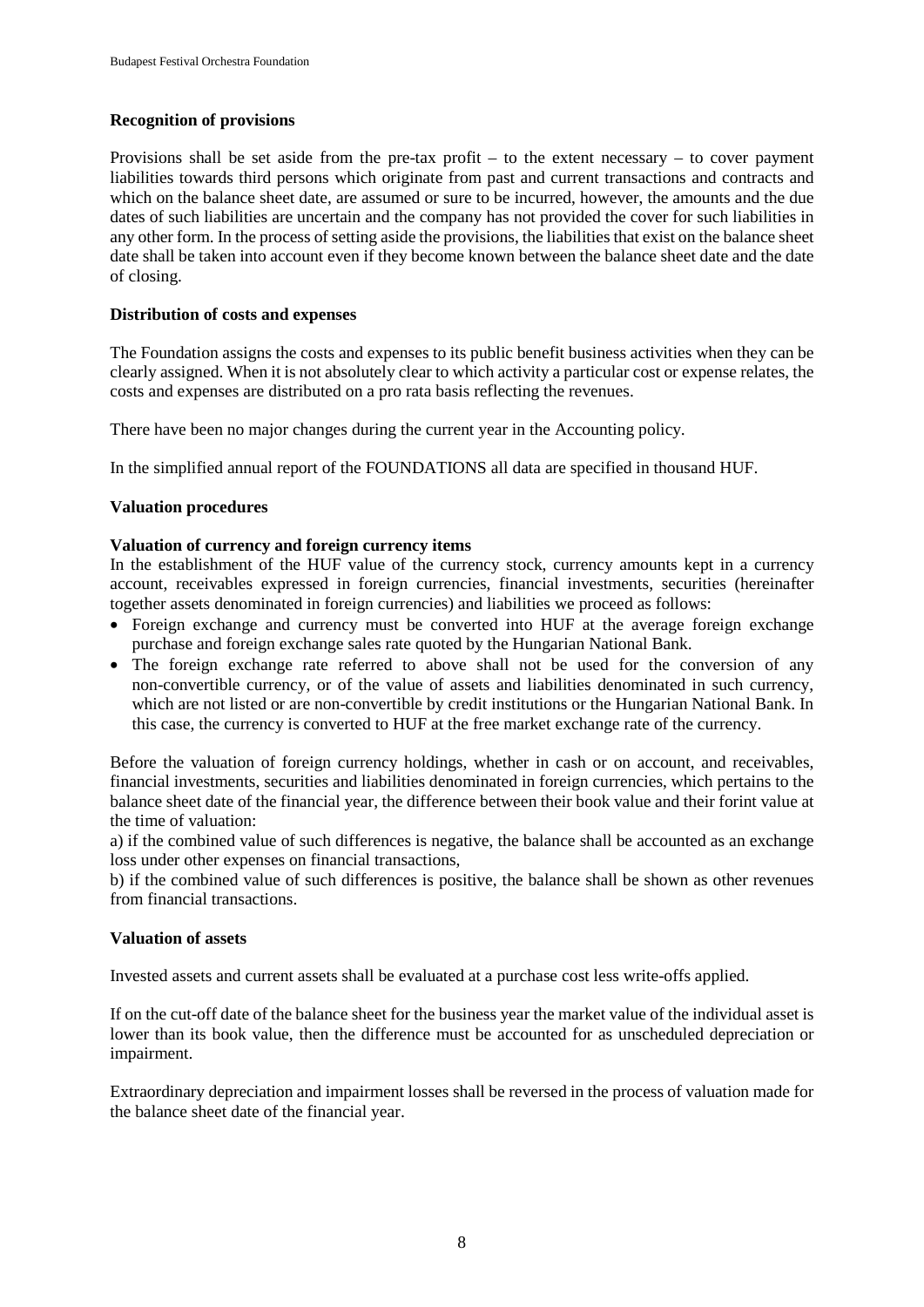#### **Depreciation of Assets**

The depreciation accounted annually must be established by taking into account the estimated useful life of the individual asset, its physical wear and tear as well as the circumstances typical of the operation, and shall be applied following the entry thereof in the accounting records from the date of putting into ordinary use or commissioning. Depreciation is calculated with the straight line method.

Rate of depreciation:

| $-$ Rights and titles:                                         | 12.5% |  |  |  |
|----------------------------------------------------------------|-------|--|--|--|
| - Capital expenditure project conducted on the leased property | 6%    |  |  |  |
| $-$ Other equipment                                            | 14.5% |  |  |  |
| $-$ String instruments                                         | $0\%$ |  |  |  |
| $-$ IT equipment                                               | 33%   |  |  |  |
| - Low value assets (below HUF 100 thousand)                    | 100%  |  |  |  |
| The Foundation does not apply any valuation adjustments.       |       |  |  |  |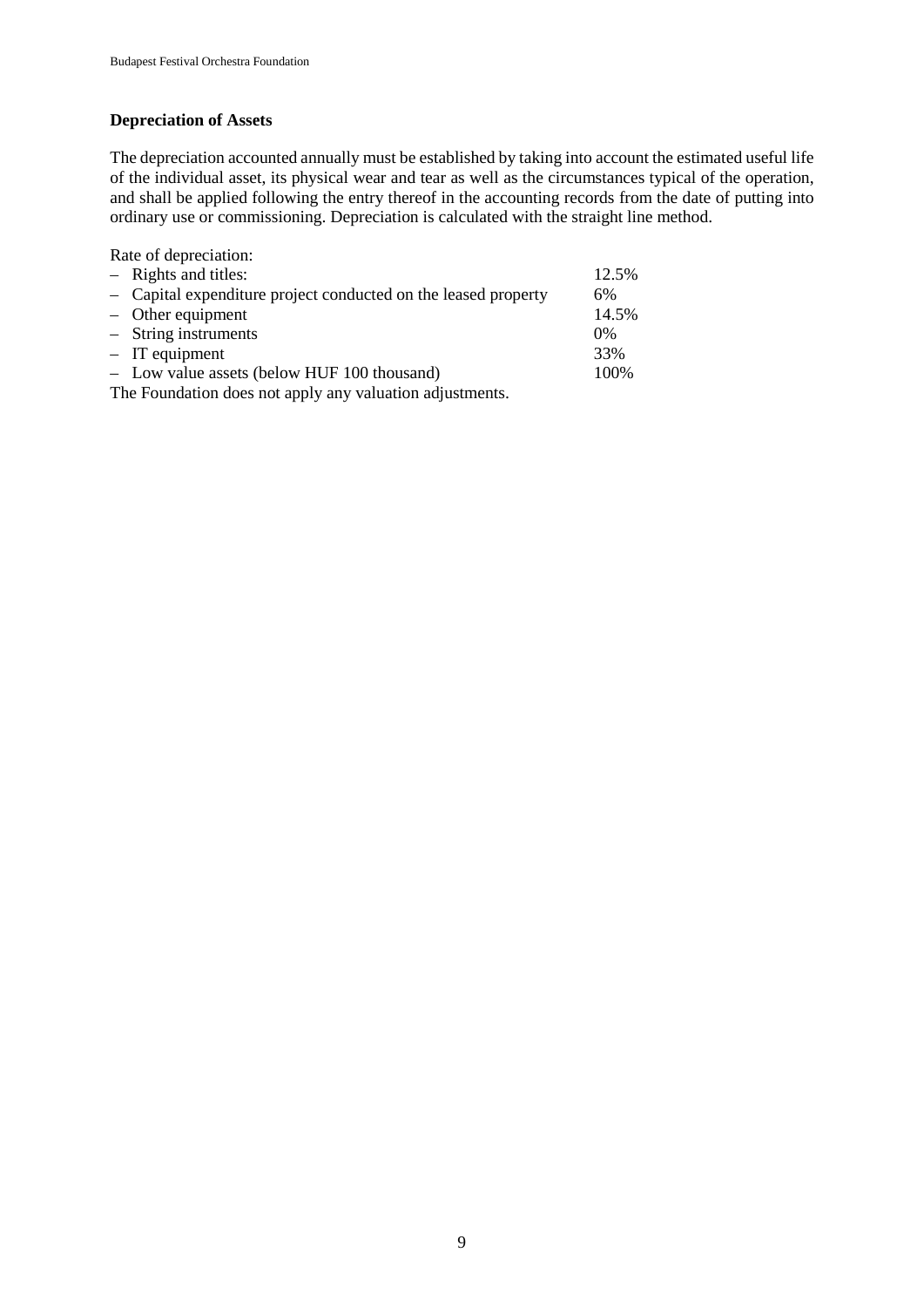#### **Specific Supplementary Information**

#### **Notes to the balance sheet**

| <b>Figures in thousand HUF</b>            |                      |              |                  |  |  |  |  |
|-------------------------------------------|----------------------|--------------|------------------|--|--|--|--|
| <b>Description of items</b>               | <b>Previous year</b> | Current year | <b>Variation</b> |  |  |  |  |
| <b>Fixed assets and intangible assets</b> | 107,594              | 99,852       | -7.742           |  |  |  |  |

|                                          | Gross value |          |                | Accumulated depreciation |         |        |                          | Net value |         |         |
|------------------------------------------|-------------|----------|----------------|--------------------------|---------|--------|--------------------------|-----------|---------|---------|
| Definition                               | Opening     | Increase | Decrease       | Closing                  | Opening |        | <b>Increase Decrease</b> | Closing   | Opening | Closing |
| Rights and titles                        | 18,446      | 443      | 4,846          | 14,043                   | 9,865   | 1,388  | 1,503                    | 9,750     | 8,581   | 4,293   |
| <b>Total intangible</b><br>assets        | 18,446      | 443      | 4,846          | 18,446                   | 9,865   | 1,388  | 1,503                    | 9,750     | 8,581   | 4,293   |
| Capital investment on<br>rented property | 57,324      | 1,788    | $\overline{0}$ | 59,112                   | 32,041  | 3,439  | $\Omega$                 | 35,480    | 25,283  | 23,632  |
| Instruments                              | 199,234     | 3,253    | 1,064          | 201,423                  | 137,701 | 5,738  | 1,064                    | 142,375   | 61,533  | 59,048  |
| IT equipment                             | 15,716      | 5,230    | $\Omega$       | 20,946                   | 13,371  | 2,763  | $\Omega$                 | 16,134    | 2,345   | 4,812   |
| Office machines                          | 2,276       | $\Omega$ | $\Omega$       | 2,276                    | 2,069   | 44     | $\Omega$                 | 2,113     | 207     | 163     |
| Furniture                                | 6,491       | 799      | $\Omega$       | 7,290                    | 5,621   | 755    | $\Omega$                 | 6,376     | 870     | 914     |
| Other office<br>machines, equipment      | 26,674      | 491      | $\Omega$       | 27.165                   | 17,898  | 2,277  | $\Omega$                 | 20,175    | 8,776   | 6,990   |
| <b>Tangible assets</b>                   | 307,714     | 11,561   | 1,064          | 318,212                  | 208,701 | 15,016 | 1,064                    | 222,653   | 99,013  | 95,559  |
| Intangible assets and<br>fixed assets    | 326,160     | 12,004   | 5,910          | 332,255                  | 218,566 | 16,404 | 2,567                    | 232,403   | 107.594 | 99,852  |

| <b>Description of items</b> | <b>Previous vear</b> | Current vear | Variation |
|-----------------------------|----------------------|--------------|-----------|
| Financial investments       | 7.178                |              | $-7,178$  |

| <b>Description of items</b> |                  | <b>Previous year</b>                  | <b>Current</b> year | <b>Variation</b>                    |  |
|-----------------------------|------------------|---------------------------------------|---------------------|-------------------------------------|--|
| Inventories                 |                  | 1,047                                 | 1,478               | 431                                 |  |
|                             |                  |                                       |                     |                                     |  |
| Definition                  | Opening          | Increase                              | Decrease            | Closing                             |  |
| <b>Channel Classics</b>     | 368 pcs          | $355$ pcs                             | $221$ pcs           | $502$ pcs                           |  |
| Records CD                  |                  | HUF 807 thousand HUF 1,037 thousand   |                     | HUF 606 thousand HUF 1,238 thousand |  |
| CD released for the 20th    | 697 pcs          |                                       |                     | 696 pcs                             |  |
| birthday of the BFO         | HUF 240 thousand |                                       | HUF 0 thousand      | HUF 240 thousand                    |  |
| Total                       | $1,065$ pcs      | $355$ pcs                             | $222$ pcs           | $1,198$ pcs                         |  |
| Total                       |                  | HUF 1,047 thousand HUF 1,037 thousand |                     | HUF 606 thousand HUF 1,478 thousand |  |

The Mahler, Rachmaninoff, Tchaikovsky and Strauss CDs purchased from Channel Classic Records and the CDs published for the 20th Birthday of the Foundation are recorded among the inventories.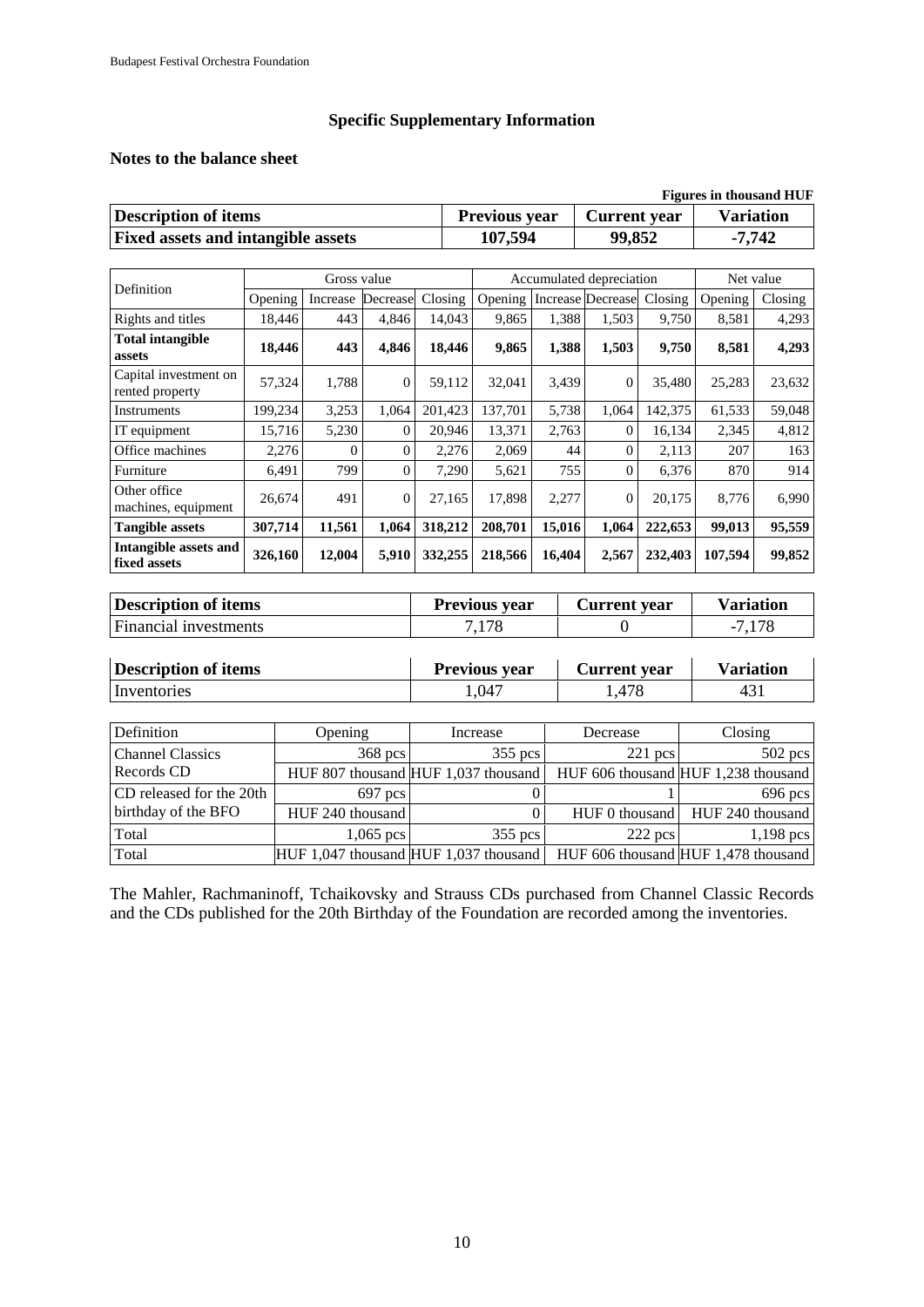| <b>Description of items</b>                          | <b>Previous year</b> | <b>Current</b> year | <b>Variation</b> |
|------------------------------------------------------|----------------------|---------------------|------------------|
| <b>Receivables</b>                                   | 196,402              | 195,266             | $-1136$          |
| Receivables from the supply of goods<br>and services | 58,904               | 40,811              | $-18,093$        |
| Tax receivables                                      | 131,791              | 146,860             | 15,069           |
| Other receivables                                    | 5,707                | 7,595               | 1,888            |

On the cut-off date of the balance sheet the Foundation's records contained HUF 17,386 thousand domestic and HUF 23,425 thousand international receivables.

The receivables from suppliers are receivables relating to the cancelled invoices received in the course of the self audit.

The tax credits relate to the VAT reclaimed for Q3 and Q4 2017.

| <b>Description of items</b> | Previous year | Current vear | Variation  |
|-----------------------------|---------------|--------------|------------|
| <b>Securities</b>           | 969,366       | 819,849      | $-149,517$ |

The Foundation keeps its securities accounts at Concorde Értékpapír Zártkörűen Működő Részvénytársaság. The securities are presented in the Financial Investments part.

| Description of items  | <b>Current</b> year<br><b>Previous year</b> |         | <b>Variation</b> |
|-----------------------|---------------------------------------------|---------|------------------|
| <b>Liquid assets</b>  | 212,180                                     | 215,876 | 3,696            |
| <b>Treasury stock</b> | 404                                         | 98      | $-306$           |
| Bank deposits         | 211,776                                     | 215,778 | 4,002            |

| <b>Description of items</b> | <b>Previous year</b> | <b>Current</b> year | <b>Variation</b> |
|-----------------------------|----------------------|---------------------|------------------|
| <b>Prepaid revenues</b>     | 4,499                | 17,301              | 12,802           |
| Interest on bonds           | 4,499                | 14,759              | 10,260           |
| Support                     |                      | 1,623               | .623             |
| Honorarium                  |                      | 919                 | 919              |

| <b>Description of items</b>              | Previous year | <b>Current</b> year | <b>Variation</b> |
|------------------------------------------|---------------|---------------------|------------------|
| <b>Prepaid expenses</b>                  | 33,746        | 67,838              | 34,092           |
| Travel expense for the following year    | 19,952        | 50,318              | 30,366           |
| Travel expenses of guest artists         | 6,432         | 6,097               | $-335$           |
| Marketing                                |               | 2,495               | 2,495            |
| Insurance                                | 1,294         | 2,492               | 30               |
| Sheet-music                              | 1,871         | 1,149               | $-722$           |
| Commission fee                           | 2,223         | $\theta$            | $-2,223$         |
| Office rent                              | 967           | 0                   | $-967$           |
| Room hire fee                            | 0             | 340                 | 340              |
| Other                                    | 1,007         | 4,947               | 3,940            |
| <b>Prepayments and deferred expenses</b> | 38,245        | 85,139              | 46,894           |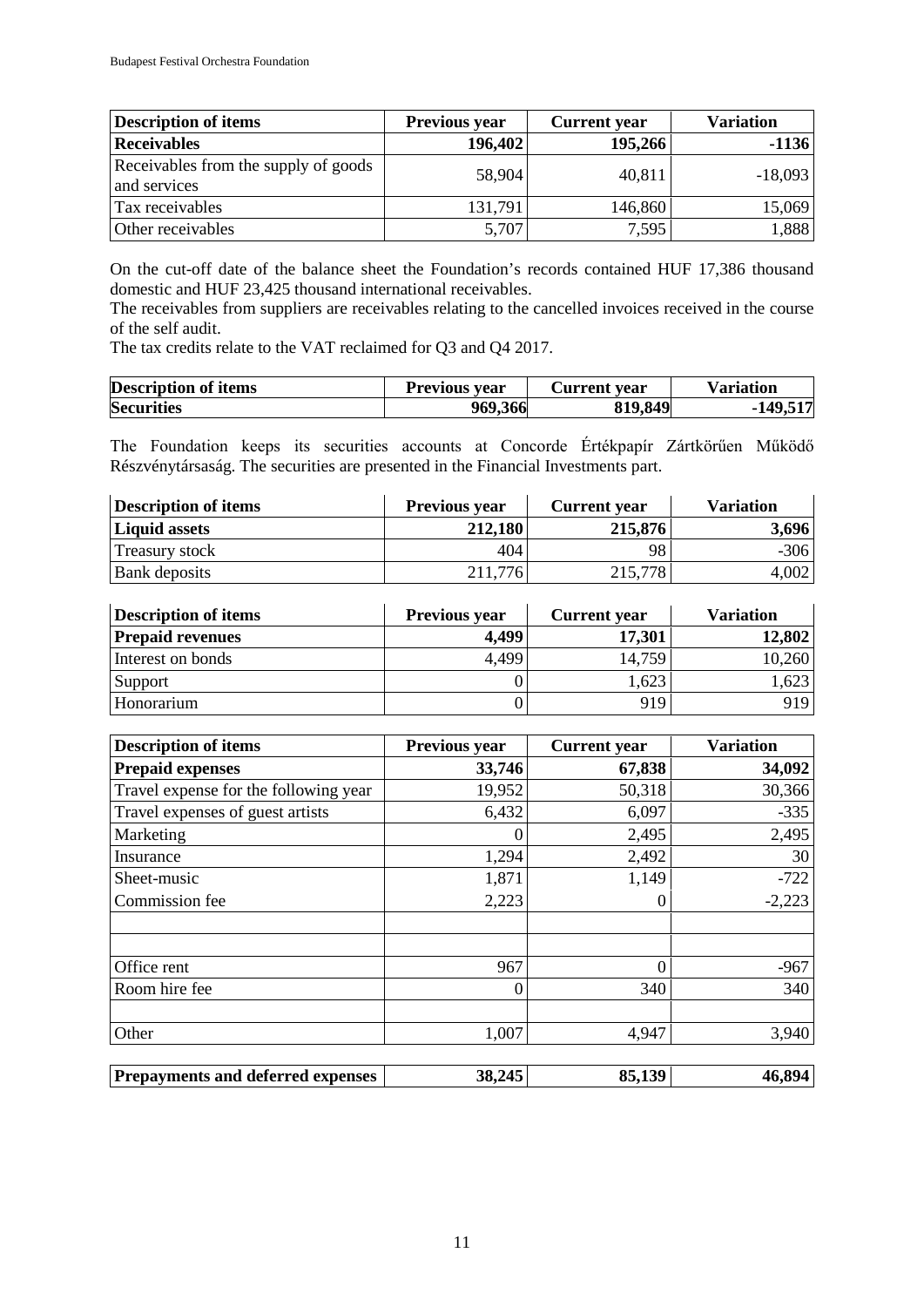| Description of items | <b>Previous year</b> | Current year | <b>Variation</b> |
|----------------------|----------------------|--------------|------------------|
| Shareholders' equity | 1,235,468            | 1,184,446    | $-51,022$        |

| <b>Definition</b>                                      | Opening    | <b>Restate-</b><br>ment of the<br>profit/loss<br>after tax | <b>Profit/loss</b><br>after tax for<br>the current<br>year | <b>Closing</b> |
|--------------------------------------------------------|------------|------------------------------------------------------------|------------------------------------------------------------|----------------|
| Initial capital                                        | 231,075    | $-230,975$                                                 |                                                            | 100            |
| Capital changes                                        | 1,132,414  | 102,954                                                    |                                                            | 1,235,368      |
| Profit/loss for the current year from core<br>activity | $-142,657$ | 142,657                                                    | $-56,028$                                                  | $-56,028$      |
| Profit of business activities in the current year      | 14,636     | $-14,636$                                                  | 5,006                                                      | 5,006          |
| Shareholders' equity                                   | 1,235,468  |                                                            | $-51,022$                                                  | 1,184,446      |

The equity changed in the current year due to the restatement of the profit of the public benefit and business activity of the previous year. The amount of supports/grants was restated from the initial capital to the profit base from operation row in the amount of HUF 290,975 thousand.

| <b>Description of items</b>                      | Previous year | <b>Current</b> year | <b>Variation</b> |
|--------------------------------------------------|---------------|---------------------|------------------|
| <b>Short-term liabilities</b>                    | 139,516       | 108,821             | $-30,695$        |
| Trade payables                                   | 112,026       | 81,409              | $-30,617$        |
| Tax and contribution liabilities                 | 16,771        | 15,375              | $-1,396$         |
| Social contribution                              | 5,742         | 5,912               | <i>170</i>       |
| Healthcare contribution                          | 5,620         | 4,385               | $-1,235$         |
| Health insurance and labour market contributions | 2,081         | 1,993               | $-88$            |
| PIT                                              | 1132          | 1,202               | 70               |
| Simplified public contribution                   | 1,741         | 1,680               | -61              |
| Pension insurance                                | 455           | 203                 | $-252$           |
| Wage obligations                                 | 9,825         | 11,832              | 2,007            |
| Gift voucher, BFO Card                           | 890           | 93                  | $-797$           |
| <i>Other</i>                                     | 4             | 112                 | 108              |

| <b>Description of items</b>                       | <b>Previous year</b> | <b>Current year</b> | <b>Variation</b> |
|---------------------------------------------------|----------------------|---------------------|------------------|
| Deferred income                                   | 109,328              | 82,988              | $-26,340$        |
| Revenues from ticket sales for the following year | 97,777               | 81,374              | $-16,403$        |
| Other revenues for the following year             | 6,585                | 144                 | $-6,441$         |
| Support for the following year                    | 4,966                | 1,470               | $-3,496$         |

| <b>Description of items</b>         | Previous year | <b>Current</b> year | <b>Variation</b> |
|-------------------------------------|---------------|---------------------|------------------|
| <b>Accrued costs and charges</b>    | 47,700        | 41,205              | $-6,495$         |
| Honoraria                           | 38,956        | 27,013              | $-11,943$        |
| Marketing expenses                  | 631           | 4,861               | 4,230            |
| Travel expenses of artists          | 2,086         | 4,802               | 2,716            |
| Audit fee                           | 1,900         | 1,600               | $-300$           |
| Technical costs of concerts         | 374           | 1,241               | 867              |
| Overhead costs                      | 1,701         |                     | $-1,701$         |
| Legal expenses                      | 944           |                     | $-944$           |
| Sheet-music expenses                | 691           | 362                 | $-329$           |
| Other                               | 417           | 1,326               | 909              |
| <b>Accruals and deferred income</b> | 157,028       | 124,193             | $-32,835$        |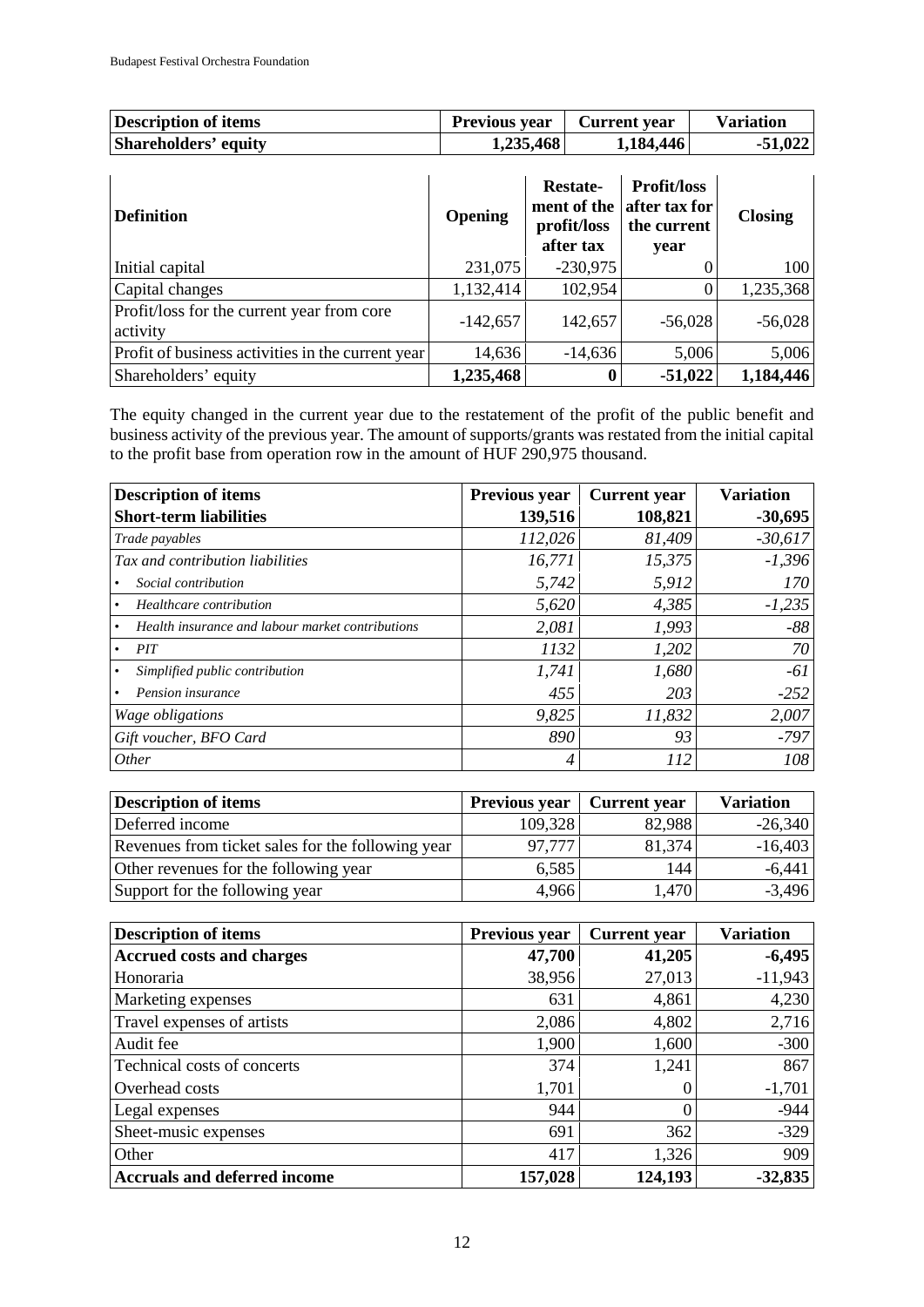#### Findings Related to the Profit/Loss Statement **Figures** in thousand HUF

| Definition                                               |                | Ordinary operation | <b>Business operation</b> |                           | Total         |              |
|----------------------------------------------------------|----------------|--------------------|---------------------------|---------------------------|---------------|--------------|
|                                                          | previous year  | current year       | previous year             | current year              | previous year | current year |
| Net sales revenues                                       | 1,078,548      | 1,153,789          | 6,739                     | 5,128                     | 1,085,287     | 1,158,917    |
| Tour                                                     | 865,119        | 877,344            | $\mathbf{0}$              | 0                         | 865,119       | 877,344      |
| <b>Ticket</b> sales                                      | 158,193        | 222,304            | $\boldsymbol{0}$          | 0                         | 158,193       | 222,304      |
| Honorarium                                               | 45,595         | 30,150             | $\mathbf{0}$              | $\overline{0}$            | 45,595        | 30,150       |
| Ticket sales revenues from other<br>organisations        | 4,148          | 5,825              | $\overline{0}$            | $\theta$                  | 4,148         | 5,825        |
| Royalties                                                | 3,248          | 7,778              | $\mathbf{0}$              | $\theta$                  | 3,248         | 7,778        |
| Other cultural activity                                  | 2,245          | 10,388             | $\Omega$                  | $\Omega$                  | 2,245         | 10,388       |
| Advertising                                              | $\overline{0}$ | $\mathbf{0}$       | 1,950                     | 786                       | 1,950         | 786          |
| Auction                                                  | $\overline{0}$ | $\boldsymbol{0}$   | $\Omega$                  | $\Omega$                  | $\theta$      | $\Omega$     |
| CD sales                                                 | $\overline{0}$ | $\overline{0}$     | 43                        | 13                        | 43            | 13           |
| Instrument hire fee                                      | $\overline{0}$ | $\boldsymbol{0}$   | 4,013                     | 4,229                     | 4,013         | 4,229        |
| Company                                                  | 0              | $\boldsymbol{0}$   | 732                       | 100                       | 732           | 100          |
| Capitalised own performance                              | $\theta$       | $\Omega$           | $\Omega$                  | $\overline{0}$            | $\Omega$      | $\Omega$     |
| <b>Other revenues</b>                                    | 1,835,033      | 1,879,091          | 1,789                     | $\bf{0}$                  | 1,836,822     | 1,879,091    |
| Support                                                  | 1,757,378      | 1,728,210          | 0                         | $\boldsymbol{\mathit{0}}$ | 1,757,378     | 1,728,210    |
| - From the central budget                                | 1,210,000      | 1,198,000          | 0                         | 0                         | 1,210,000     | 1,198,000    |
| - National Tax and Customs<br>Administration 1%          | 1,872          | 1,228              | 0                         | $\boldsymbol{\mathit{0}}$ | 1,872         | 1,228        |
| - Performing Arts TV                                     | 421,736        | 339,256            | 0                         | 0                         | 421,736       | 339,256      |
| - Municipality                                           | 60,000         | 120,000            | 0                         | 0                         | 60,000        | 120,000      |
| - Tender                                                 | 63,770         | 69,726             | 0                         | 0                         | 63,770        | 69,726       |
| Donations                                                | 72,324         | 147,759            | 0                         | 0                         | 72,324        | 147,759      |
| - Other donations                                        | 29,537         | 20,369             | 0                         | 0                         | 29,537        | 20,369       |
| $-$ Sponsors                                             | 13,500         | 22,526             | 0                         | 0                         | 13,500        | 22,526       |
| - Supporter club                                         | 24,828         | 39,442             | $\theta$                  | $\theta$                  | 24,828        | 39,442       |
| - Assets received as support                             | 3,000          | 3,000              | 0                         | 0                         | 3,000         | 3,000        |
| - Support from abroad                                    | 1,459          | 62,422             | $\theta$                  | 0                         | 1,459         | 62,422       |
| Other                                                    | 5,331          | 3,122              | 1,789                     | 0                         | 7,120         | 3,122        |
| - Revenues from damages                                  | 2,910          | 200                | $\boldsymbol{\mathit{0}}$ | $\theta$                  | 2,910         | 200          |
| - Proceeds from sold in-<br>tangible and tangible assets | 0              | 1,548              | 1,756                     | 0                         | 1,756         | 1,548        |
| - Other                                                  | 2,421          | 1,374              | 33                        | 0                         | 2,454         | 1,374        |
| <b>Revenues of financial</b><br>transactions             | 5,715          | 56,766             | 31,213                    | $\bf{0}$                  | 36,928        | 56,766       |
| - Interest income                                        | 0              | 46,784             | 31,135                    | 0                         | 31,135        | 46,784       |
| - Banking interest                                       | $\overline{c}$ | 21                 | 0                         | $\theta$                  | 2             | 21           |
| - Exchange rate gain on<br>receivables and liabilities   | 4,796          | 9,944              | 65                        | $\theta$                  | 4,861         | 9,944        |
| - Exchange rate gain on the<br>cut-off date              | 917            | 17                 | 12                        | $\theta$                  | 929           | 17           |
| Total revenues $(1+2+3+4+5)$                             | 2,919,296      | 3,089,646          | 39,741                    | 5,128                     | 2,959,037     | 3,094,774    |
| Distribution of revenues (%)                             | 98.66 %        | 99.83 %            | $1.34\%$                  | $0.17 \%$                 | 100%          | 100%         |

The public benefit revenues include the received donations, revenues from artistic services, tour revenues and the revenues from sold tickets.

The other public benefit revenues include revenues from instrument insurance, i.e. revenues from claims (relating to instruments).

The Foundation classifies the revenues from companies for advertising activities and the revenues from the sale of its CDs and programme leaflets in its business activities.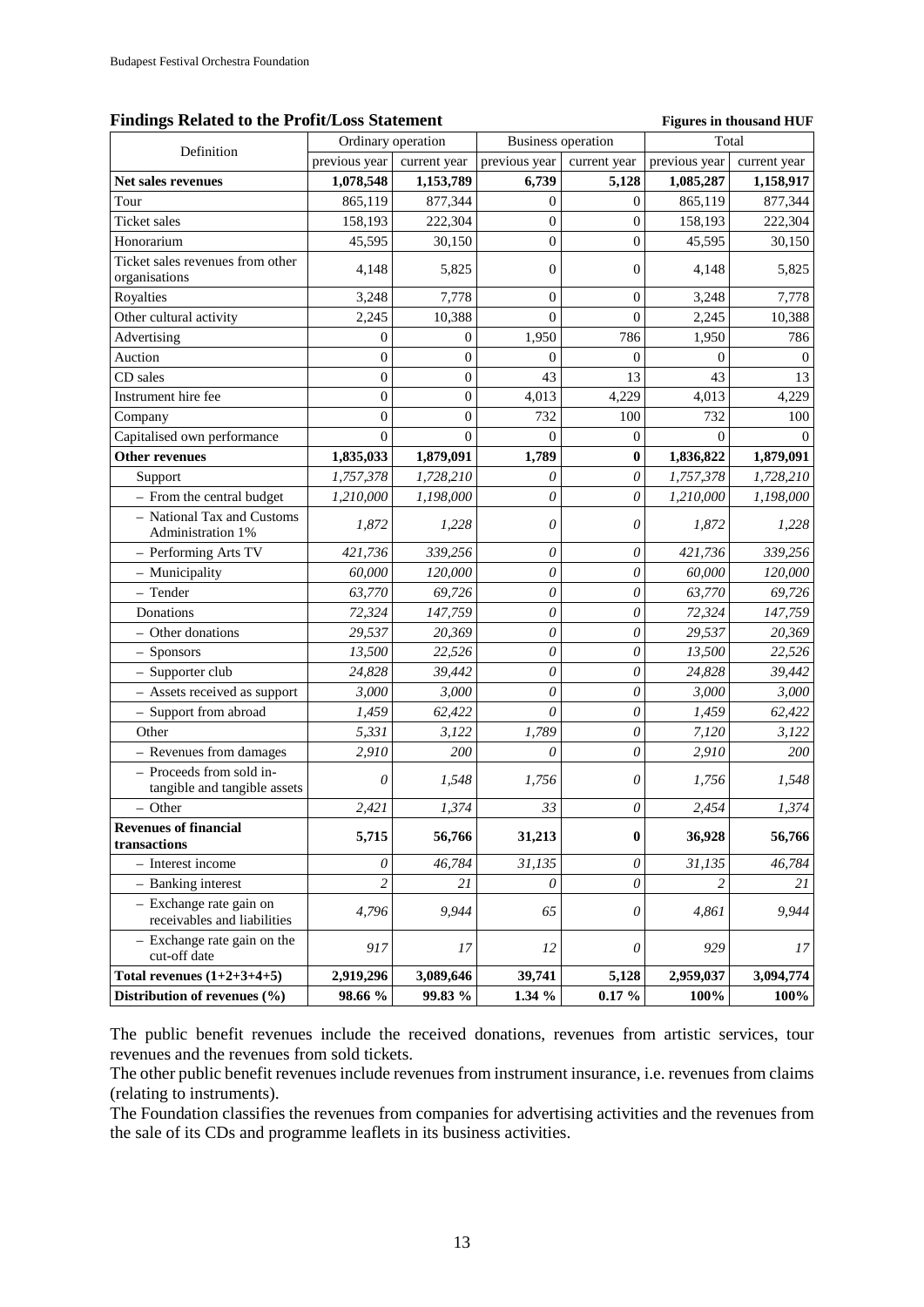# **Export sales broken down by geographic market (in thousand HUF)**

| <b>Definition</b>  | 2016    | 2017    |
|--------------------|---------|---------|
| European Union     | 641,311 | 814,046 |
| North America      | 54,373  | 63,298  |
| <b>Far East</b>    | 158,258 |         |
| Italy              | 11,177  |         |
| <b>Grand total</b> | 865,119 | 877,344 |

# **Total costs (expenses)**

|                                       | <b>Ordinary operation</b> |           | <b>Business operation</b> |                | <b>Total</b> |           |
|---------------------------------------|---------------------------|-----------|---------------------------|----------------|--------------|-----------|
| <b>Definition</b>                     | previous                  | current   | previous                  | current        | previous     | current   |
|                                       | year                      | year      | year                      | year           | year         | year      |
| Material type expenses                | 2,435,375                 | 2,507,746 | 2,143                     | 122            | 2,437,518    | 2,507,868 |
| of which raw material costs           | 6,704                     | 8,102     | 88                        | $\theta$       | 6,792        | 8,102     |
| Staff costs                           | 595,303                   | 590,885   | 3,257                     | $\overline{0}$ | 598,560      | 590,885   |
| Depreciation write-off                | 13,305                    | 16,404    | 118                       | $\Omega$       | 13,423       | 16,404    |
| Other expenses                        | 1,011                     | 5,077     | 11                        | $\Omega$       | 1,022        | 5,077     |
| Expenses of financial<br>transactions | 16,959                    | 25,562    | 19,576                    | $\theta$       | 36,535       | 25,562    |
| <b>Total costs (expenses)</b>         | 3,061,953                 | 3,145,674 | 25,105                    | 122            | 3,087,058    | 3,145,796 |
| Distribution of expenses $(\% )$      | 99.19 %                   | 100%      | $0.81\%$                  | $0.00 \%$      | 100%         | 100%      |

| Description of items                                            | previous year | current year | <b>Variation</b> |
|-----------------------------------------------------------------|---------------|--------------|------------------|
| <b>Material type expenses</b>                                   | 2,437,518     | 2,507,868    | 70,350           |
| Material costs                                                  | 6,792         | 8,103        | 1,311            |
| Purchase value of goods sold                                    | 2,644         | 6,599        | 3,955            |
| Value of sold mediated services                                 |               | 0            | $\Omega$         |
| Services used                                                   | 2,407,505     | 2,472,685    | 65,180           |
| Honoraria                                                       | 1,240,098     | 1,389,409    | 149,311          |
| Travel expenses and expenses of business trips<br>٠             | 562,090       | 481,950      | $-80,140$        |
| Other function expenses<br>٠                                    | 132,139       | 117,152      | $-14,987$        |
| Rental fees<br>$\bullet$                                        | 88,968        | 109,258      | 20,290           |
| <b>Marketing</b><br>٠                                           | 88,581        | 95,277       | 6,696            |
| External concert providers                                      | 67,007        | 81,668       | 14,661           |
| Transportation                                                  | 108,328       | 73,574       | $-34,754$        |
| Production costs of sheet-music, programmes<br>٠<br>and tickets | 41,616        | 38,869       | 2,747            |
| Repair and maintenance                                          | 22,849        | 33,918       | 11,069           |
| Postal and telecommunications expenses                          | 10,086        | 8,414        | 1,672            |
| Conference<br>٠                                                 | 2,092         | 5,942        | 3,850            |
| Technical literature and journal procurement<br>$\bullet$       | 416           | 49           | 367              |
| Other services used                                             | 43,235        | 37,205       | 6,030            |
| Other services                                                  | 20,577        | 20,481       | $-96$            |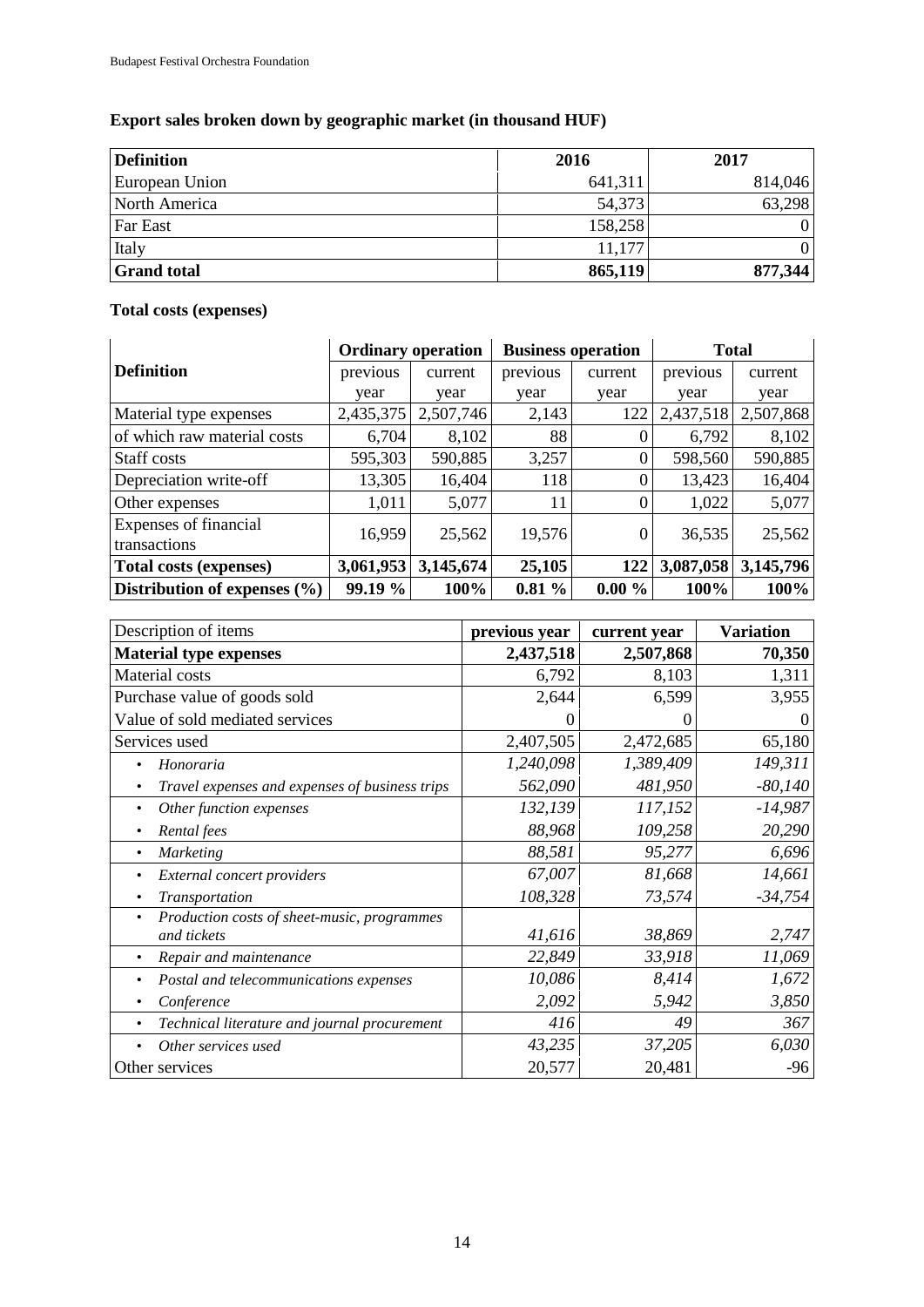The **staff costs** include the wages paid to employees, the honoraria paid to artists and the related contributions.

| <b>Description of items</b>   | Previous year | <b>Current</b> year | <b>Variation</b> |
|-------------------------------|---------------|---------------------|------------------|
| Average statistical headcount | 21 persons    | 23 persons          | $\overline{2}$ l |
| <b>Staff costs</b>            | 598,560       | 590,885             | $-7,009$         |
| Wage cost                     | 179,321       | 194,738             | 15,417           |
| Commission fee                | 327,768       | 299,130             | $-28,638$        |
| Other staff benefits          | 32,308        | 44,863              | 12,555           |
| Wage contributions            | 59,163        | 52,154              | 7,009            |

| <b>Description of items</b>       | <b>Previous year</b> | <b>Current</b> year | <b>Variation</b> |
|-----------------------------------|----------------------|---------------------|------------------|
| <b>Other expenses</b>             | 1,022                | 5,077               | 4,055            |
| Taxes, duties, contributions      | 743                  | 1,658               | 915              |
| Default interest, default penalty |                      | 45                  | -48              |
| Various other expenses            | 186                  | 3,374               | 3,188            |

| Description of items                      | <b>Previous year</b> | Current year | Variation |
|-------------------------------------------|----------------------|--------------|-----------|
| <b>Expenses of financial transactions</b> | 36,535               | 25,562       | $-10,973$ |

The **expenses of financial transactions** contain the exchange rate losses of financial investment, receivables and liabilities.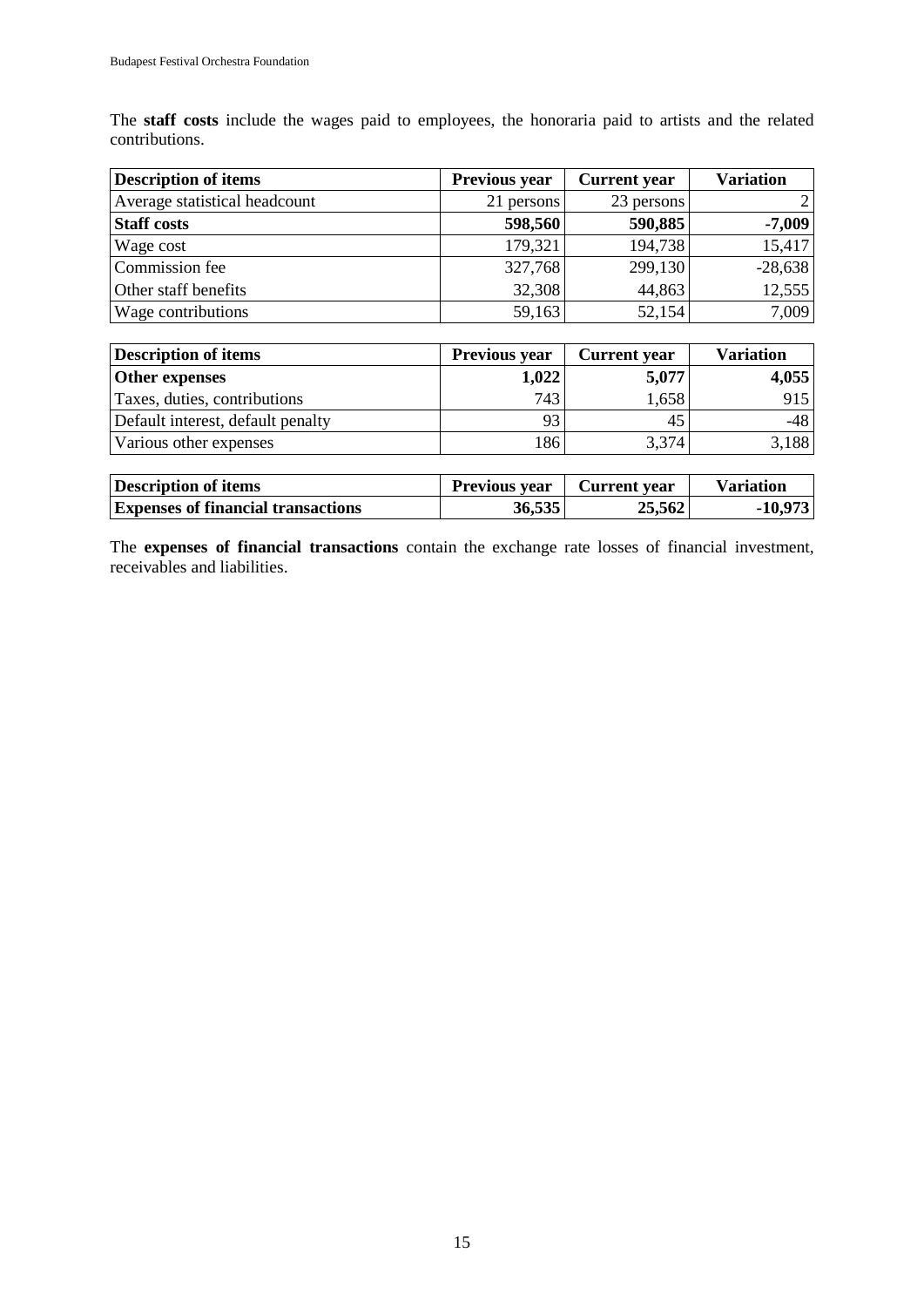#### **The revenues and expenses of the Foundation broken down by activity**

| Definition                | Ordinary operation |              |           |  |
|---------------------------|--------------------|--------------|-----------|--|
|                           | previous year      | current year | variation |  |
| A. Total revenues         | 2,919,296          | 3,089,646    | 170,350   |  |
| B. Total costs, expenses  | 3,061,953          | 3,145,674    | 83,721    |  |
| C. Profit/loss before tax | $-142,657$         | $-56,028$    | 86,629    |  |
| I. Tax liability          |                    |              | $\Omega$  |  |
| D. Profit/loss after tax  | $-142,657$         | $-56,028$    | 86,629    |  |
| II. Reclassification      | 14,636             | 5,006        | $-9,630$  |  |
| E. Capital changes        | $-128,021$         | $-51,022$    | 76,999    |  |

| Definition                | <b>Business operation</b> |              |           |  |
|---------------------------|---------------------------|--------------|-----------|--|
|                           | previous year             | current year | variation |  |
| A. Total revenues         | 39,741                    | 5,128        | $-34,613$ |  |
| B. Total costs, expenses  | 25,105                    | 122          | $-24,983$ |  |
| C. Profit/loss before tax | 14,636                    | 5,006        | $-9,630$  |  |
| I. Tax liability          | $\Omega$                  |              | $\Omega$  |  |
| D. Profit/loss after tax  | 14,636                    | 5,006        | $-9,630$  |  |
| II. Reclassification      | 14,636                    | 5,006        | $-9,630$  |  |
| E. Capital changes        | $\theta$                  |              | $\Omega$  |  |

| Definition                | Total         |              |                |  |
|---------------------------|---------------|--------------|----------------|--|
|                           | previous year | current year | variation      |  |
| A. Total revenues         | 2,959,037     | 3,094,774    | 135,737        |  |
| B. Total costs, expenses  | 3,087,058     | 3,145,796    | 58,738         |  |
| C. Profit/loss before tax | $-128,021$    | $-51,022$    | 76,999         |  |
| I. Tax liability          |               |              | $\overline{0}$ |  |
| D. Profit/loss after tax  | $-128,021$    | $-51,022$    | 76,999         |  |
| II. Reclassification      |               |              | $\Omega$       |  |
| E. Capital changes        | $-128,021$    | $-51,022$    | 76,999         |  |

The Foundation generated HUF 5,006 thousand profit from business activities in the current year. In 2017 the business activity is free of taxation (pursuant to the amendment of Section 196 of Act CLXXV of 2011 and, from 2012, pursuant to Section  $\vec{9}$  (7) of the Corporate Tax Act) if the revenues earned from the business activities of the Foundation do not exceed 15% of the total revenues. As in the current year the Foundation did not exceed that limit, it did not have any corporate tax liability.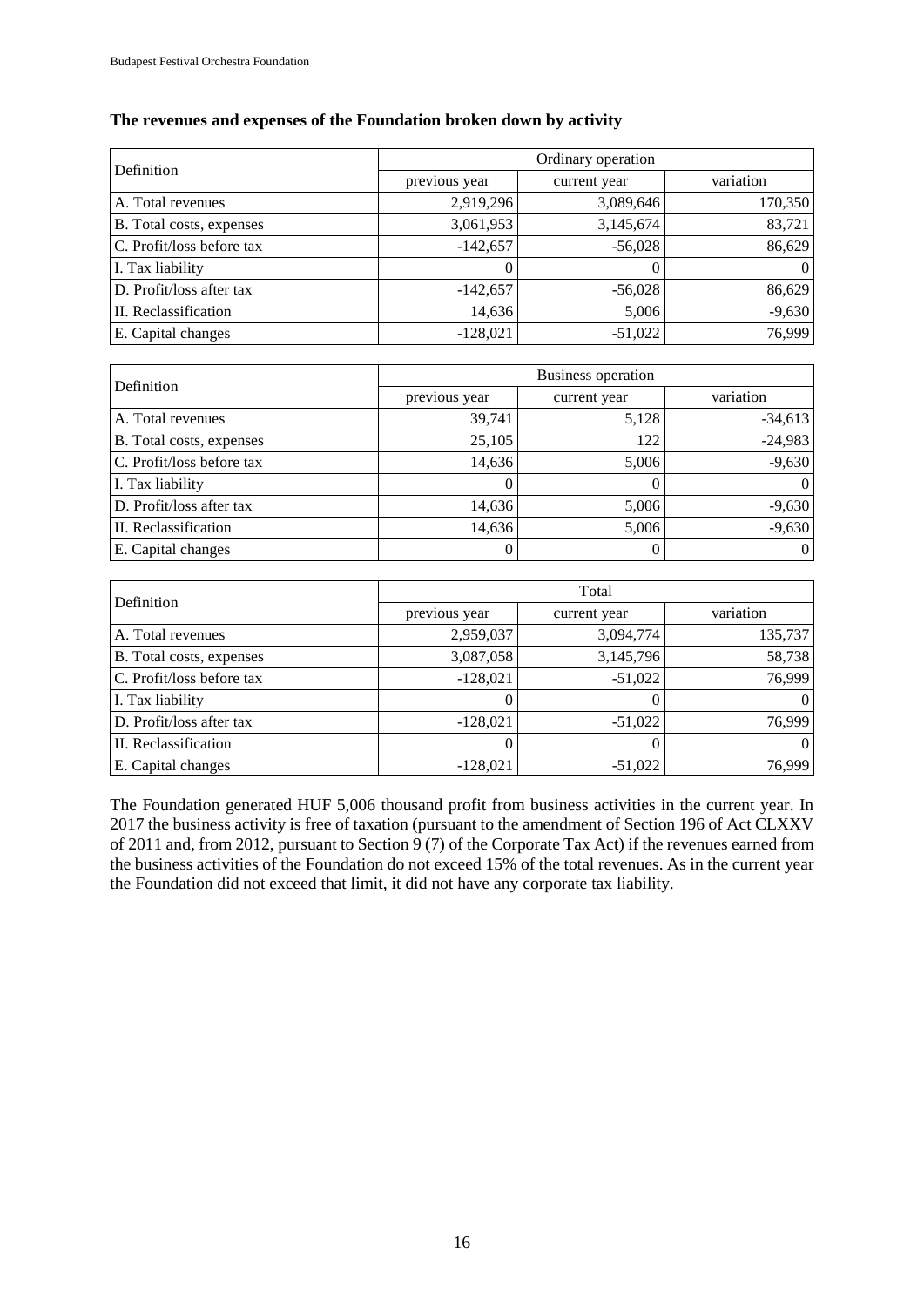# **Statement Relating to the Utilisation of Assets**

|     | <b>Description of items</b>                                     | previous        | current        | <b>Variation</b> |
|-----|-----------------------------------------------------------------|-----------------|----------------|------------------|
| 1.  | A. FIXED ASSETS (rows 2-5)                                      | year<br>114,772 | year<br>99,852 | $-14,920$        |
| 2.  | <b>I. INTANGIBLE ASSETS</b>                                     | 8,581           | 4,293          | $-4,288$         |
| 3.  | H. TANGIBLE ASSETS                                              | 99,013          | 95,559         | $-3,454$         |
| 4.  | m. FINANCIAL INVESTMENTS                                        | 7,178           | 0              | $-7,178$         |
|     | IV. ADJUSTMENT IN FINANCIAL                                     |                 |                |                  |
| 5.  | <b>INVESTMENTS</b>                                              | $\Omega$        | $^{(1)}$       | $\theta$         |
| 6.  | <b>B. CURRENT ASSETS (rows 7-10)</b>                            | 1,378,995       | 1,232,469      | $-146,526$       |
| 7.  | <b>I. INVENTORIES</b>                                           | 1,047           | 1,478          | 431              |
| 8.  | <b>II. RECEIVABLES</b>                                          | 196,402         | 195,266        | $-1,136$         |
| 9.  | <b>III. SECURITIES</b>                                          | 969,366         | 819,849        | $-149,517$       |
| 10. | <b>IV. LIQUID ASSETS</b>                                        | 212,180         | 215,876        | 3,696            |
| 11. | <b>C. PREPAYMENTS AND DEFERRED</b><br><b>EXPENSES</b>           | 38,245          | 85,139         | 46,894           |
| 12. | <b>TOTAL ASSETS</b>                                             | 1,532,012       | 1,417,460      | $-114,552$       |
| 13. | D. Shareholders' equity (rows 14-17)                            | 1,235,468       | 1,184,446      | $-51,022$        |
| 14. | I. INITIAL CAPITAL                                              | 231,075         | 100            | $-230,975$       |
| 15. | <b>II. CAPITAL CHANGES</b>                                      | 1,132,414       | 1,235,368      | 102,954          |
| 16. | <b>III. ALLOCATED RESERVE</b>                                   | $^{(1)}$        | 0              | $\overline{0}$   |
| 17. | <b>IV. VALUATION RESERVE</b>                                    | $\Omega$        | $\theta$       | $\Omega$         |
| 18. | V. CURRENT PROFIT FROM ORDINARY<br><b>OPERATION</b>             | $-142,657$      | $-56,028$      | 86,629           |
| 19. | VI. PROFIT OF BUSINESS ACTIVITIES IN THE<br><b>CURRENT YEAR</b> | 14,636          | 5,006          | $-9,630$         |
| 20. | <b>E. PROVISIONS</b>                                            | $\mathbf{0}$    | 0              | $\mathbf{0}$     |
| 21. | <b>F. LIABILITIES</b>                                           | 139,516         | 108,821        | $-30,695$        |
| 22. | I. SUBORDINATED LIABILITIES                                     | $\theta$        | 0              | $\overline{0}$   |
| 23. | n. LONG-TERM LIABILITIES                                        | $\theta$        | 0              | $\overline{0}$   |
| 24. | <b>III. SHORT-TERM LIABILITIES</b>                              | 139,516         | 108,821        | $-30,695$        |
| 25. | <b>G. ACCRUALS AND DEFERRED REVENUES</b>                        | 157,028         | 124,193        | $-32,835$        |
| 26. | <b>TOTAL (PASSIVE) LIABILITIES</b>                              | 1,532,012       | 1,417,460      | $-114,552$       |
|     | Public benefit activity revenues                                | 2,919,296       | 3,089,646      | 170,350          |
|     | Business operation revenues                                     | 39,741          | 5,128          | $-34,613$        |
|     | Total revenues                                                  | 2,959,037       | 3,094,774      | 135,737          |
|     | Profit/loss after tax                                           | $-128,021$      | $-51,022$      | 76,999           |
|     | Fixed assets coverage                                           | 1,148.27%       | 1,186.2%       | $-37.93%$        |
|     | Fixed assets as a percentage of the total assets                | 7.02%           | 7.04%          | 0.2%             |
|     | Current assets as a percentage of the total assets              | 90.48%          | 86.94%         | $-3.53%$         |
|     | Liquidity ratio                                                 | 993.56%         | 8.829%         | -984.73%         |
|     | Shareholders' equity and total liabilities ratio                | 80.64%          | 83.56%         | 2.92%            |
|     | Shareholders' equity growth ratio                               | $-10.36%$       | $-4.31%$       | 6.05%            |
|     | Return on sales                                                 | $-4.33%$        | $-1.65%$       | 2.68%            |
|     | Return on equity                                                | $-10.36%$       | $-4.31%$       | 6.05%            |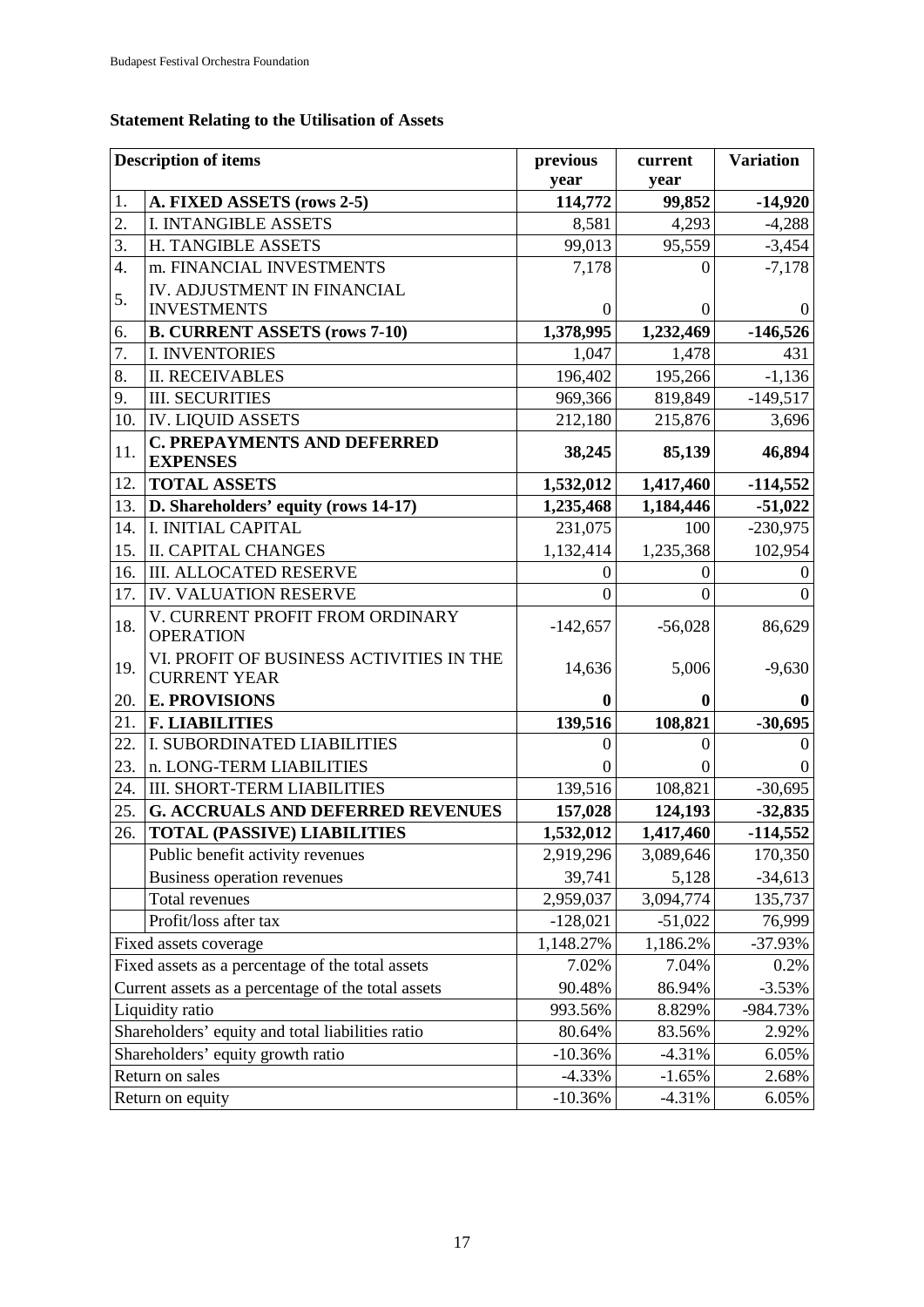#### **Presentation of Received Grants**

#### **A. Report on central subsidies**

| <b>Description of items</b>                 | <b>Previous year</b>   Current year |         | <b>Variation</b> |
|---------------------------------------------|-------------------------------------|---------|------------------|
| <b>Subsidies received from the Budapest</b> | 60,000                              | 120,000 | 60,000           |
| <b>Municipality</b>                         |                                     |         |                  |

According to the subject matter of the public service agreement concluded between Budapest Festival Orchestra Foundation and the Municipality of Budapest, Budapest Festival Orchestra Foundation must play at least 35 concerts in Budapest, with the following breakdown: 22 symphonic orchestra concerts, 5 chamber concerts and 8 youth concerts for educational purposes.

In line with that obligation, Budapest Festival Orchestra played 61 large orchestra concerts, 51 youth concerts, 8 chamber concerts and 12 community concerts in Budapest in 2017.

The grants received were used towards the concerts of the Budapest Festival Orchestra Foundation.

| Description of items                                                   | Previous year   Current year |           | <b>Variation</b> |
|------------------------------------------------------------------------|------------------------------|-----------|------------------|
| <b>Strant received from the Ministry of Human</b><br><i>Capacities</i> | 1,150,000                    | 1,150,000 |                  |

The Ministry of Human Capacities provides financial support to the concerts of Budapest Festival Orchestra in Hungary and abroad under the terms and conditions specified in the Support Contract.

Pursuant to the Support Contract the received support was used to organise concerts and tours in Hungary and abroad.

| Description of items                                | <b>Previous year</b> | Current year | <b>Variation</b> |
|-----------------------------------------------------|----------------------|--------------|------------------|
| <b>Strant received from the Ministry of Foreign</b> | 60,000               |              | $-60,000$        |
| <b>Affairs and Trade</b>                            |                      |              |                  |

The Ministry of Foreign Affairs and Trade provided financial support to the concerts of Budapest Festival Orchestra played during its Baltic tour in 2016 under the terms and conditions specified in the Support Contract.

| Description of items                            | Previous year   Current year |       | <b>Variation</b> |
|-------------------------------------------------|------------------------------|-------|------------------|
| <b>Grant received from the National Tax and</b> | 1,872                        | 1,228 | -644             |
| Customs Administration from 1% of the PIT       |                              |       |                  |

Of the 1% Personal Income Tax offered in 2017, in total HUF 1,228 thousand was credited on the bank account of the Foundation.

In 2017 that amount was used for the organisation of a Cocoa Concert for an autistic audience.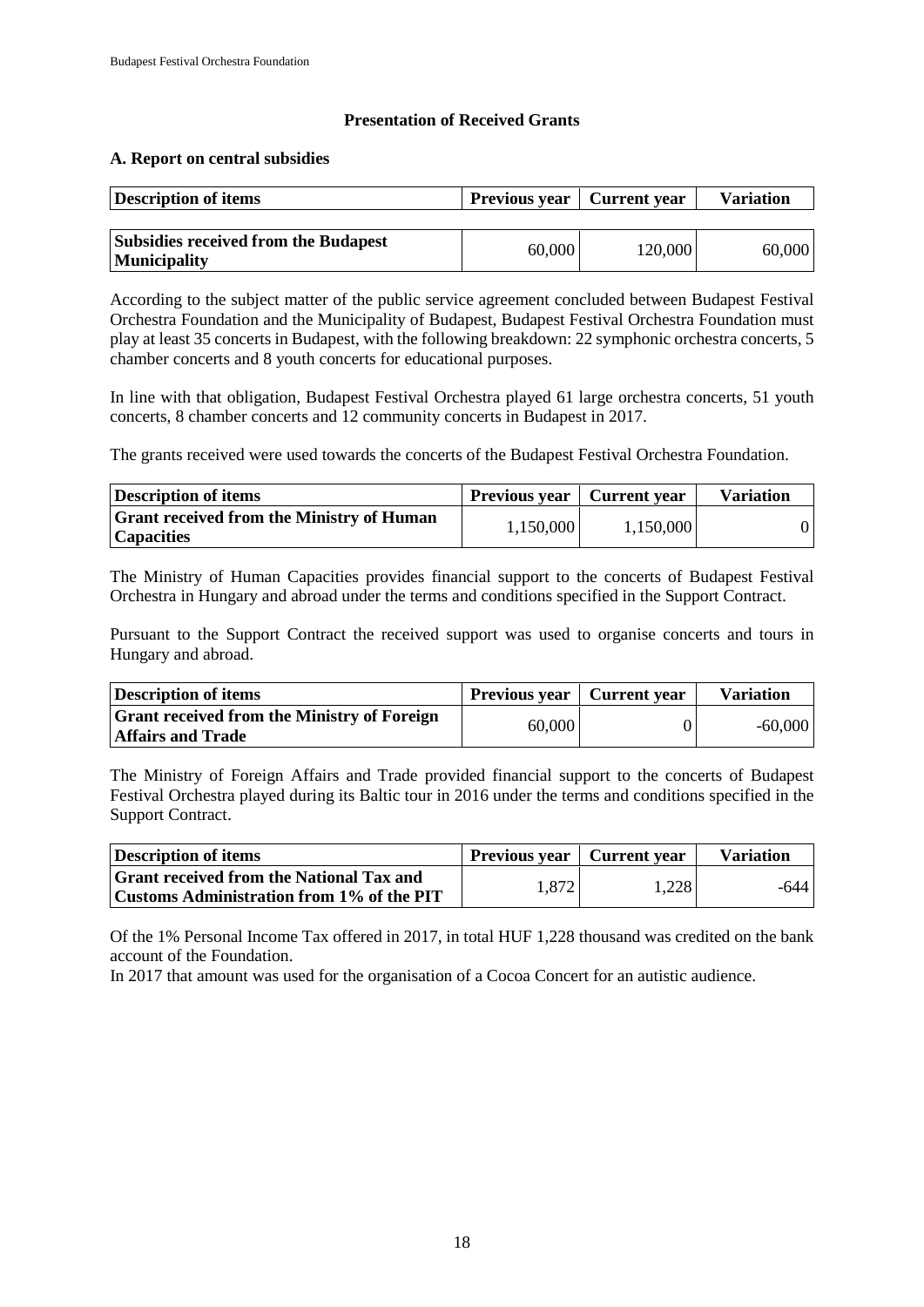#### **B. Other grants**

| Description of items                                              | <b>Previous year</b> | <b>Current</b> year | <b>Variation</b> |
|-------------------------------------------------------------------|----------------------|---------------------|------------------|
| <b>Strant received based on the Performing</b><br><b>Arts Act</b> | 421,736              | 339,256             | $-82,480$        |

Total amount of support, ancillary support and donation in 2016, acceptable according to the Corporate Tax Act: HUF 400,837,830, of which: – 2016 support received by bank transfer: HUF 283,837,830 Support received by bank transfer in 2017: HUF 117,000,000

Total amount of support, ancillary support and donation in 2017, acceptable according to the Corporate Tax Act: HUF 392,044,238, of which: – 2017 support received by bank transfer: HUF 222,255,500 Support received by bank transfer in 2018: HUF 169,788,738

The received support was used for the organisation of concerts and tours in Hungary in compliance with the provisions of the Support Contract.

| <b>Description of items</b>                         | <b>Previous year</b> | <b>Current</b> year | <b>Variation</b> |
|-----------------------------------------------------|----------------------|---------------------|------------------|
| Amounts received from tenders                       | 63,770               | 69,726              | 5,956            |
| National Cultural Fund – Community weeks<br>support |                      | 8,000               | 8,000            |
| NMI Nonprofit Kft.                                  |                      | 40,000              | 40,000           |
| Subsidies received from the Supporters' Club        | 24,828               | 39,441              | 14,613           |
| Subsidies received from companies                   | 13,500               | 22,526              | 9,026            |
| Grants from foreign Friends of the Orchestra        | 1,459                | 62,422              | 60,963           |
| Other donations                                     | 30,547               | 23,369              | $-7,178$         |

The received support was used for the purposes expressed in the Deed of Foundation.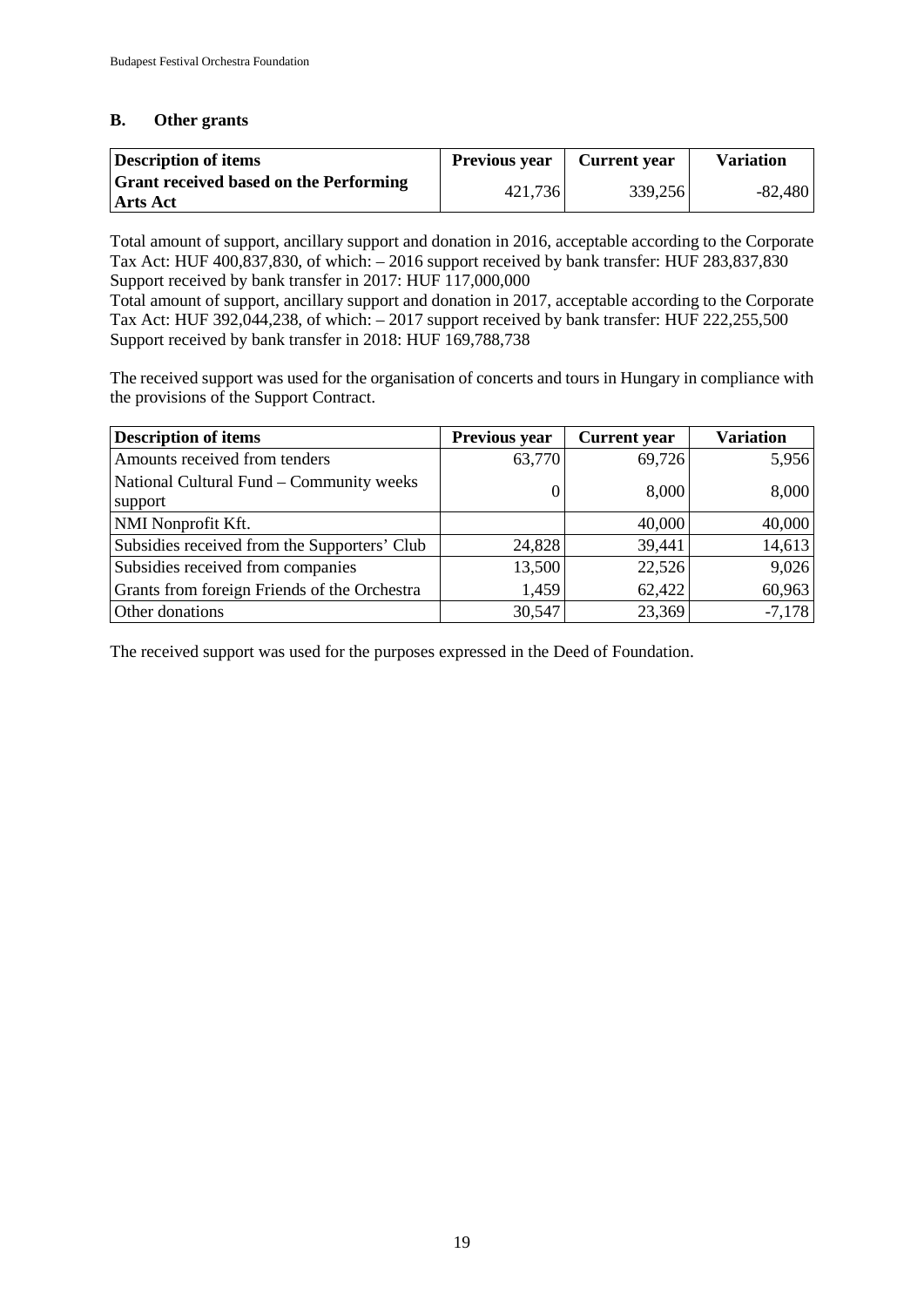# **Presentation of grants from abroad**

| Indicate current year:                                                                                    |                      | 2017            |
|-----------------------------------------------------------------------------------------------------------|----------------------|-----------------|
| II. Grant from abroad                                                                                     |                      |                 |
| Total grant amount from abroad:                                                                           |                      | HUF 109,914,576 |
| A) Total of the support originating from abroad, below the financial limit as per<br>Section $2(3)$ :     |                      | HUF 1,111,786   |
| 1. financial benefits in total:                                                                           |                      | HUF 1,111,786   |
| 2. other benefits of a financial nature:                                                                  |                      | 0 HUF           |
| 3. total number of grants under point A):                                                                 |                      | 16              |
| B) Total of the support originating from abroad, reaching or exceeding the limit as<br>per Section 2 (3): |                      | HUF 125,942,446 |
| ART MENTOR FOUNDATION                                                                                     | CHF 60,000.00        | 17,139,655.50   |
| CH 6003 Lucerne, Murbacherstrasse 3                                                                       |                      |                 |
| Freunde des Budapest Festival Orchestra e.V.                                                              | EUR 100,000.00       | 17,385,200.00   |
| DE 80335 Munich, Karlsplatz 1 c/o Bain & Company, Inc., z. H.                                             |                      |                 |
| FRIENDS OF THE BFO GB                                                                                     | GBP 30,000.00        | 10,380,000.00   |
| GB EC2Y 8ND London Fiat 174, Defoe House, Barbican,                                                       |                      |                 |
| FRIENDS OF THE BFO, USA                                                                                   | <b>USD 9,206.00</b>  | 2,657,588.08    |
| USA NY 1050 New York FDR Station P.O. box 1642                                                            |                      |                 |
| FRIENDS OF THE BFO, USA                                                                                   | <b>USD 19,965.00</b> | 5,862,522.60    |
| USA NY 1050 New York FDR Station P.O. box 1642                                                            |                      |                 |
| FRIENDS OF THE BFO, USA                                                                                   | USD 99,889.75        | 26, 137, 151.99 |
| USA NY 1050 New York FDR Station P.O. box 1642                                                            |                      |                 |
| FRIENDS OF THE BFO, USA                                                                                   | USD 3,090.95         | 799,999.99      |
| USA NY 1050 New York FDR Station P.O. box 1642                                                            |                      |                 |
| STIFTUNG AUXILIUM,                                                                                        | EUR 50,000.00        | 15,553,950.50   |
| AT 1020 Vienna, Olimpiplatz 2/4 OG/tg 18 Stadioncenter                                                    |                      |                 |
| STIFTUNG AUXILIUM,                                                                                        | EUR 100,000.00       | 30,026,377.00   |
| AT 1020 Vienna, Olimpiplatz 2/4 OG/tg 18 Stadioncenter                                                    |                      |                 |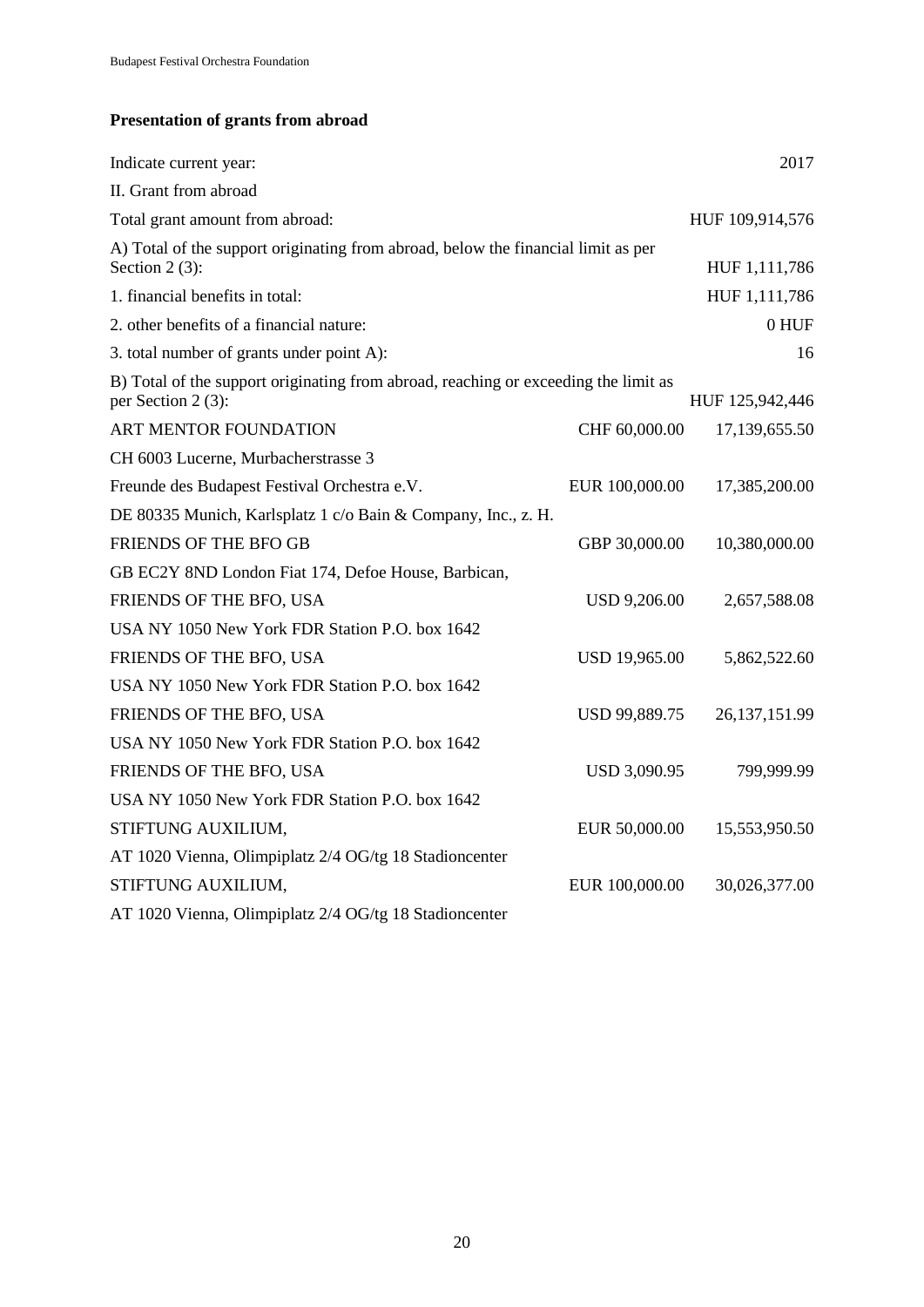#### **INVESTED CASH AND CASH EQUIVALENTS TRENDS** (in thousand HUF)

| <b>Securities</b>        |                  |                        |                      |                 |                 |             |
|--------------------------|------------------|------------------------|----------------------|-----------------|-----------------|-------------|
| Inventory cut-off date   | 31/12/2017       | <b>HUF</b>             | <b>Purchase cost</b> |                 |                 |             |
| <b>Definition</b>        | <b>ISIN code</b> | <b>PIECES</b>          | Openin<br>g          | <b>Increase</b> | <b>Decrease</b> | Closing     |
| MÁK 2017/1               | HU0000402912     | thousand<br><b>HUF</b> | 48,990               | 0               | 48,990          | $\mathbf 0$ |
|                          |                  | <b>PIECES</b>          | 48,990               | 0               | 48.990          | 0           |
| MÁK 2020/1               | HU0000403043     | thousand<br>HUF        | 49,905               | 0               | 0               | 49,905      |
|                          |                  | <b>PIECES</b>          | 49,905               | $\mathbf 0$     | 0               | 49,905      |
| MÁK 2020/K               | HU0000403290     | thousand<br>HUF        | 0                    | 121,700         | $\mathbf 0$     | 121,700     |
|                          |                  | <b>PIECES</b>          | 0                    | 121,700         | $\mathbf 0$     | 121,700     |
| MAK 2021/1               | HU0000403217     | thousand<br>HUF        | 0                    | 200,000         | $\mathbf 0$     | 200,000     |
|                          |                  | <b>PIECES</b>          | 0                    | 200,000         | 0               | 200,000     |
| F170208                  | HU0000509286     | thousand<br>HUF        | 23,140               | 0               | 23,140          | 0           |
|                          |                  | <b>PIECES</b>          | 2,314                | 0               | 2,314           | $\mathbf 0$ |
| F170011                  | HU0000509450     | thousand<br><b>HUF</b> | 19,240               | 0               | 19,240          | 0           |
|                          |                  | <b>PIECES</b>          | 1,924                | 0               | 1,924           | $\mathbf 0$ |
| K171206                  | HU0000509625     | thousand<br>HUF        | 533,000              | 0               | 533,000         | 0           |
|                          |                  | <b>PIECES</b>          | 53,300               | 0               | 53,300          | 0           |
| MFB 6.25%                | XS0954674312     | thousand<br>HUF        | 105,156              | 0               | 0               | 92,858      |
|                          |                  | <b>PIECES</b>          | 331                  | 0               | $\Omega$        | 331         |
| MÓL 6.25%                | XS0834435702     | thousand<br><b>HUF</b> | 63,615               | 0               | 63,615          | 0           |
|                          |                  | <b>PIECES</b>          | 200                  | 0               | 200             | $\mathbf 0$ |
| <b>ERSTE BANK 7.125%</b> | XS08400062979    | thousand<br><b>HUF</b> | 58,012               | $\mathbf 0$     | 58,012          | $\mathbf 0$ |
|                          |                  | <b>PIECES</b>          | 150                  | $\mathbf 0$     | 150             | $\mathbf 0$ |
| <b>COMMERZBANK</b>       | DE000CB83CF0     | thousand<br><b>HUF</b> | 38,556               | 0               | 38,556          | $\mathbf 0$ |
|                          |                  | <b>PIECES</b>          |                      | 0               | 1               | $\mathbf 0$ |
| GROUPAMA 6.375%          | FR0011896513     | thousand<br><b>HUF</b> | 29,752               | 0               | 29,752          | 0           |
|                          |                  | <b>PIECES</b>          | 1                    | $\mathbf 0$     | 1               | $\Omega$    |
| <b>OTP FLOAT</b>         | XS0274147296     | thousand<br><b>HUF</b> | 0                    | 180,232         | 0               | 181,681     |
|                          |                  | <b>PIECES</b>          | 0                    | 600             | 0               | 600         |
| <b>VOLKSWAGEN</b>        | XS1048428442     | thousand<br>HUF        | 0                    | 45,632          | 0               | 46,525      |
|                          |                  | <b>PIECES</b>          | 0                    | 139             | 0               | 139         |
| K180912                  | HU0000550454     | thousand<br>HUF        | 0                    | 57,850          | $\mathbf 0$     | 57,850      |
|                          |                  | <b>PIECES</b>          | 0                    | 5,785           | 0               | 5,785       |
| K181128                  | HU0000550611     | thousand<br>HUF        | 0                    | 20,050          | $\mathbf 0$     | 20,050      |
|                          |                  | <b>PIECES</b>          | 0                    | 2,005           | 0               | 2,005       |
| k181205                  | HU0000550629     | thousand<br>HUF        | 0                    | 49,280          | $\mathbf 0$     | 49,280      |
|                          |                  | <b>PIECES</b>          | 0                    | 4,928           | $\mathbf 0$     | 4,928       |
| <b>Total</b>             |                  | thousand<br><b>HUF</b> | 969,366              | 674,744         | 814,304         | 819,849     |

The Foundation keeps its securities accounts at Concorde Értékpapír Zártkörűen Működő Részvénytársaság. The Company records securities among current assets.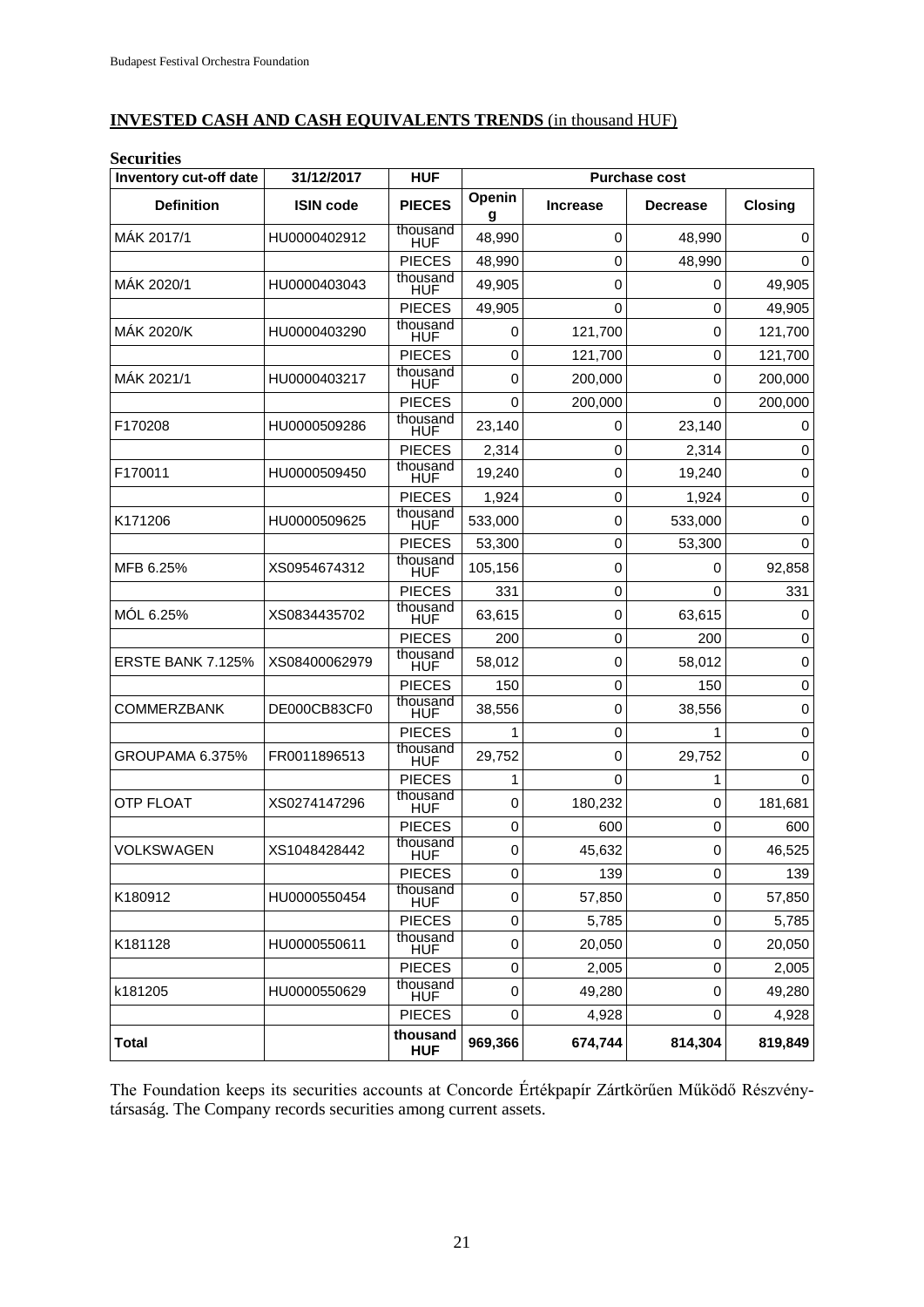#### **Term deposits**

| Year | Capital    | Deposit | Interest/<br>exchange rate | Withdrawal | Closing    |
|------|------------|---------|----------------------------|------------|------------|
| 2016 | 4,552,280  |         |                            |            | 4,552,280  |
| 2017 | EUR 14,000 |         |                            |            | EUR 14,000 |

#### **Supplementary information**

**Off-balance sheet item:** bank guarantee for real estate, Collateral

| Definition                                              | Amount        | entry into force | maturity   |
|---------------------------------------------------------|---------------|------------------|------------|
| Budapesti Ingatlan Hasznosítási és<br>Fejlesztési Nyrt. | EUR 14,000    | 29/03/2017       | 31/03/2018 |
| Budapest Főváros Vagyonkezelő Központ<br>Zrt.           | 7,206,996 HUF | 15/08/2016       | 31/12/2018 |

At the Foundation, the bookkeeping service is provided by employee Györgyné Maglódi (licence number: 113695).

Auditor of the Foundation:

| 01-09-071057                                              |
|-----------------------------------------------------------|
| 000083                                                    |
| Gábor Gion                                                |
| Chamber of Hungarian Auditors registration number: 005252 |
| $HUF 3,500,000 + VAT$                                     |
|                                                           |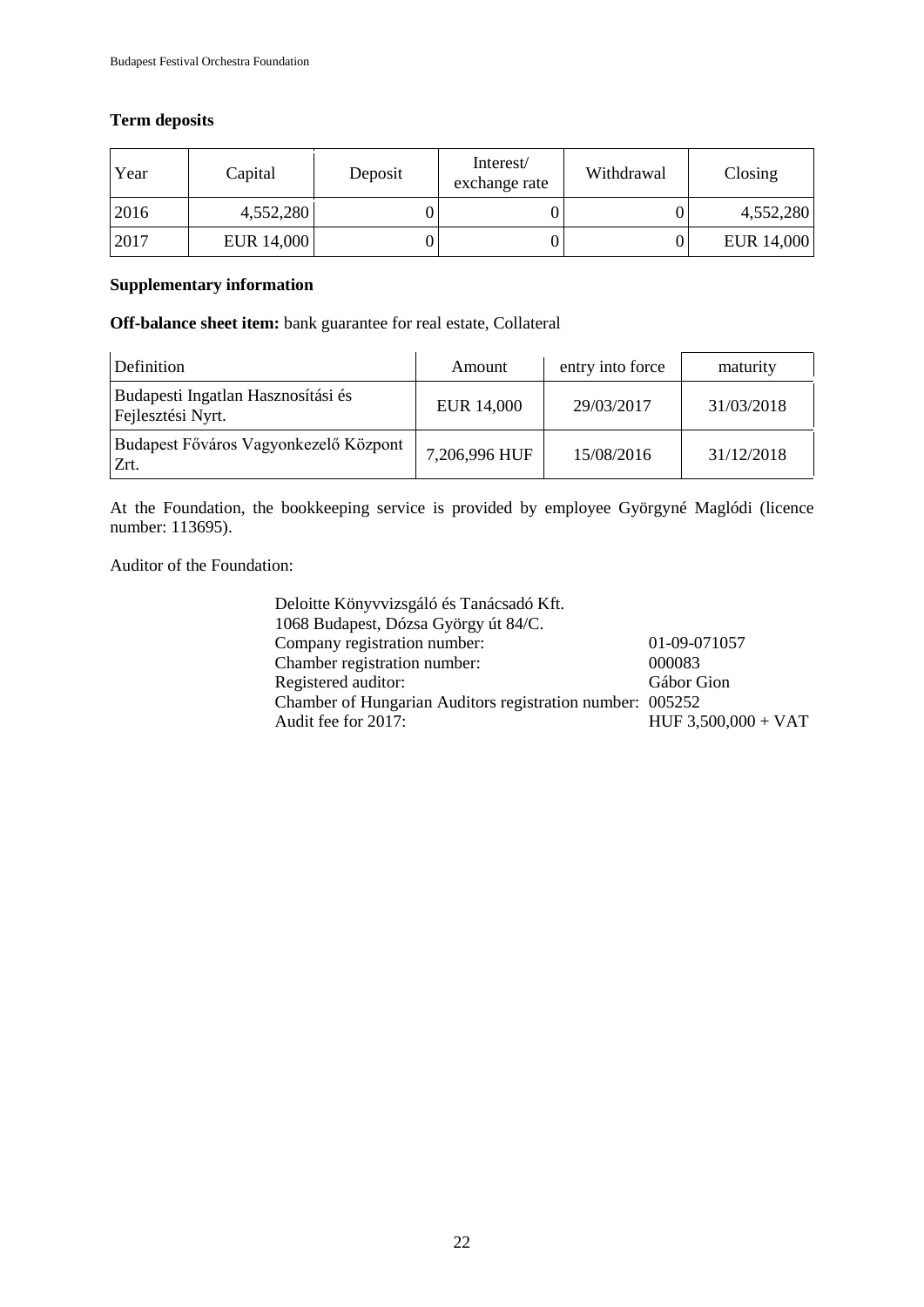# **3. PUBLIC BENEFIT ANNEX**

### **1) Activities pursued in the current year according to the general objective of the Foundation and public benefit activities:**

With its 132 concerts in Budapest, 80 concerts in the countryside/Hungary, 32 performances abroad, almost 80 youth productions, Budapest Festival Orchestra is the Country's leading and busiest orchestra. Apart from the classic concerts played in concerts halls, it also often stages community concerts in schools, nursing homes, orphanages, hospitals and other special venues, bringing the joy of classical music to a large number of people. The Dancing on the Square project launched in 2015 offers regular exercise for hundreds of disadvantaged children living in the countryside for 8 months. The project uses the music and dance as an instrument to convey community building objectives and is also based on the concept of tolerance. In 2017 in total 500 disadvantaged young people took part in the programme.

#### **2) Presentation of public benefit activities:**

The purpose of the Foundation is to disseminate and nourish the Hungarian music culture, with special regard to the promotion of the highest possible standard of music life in Hungary and, as the envoy of Hungarian culture, the representation of Budapest and Hungary abroad through the operation of Budapest Festival Orchestra and by putting in place the conditions required for its objectives.

#### • **Title of the public benefit activity: Cultural activity**

#### • **Legal provisions on the public tasks relating to the public benefit activities:**

Act XCIX of 2008 on the Support and Special Employment Rules of Performing Art Organisations: Section 3 (1)

Act XX of 1991 on the Tasks and Competences of Local Governments and Their Bodies, Republic Commissioners and Certain Other Centrally Subordinated Agencies:

Section 121 a)-b)

Act CLXXXIX of 2011 on the local governments of Hungary: Section 13(1) item 7.

#### • **Target group of the public benefit activity:**

- 1. Core audience of the BFO
- 2. Residents living in Hungary: metropolitan, culture seeking individuals, families, young people.
- 3. rural residents
- 4. Foreigners living in Budapest (expats)
- 5. Tourists
- 6. Disadvantaged young people living in rural areas

#### • **Number of beneficiaries of public benefit activities:**

| Hungarian audience numbers in 2017:          | $88,137$ persons |
|----------------------------------------------|------------------|
| Audience numbers during international tours: | $54,169$ persons |

#### • **Main achievements of the public benefit activity:**

The main purpose of the BFO is to make music more accessible to people. This applies equally whether the concerts take place on the world's grandest stages or in Hungary's abandoned synagogues and provincial churches, schools and nursing homes, or concerts provided in Bódvaszilas and Ózd. Our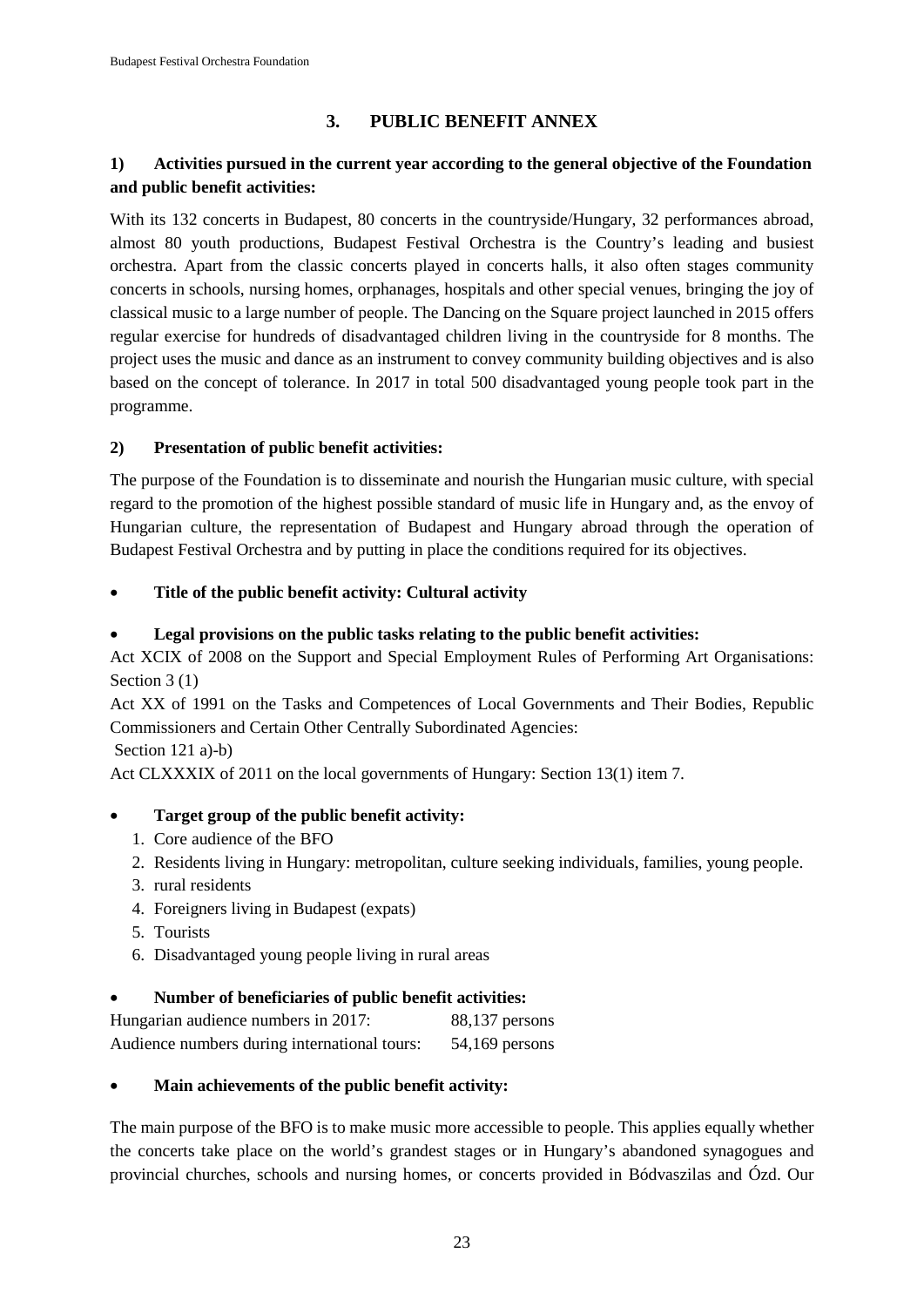objective is to rely on the support of the Ministry and invest it into our activities to bring a lifelong experience to more music lovers and people in need. The Festival Orchestra performed a total of 245 times in 2017 and reached 142,306 people around the world.

### **I. Hungary's leading symphonic orchestra:**

#### **132 concerts in Budapest, 80 rural appearances, 88,137 attendees**

At the ceremonial opening of the year, on 22 January 2017, the cream of Hungarian music gathered to present a large number of exciting music pieces, focusing on the art of Brahms, at the traditional **Marathon**. Symphonic orchestras, iconic soloists and chamber orchestras who were all speaking the same language, the language of Johannes Brahms. This was the tenth music marathon jointly put on by the Festival Orchestra and Müpa Budapest which, following Tchaikovsky, Bach, Beethoven, Bartók, Mozart, Schubert, Dvorak, Stravinsky, and a Mendelssohn-Schubert duo, celebrated Brahms.

For this occasion, Kristóf Baráti, Katalin Kokas, Barnabás Kelemen and Dénes Várjon joined the Hungarian National Philharmonic Orchestra, the Pannon Philharmonic Orchestra, the MÁV Symphony Orchestra and the Budapest Strings Chamber Orchestra, among others. As has become traditional, the Budapest Festival Orchestra, conducted by Iván Fischer, played the concluding concert with a special audience choice programme. At the one day festival, more than 10,000 people listened to the genius works of the German composer.

Brilliant, modern and sexy – Iván Fischer's **Don Giovanni in Budapest,** New York and Edinburgh was preceded by high expectations, and the conductor and the Budapest Festival Orchestra did not fail to deliver. "*When Don Giovanni looks around, he doesn't see tables or chairs. He sees hips, shoulders, bosoms, arms and legs*", says conductor Iván Fischer whose aim in directing the opera was to show what the world would look like through the eyes of Don Juan. He first directed the opera in 2011, which was described even back then by The New York Times as "*more involved, imaginative and theatrically daring*" than many full opera-house performances. In 2017, Mozart's grand opera made a comeback with a brand new cast featuring one of the world's most popular Don Giovannis, Christopher Maltman, in the now-familiar staged concert format. The production premiered at the Edinburgh International Festival and the Mostly Mozart Festival in New York. Both venues hosted three sold-out runs of the opera. On 21, 23 and 24 September, the production was brought to Müpa Budapest. The article of The New York Times calls Fisher's production refreshingly unique among Don Giovanni stagings, as well as a "Gesamtkunstwerk," particularly since his conducting harmonizes so closely with his visual presentation. *"This Don Giovanni is entirely about the music, and what the production does is set aside needless things. The ensuing empty space was filled with musicians and singers who expressed Mozart's drama to the final degree. Nothing could be more operatic*", said a review from the New York Classical Review, calling the performance brilliant and rewarding, noting that "*the orchestra, one of the world's finest, played with vitality and lyrical tenderness*", and describing the singing as "*flawless ... the performers uniformly embodied their characters in a way that went beyond just acting*". Together with Maltman, the main roles were played by José Fardilha (Leporelló), Laura Aikin (Donna Anna), Lucy Crowe (Donna Elvira), Jeremy Ovenden (Don Ottavio), Kristinn Sigmundsson (Commendatore), Sylvia Schwartz (Zerlina) and Matteo Peirone (Masetto).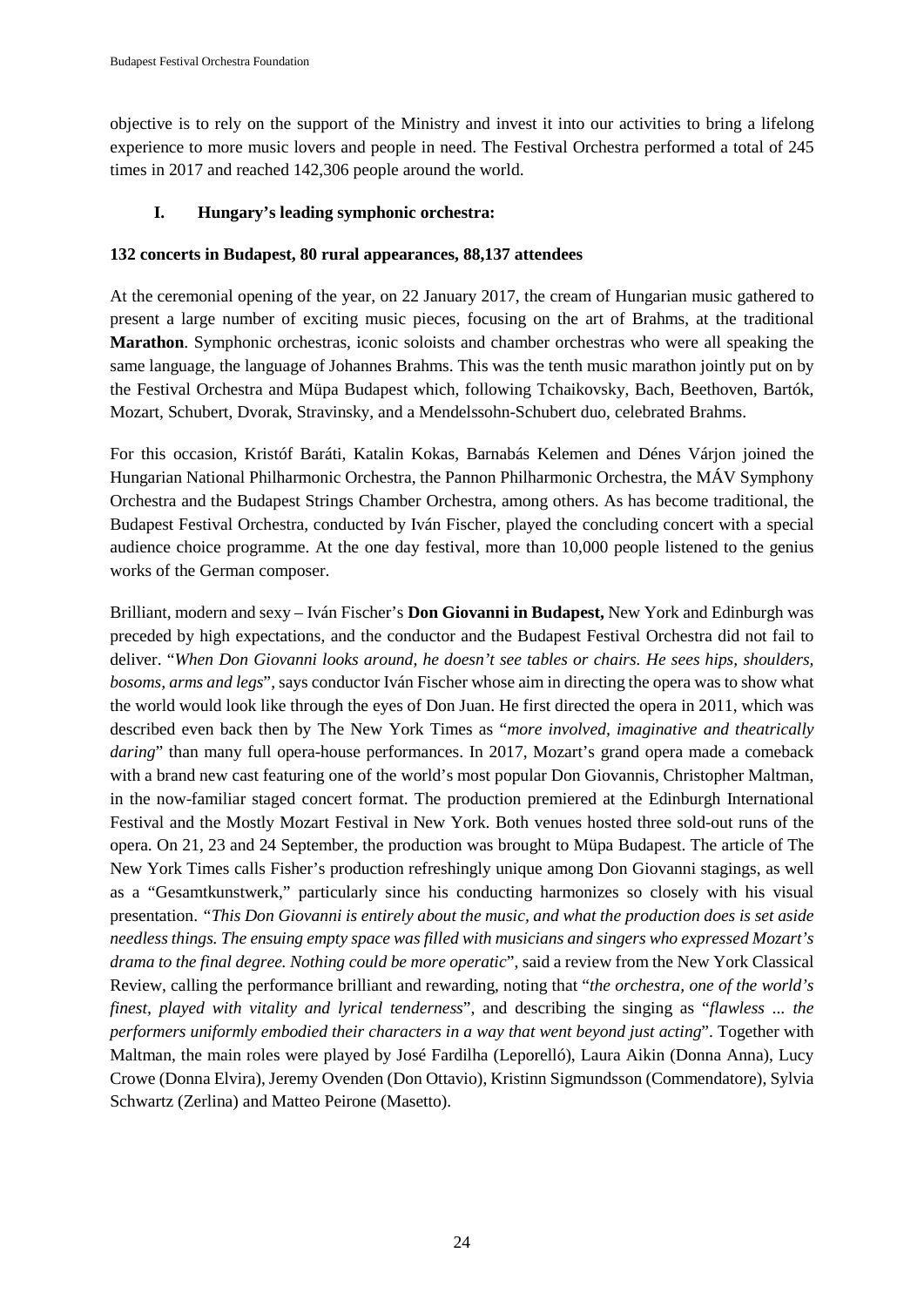Conversation, connection, openness, curiosity and getting to know each other. This is what the **Bridging Europe** festival, co-organised by the Budapest Festival Orchestra (BFO) and Müpa Budapest, is all about. Thanks to the festival, in autumn 2017 – on the 40th anniversary of the resumption of diplomatic relations between Spain and Hungary – Spain and Spanish culture was in the spotlight. Between 17 and 30 September, audiences were able to discover the exceptional richness and stunning diversity of Spanish culture through concerts performed by international stars, as well as through theatrical and dance performances, unique literary and film programs, discussions and exhibitions. *"At the Bridging Europe festival, we endeavour to discover what lies behind loveable stereotypes, how modernity and tradition go hand in hand in the works of Spanish artists, and what Spain thinks about the world today*" said Csaba Káel, CEO of Müpa Budapest. Stefan Englert, Executive Director of the BFO, said: *"Europe is such an exceptional unit, wherein different cultures feed and enrich each other through new experiences, while preserving their own traditions at the same time. Our festival, 'Bridging Europe', serves the objective of presenting this diversity by putting a different country in the spotlight each year. In this year's programme we bring the culture of Spain closer to the audience. A country that gave a taste of passion and cultural richness to this continent."* This autumn, the Budapest Festival Orchestra showed its extreme faces at the festival. On 28 September, the Baroque ensemble of the BFO performed in the atmosphere of Spain at the Müpa Budapest Festival Theatre, under the baton of Jonathan Cohen, the British conductor endowed with an exceptional musical intelligence. For this evening, you could laugh together with Don Quixote and feel the rays of the Mediterranean sun kiss your skin through the notes of music. On 29 September, you could listen to contemporary Spanish works in the interpretation of Pascal Rophé. Passionate and innovative, he is just as much at home with the symphonies of the 18th and 19th centuries as he is with more contemporary works – as evidenced at the Bridging Europe Festival.

During the 2016-17 season, Iván Fischer gave three conductors already closely connected to the BFO the opportunity of making their Hungarian debuts by leading the Festival Orchestra. In April France's Victor Aviat and the Australian Vladimir Fanshil were welcomed onto the stage of the Liszt Academy. Iván Fischer, BFO Music Director, spoke about the point of the concert series: *"I vividly remember what it was like when I was similarly thrown in at the deep end a few decades ago. It was so helpful to see so many pairs of friendly, supportive eyes in the concert hall. Please give these new youngsters a smile."*

In 2017 the Festival Orchestra played at **countryside venues** on 80 occasions, of which 7 concerts were organised by Philharmonia Hungary. In addition to playing in international standard concert halls (e.g. Pécs), the Orchestra also performed in smaller towns, theatres, schools and community houses as in Szeged, Jánoshalma, Baja, Tarnabod, Jászapáti and Komló.

The majority of the concerts in Budapest and the performances of the tours abroad were conducted by the music director and art manager of the orchestra, Iván Fischer. However, other world famous conductors and solo artists also performed with the orchestra in 2017 too, including: Dmitri Kitayenko, Robin Ticciati, Midori Seiler, Gábor Takács-Nagy (first guest conductor), etc. This year, for the first time, the orchestra collaborated with a female conductor, namely Marin Alsop.

#### **Hungary's cultural ambassador:**

#### **33 international concerts, 54,169 attendees**

The Budapest Festival Orchestra, led by Iván Fischer and featuring Richard Goode as soloist, "gave two of the freshest, least conventional Beethoven performances of the 2016/17 season" at New York's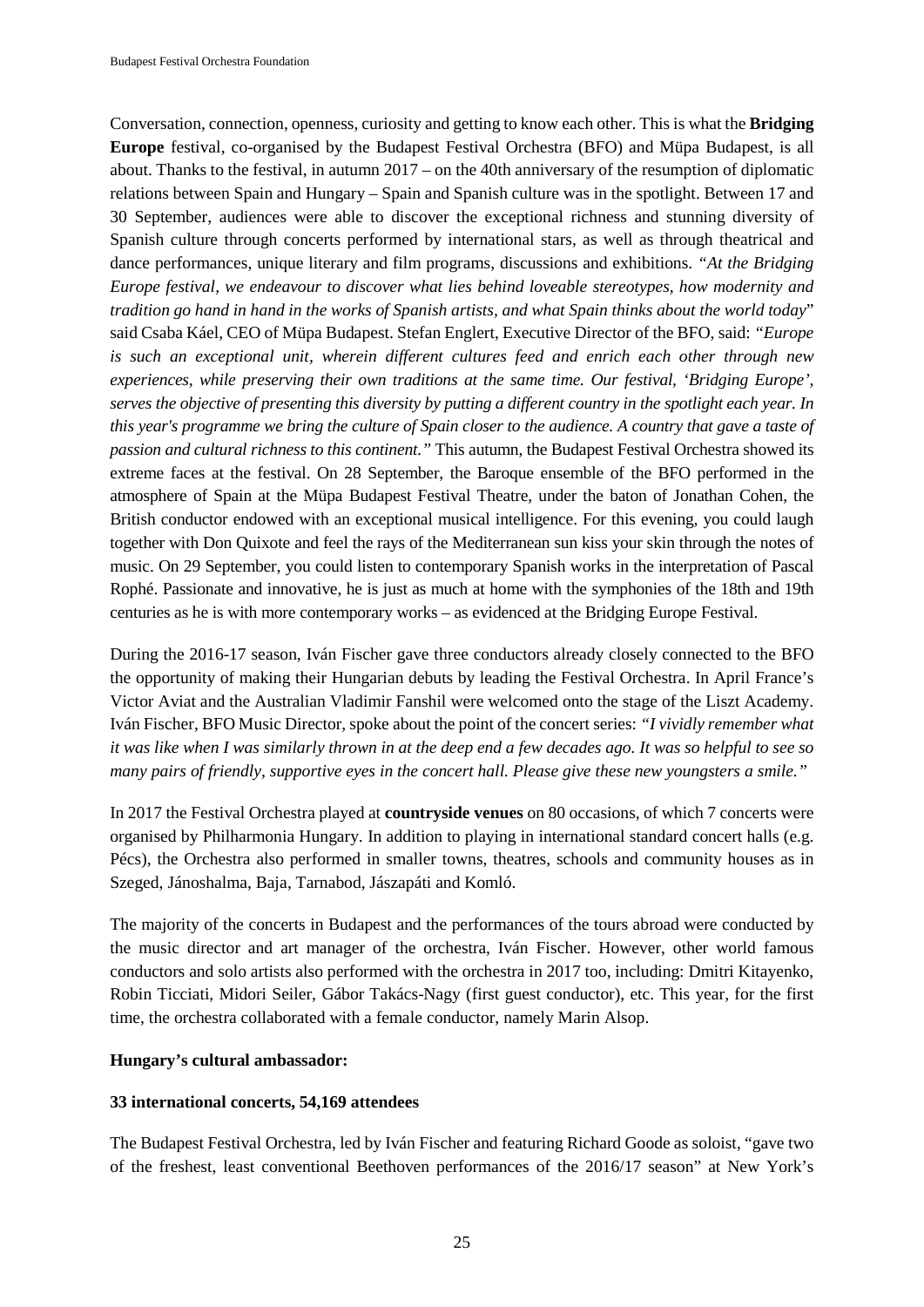Lincoln Center. The performances led The New York Times to call the ensemble "one of the most admired, and unusual, orchestras of the day". In New York, the beginning of the last movement of Beethoven's Fifth saw students from the Juilliard School and Bard College Conservatory of Music rush on stage; for his Ninth Symphony, members of the Concert Chorale of New York arose out of the audience to sing in the style of a flash mob; and the way timpanist Roland Dénes took over as instrumental soloist at these concerts brought another unique acoustic solution.

The several thousand-strong New York audience erupted in a breathtaking, almost ear-splitting ovation in response to these ideas, which brought tears to the eyes of some. Listening to the "paean to brotherhood", Ode to Joy, many considered the BFO concerts to be a refined and powerful "declaration", a soothing antidote to the world's current conflicts. Away from New York, audiences in Newark NJ, Chicago, Ann Arbor and Boston got the chance to meet the Hungarian orchestra when they gave six concerts in eight days.

Bern, Zürich, Genoa, Paris, Cologne and Lugano have warmly welcomed the Budapest Festival Orchestra in March, and, according to the reviews, the ensemble has more than delivered on high expectations. The concert in Zurich earned them a five-star review from the author of Bachtrack, who wrote of Mendelssohn's Italian Symphony: "*quintessentially perfect work*", praising the performance as "*rousing and infinitely jolly and uplifting" and remarked that it* "showed the conductor working with bracing enthusiasm and precision that delighted even the stodgiest audience member". Referring to the second half of the concert, the author observed: *"That Leonard Bernstein called Das Lied Mahler's 'greatest symphony' made every bit of sense, for the BFO's concert was an absolute triumph."*

In May The Miraculous Mandarin and The Wooden Prince productions by Bartók, joined by the Krisztián Gergye Company, were on a week-and-a-half long tour in Katowice, Brugge, Dortmund and London. In addition to the pieces above, the tour programme also featured the opera Bluebeard's Castle by Bartók with solo performances by Ildikó Komlósi (mezzo-soprano) and Krisztián Cser (bass). Kossuth Prize-winning folk singer Márta Sebestyén, joined by the orchestra's folk ensemble (István Kádár, András Szabó and Zsolt Fejérvári), wowed the audience with her performance. *"BFO does not merely perform Bartók – they breathe him. Only very rarely does one encounter an understanding of music of this level anywhere in the world*" a Polish review asserted. It was also following the concert in Katowice that we read how "*Iván Fischer is one of the most prominent conductors of the 21st century," and that one "could not imagine an ensemble better-suited for interpreting the renewing nature of European music."*

*"The Festival Orchestra maintains the cultural renown of the nation at the high level it has fittingly held for centuries. No turn of political events could change that. The Iván Fischers, the Márta Sebestyéns, the Ildikó Komlósis and the Krisztián Csers make being Hungarian in a concert hall akin to being Meryl Streep at the Academy Awards or the Golden Globe gala – one simply gets used to it.* "*Doors open, and the audience rises for a standing ovation*" – wrote a member of the Festival Orchestra's audience, Gergő Sáfár, who has resided in London for many years, clearly reflecting on the international critical acclaim the orchestra's European tour has received.

Don Giovanni, directed by Iván Fischer, premiered at the Edinburgh International Festival and the Mostly Mozart Festival in New York in August. The latest article of The New York Times calls Fisher's production refreshingly unique among Don Giovanni stagings, as well as a "Gesamtkunstwerk," particularly since his conducting harmonizes so closely with his visual presentation.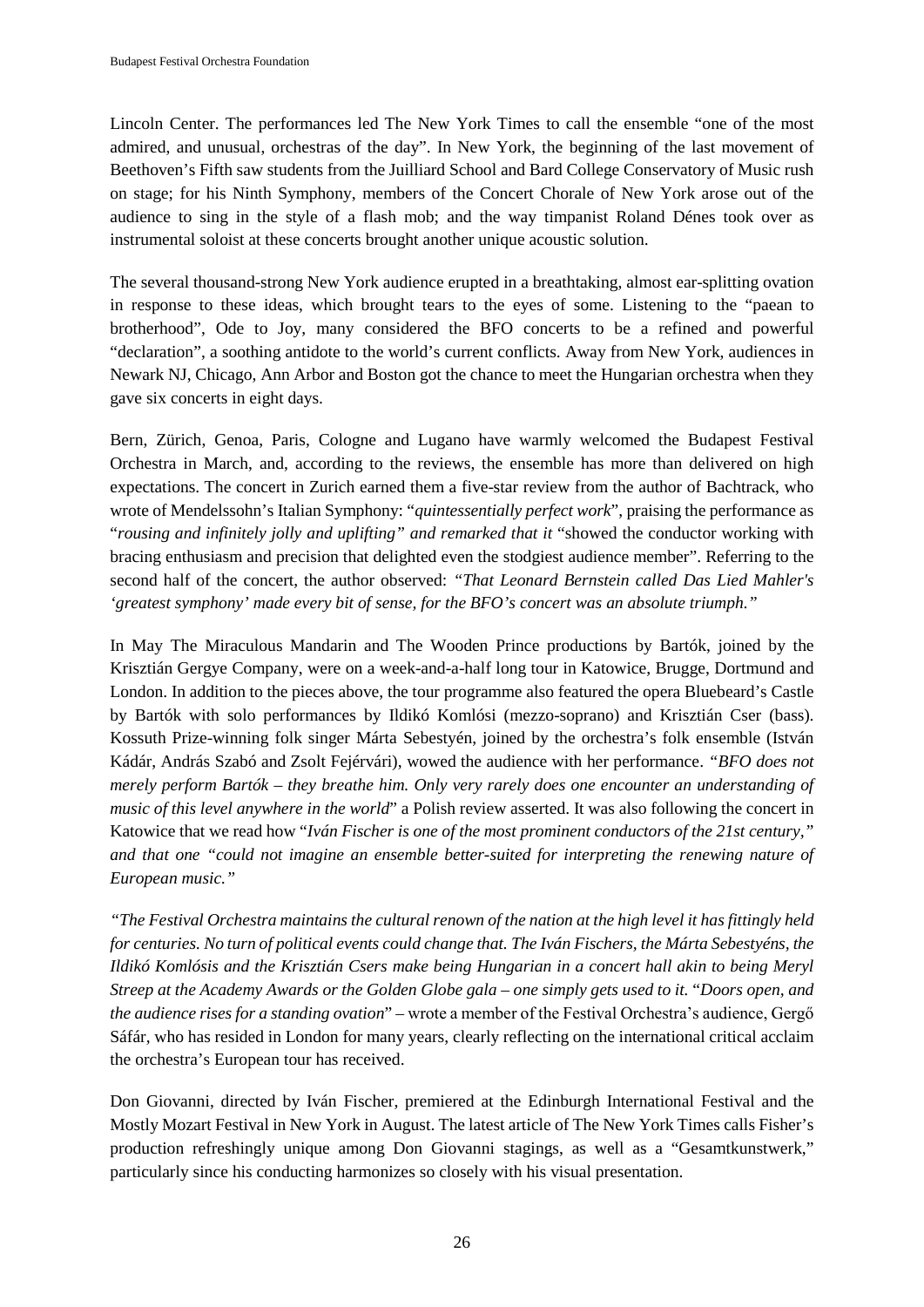In October the orchestra earned resounding ovations at concert halls in Amsterdam, Stuttgart, Antwerp, Dortmund, Eindhoven and Paris. These concerts saw the debut of the orchestra's Baroque ensemble – a truly unique group – on the international stage. The musicians performed the first piece, by Bach, using period instruments and while standing, with Iván Fischer conducting from next to the organ. A Dutch review also highlighted this novelty: "F*ew orchestras are capable of playing Bach on authentic instruments, a popular Mozart piano concerto and a romantic Italian symphony all in the same concert." "There are musicians who devote their lives to one musical genre, and then there is Iván Fischer, who deals basically with every musical period. What energy!"* – added the author. Listening to Dvorak's Symphony No. 8, it became clear that the BFO is one of the best orchestras in the world – according to critics of the ensemble's concert in Stuttgart. Following their performance in Paris, one review highlighted the "memorable" and "fantastic" rendition of Tchaikovsky's Symphony No. 4.

#### **II. The orchestra of the community:**

#### **57 chamber concerts, 4,709 attendees**

Through its community and musical education programmes, the Budapest Festival Orchestra continuously strive to bring the beauty of classical music to every age group and stratum of society. As such, the orchestra connects people, helping to build and strengthen communities with the power and beauty of music. The BFO organised three Community Weeks in 2017 also. The aim of the Community Weeks is to bring classical music to people who cannot afford to make it to a concert hall in Budapest These include the elderly, for whom the sound of a violin is often the best medicine, as well as disadvantaged young people from rural areas, children with physical disabilities, church communities, and inhabitants of small towns and villages. In May, June and September the orchestra continued its community building work with other free concerts. The reception of the Synagogue concert series received has exceeded all expectations. The locals are highly enthusiastic; everywhere, they fill the pews of the synagogues and revive memories of the Jewish community which once lived there, before they were wiped out. News of the Synagogue concerts has spread across the world, and many people have returned to visit Hungary and their former communities. The chamber formations of BFO visited Orosháza, Tokaj and Esztergom with music performances.

The managers of the Cegléd Social Services and Child Welfare Centre once wrote to the Festival Orchestra that "*words cannot describe the cheering and healing effect that these exquisitely performed musical works had on our elderly and ill patients, and how uplifting and energising the concert was for us and our staff*".

#### **III. The orchestra of children and young people:**

#### **79 performances, 7,198 attendees**

The Festival Orchestra puts great emphasis on the music education of young people, within the framework of which it launched its **partner school programme** in 2012. The cooperation is open and free for any school. At the moment BFO works with and offer programmes like Choose Your Instrument, Test Visit, a youth opera performed at schools or a master course to more than 50 partner schools. Owing to the activity of music and other teachers and the tireless work of the musicians of BFO, thousands of school children visit the rehearsal room of BFO in Óbuda and the orchestra visits its partner institutions on more than 60 occasions each year. The Teachers' Café launched in 2014 provides opportunities for music meeting of active teachers.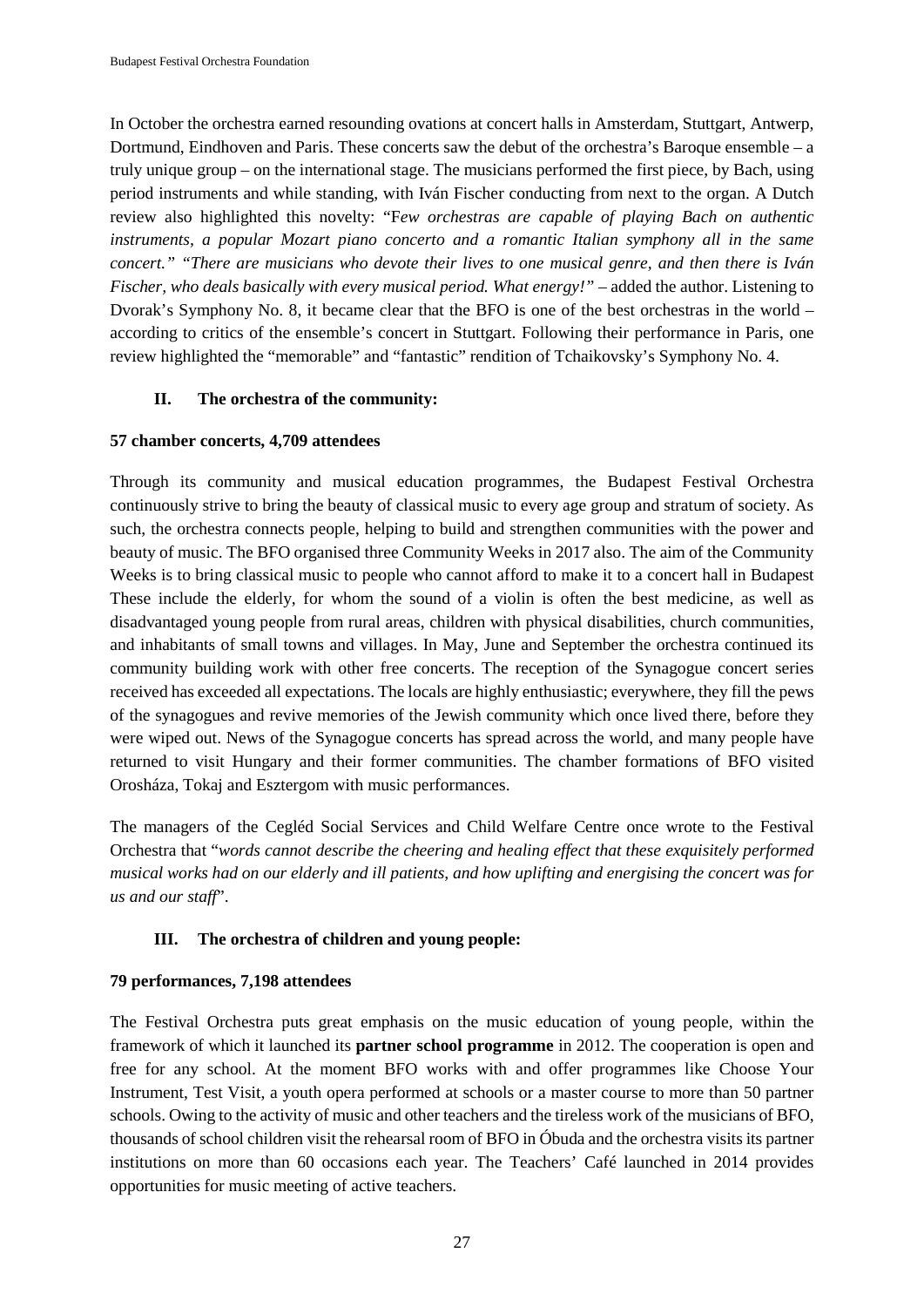The orchestra developed a special form of concert for autistic children and young people with the involvement of Nemzetközi Cseperedő Alapítvány (an international foundation to support children and their families living with autism).

500 young dancers, 6000 kilometres travelled, 6000 spectators –2017 also saw a huge turnout for the Festival Orchestra's (BFO) **Dancing on the Square project** in Heroes' Square. The children, a majority of whom come from disadvantaged backgrounds, became real heroes for the day; they demonstrated their talent, perseverance and the overwhelming power of communal creation. The disadvantaged children worked for a common goal and shared the uplifting feeling triggered by tolerance and respect for each other. BFO and its professional DIA jointly organised a summer camp for the young people attending the project in Hollókő. The website of the Dancing on the Square project can be accessed here: [www.tertanc.hu](http://www.tertanc.hu/)

#### • **2017 concerts of the Budapest Festival Orchestra Foundation**

#### **BUDAPEST CONCERTS**

| 12 January 2017  | Budapest, MÜPA          |
|------------------|-------------------------|
| 13 January 2017  | Budapest, MÜPA          |
| 14 January 2017  | Budapest, MÜPA          |
| 22 January 2017  | Budapest, MÜPA          |
| 22 January 2017  | Budapest, MÜPA          |
| 22 January 2017  | Budapest, MÜPA          |
| 22 January 2017  | Budapest, MÜPA          |
| 22 January 2017  | Budapest, MÜPA          |
| 22 January 2017  | Budapest, MÜPA          |
| 22 January 2017  | Budapest, MÜPA          |
| 22 January 2017  | Budapest, MÜPA          |
| 22 January 2017  | Budapest, MÜPA          |
| 22 January 2017  | Budapest, MÜPA          |
| 22 January 2017  | Budapest, MÜPA          |
| 27 January 2017  | Budapest, MÜPA          |
| 28 January 2017  | Budapest, MÜPA          |
| 29 January 2017  | Budapest, MÜPA          |
| 24 February 2017 | Budapest, MÜPA          |
| 25 February 2017 | Budapest, MÜPA          |
| 27 February 2017 | Budapest, MÜPA          |
| 17 March 2017    | Budapest, MÜPA          |
| 16 March 2017    | Budapest, MÜPA          |
| 19 March 2017    | Budapest, MÜPA          |
| 29 March 2017    | Budapest, MÜPA          |
| 30 March 2017    | Budapest, MÜPA          |
| 1 April 2017     | Budapest, MÜPA          |
| 14 April 2017    | Budapest, Liszt Academy |
| 15 April 2017    | Budapest, Liszt Academy |
| 26 April 2017    | Budapest, Liszt Academy |
| 28 April 2017    | Budapest, Liszt Academy |
| 8 May 2017       | Budapest, MÜPA          |
| 12 May 2017      | Budapest, MÜPA          |
| 13 May 2017      | Budapest, MÜPA          |
| 14 May 2017      | Budapest, MÜPA          |
| 2 June 2017      | Budapest, Liszt Academy |
|                  |                         |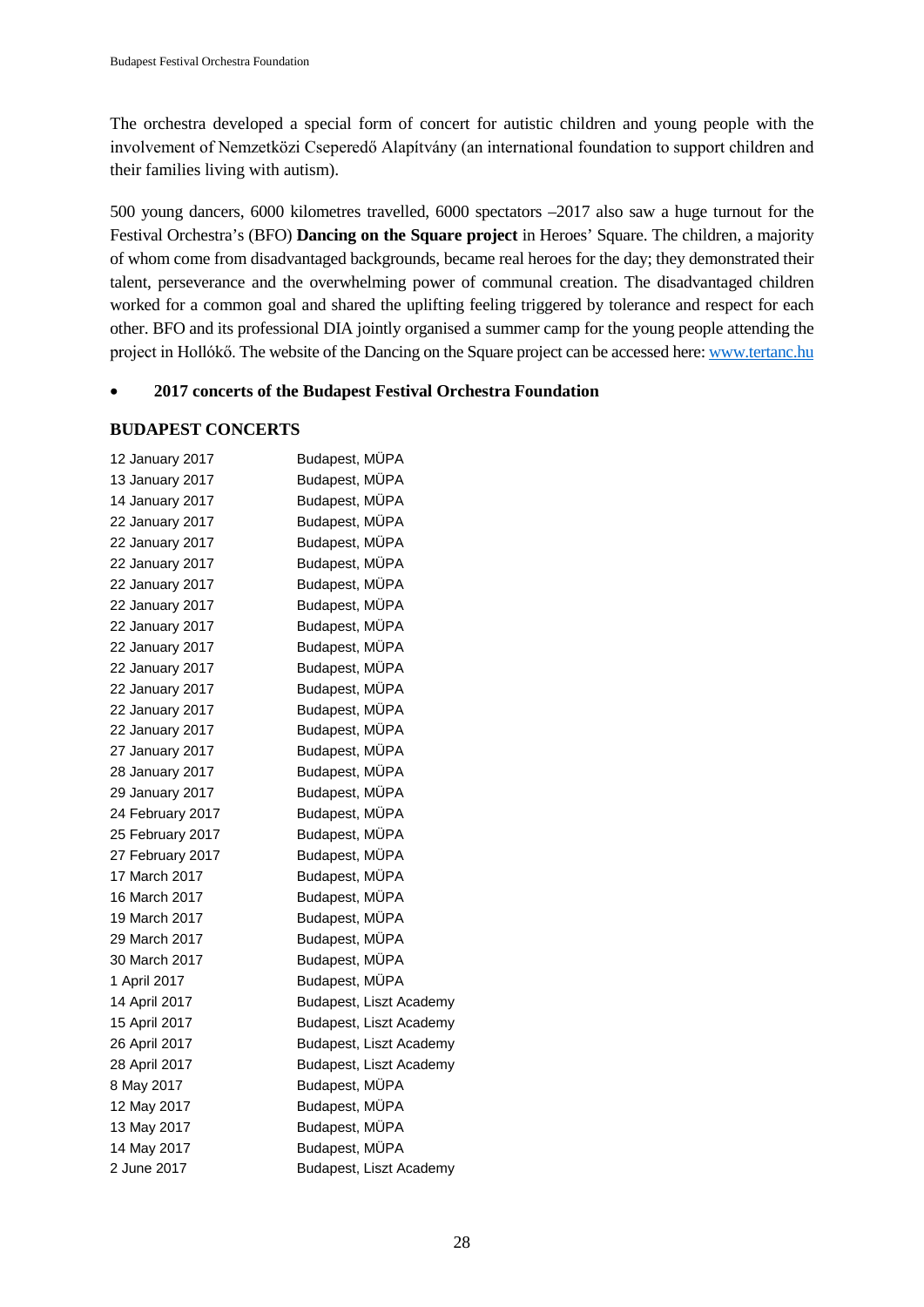| 3 June 2017       | Budapest, Liszt Academy         |
|-------------------|---------------------------------|
| 10 June 2017      | Budapest, Heroes' Square        |
| 21 September 2017 | Budapest, MUPA                  |
| 23 September 2017 | Budapest, MÜPA                  |
| 24 September 2017 | Budapest, MÜPA                  |
| 28 September 2017 | Budapest, MÜPA                  |
| 29 September 2017 | Budapest, MÜPA                  |
| 4 October 2017    | Budapest, MÜPA                  |
| 5 October 2017    | Budapest, MÜPA                  |
| 19 October 2017   | Budapest, MÜPA                  |
| 20 October 2017   | Budapest, MÜPA                  |
| 21 October 2017   | Budapest, MÜPA                  |
| 28 October 2017   | Budapest, Liszt Academy         |
| 29 October 2017   | Budapest, Liszt Academy         |
| 9 November 2017   | Budapest, Liszt Academy         |
| 10 November 2017  | Budapest, Liszt Academy         |
| 2 December 2017   | Budapest, MÜPA                  |
| 3 December 2017   | Budapest, MUPA                  |
| 4 December 2017   | Budapest, MÜPA                  |
| 26 December 2017  | <b>Budapest Congress Centre</b> |
|                   |                                 |

#### **MIDNIGHT MUSIC: CLASSICAL MUSIC FOR THOSE WHO LIVE AT NIGHT!**

| 27 February 2017 | Midnight Music        |
|------------------|-----------------------|
| 13 May 2017      | <b>Midnight Music</b> |
| 3 June 2017      | <b>Midnight Music</b> |
| 5 October 2017   | <b>Midnight Music</b> |
| 12 November 2017 | <b>Midnight Music</b> |
|                  |                       |

#### **RURAL CONCERTS**

| 16 April 2017    | Békéscsaba     |
|------------------|----------------|
| 27 April 2017    | Pécs           |
| 29 April 2017    | Veszprém       |
| 06 October 2017  | Pécs           |
| 30 October 2017  | Székesfehérvár |
| 31 October 2017  | Békéscsaba     |
| 11 November 2017 | Pécs           |

#### **BFO AROUND THE WORLD**

| Newark        |
|---------------|
| New York      |
| New York      |
| Chicago       |
| Ann Arbor     |
| <b>Boston</b> |
| Bern          |
| Zurich        |
| Geneva        |
| Paris         |
| Cologne       |
|               |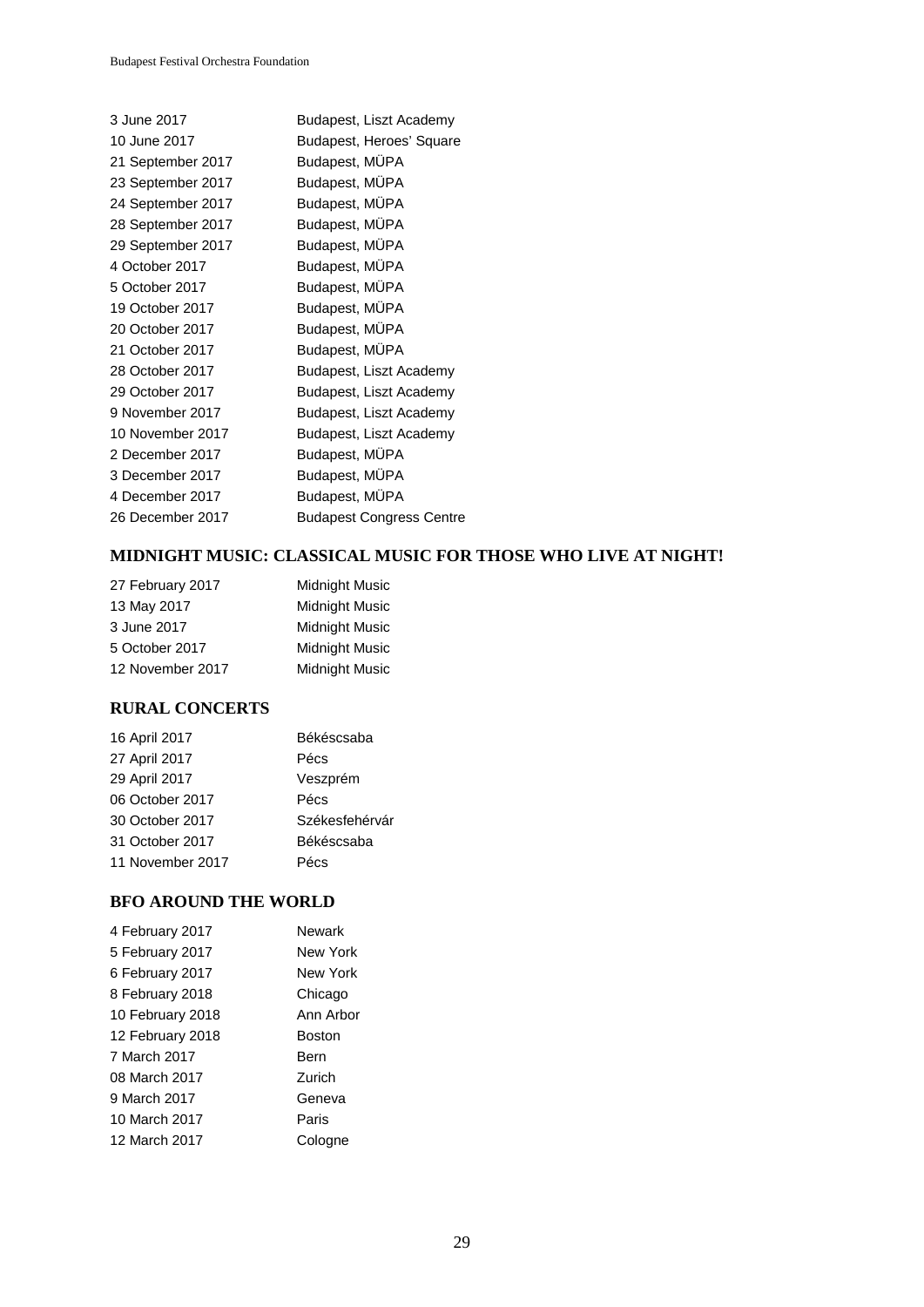| 14 March 2017       | Lugano        |
|---------------------|---------------|
| 2 April 2017        | Ljubljana     |
| 3 April 2017        | Udine         |
| 5 April 2017        | Utrecht       |
| 15 May 2017         | Katowice      |
| 16 May 2017         | Katowice      |
| 20 May 2017         | <b>Bruges</b> |
| 21 May 2017         | Dortmund      |
| 23 May 2017         | London        |
| 2017. August 09-12  | Edinburgh     |
| 17 August 2017      | New York      |
| 19 August 2017      | New York      |
| 20 August 2017      | New York      |
| 12 October 2017     | Amsterdam     |
| 13 October 2017     | Stuttgart     |
| 14 October 2017     | Antwerp       |
| 15 October 2017     | Dortmund      |
| 16 October 2017     | Eindhoven     |
| 17 October 2017     | Paris         |
| 05-11 December 2017 | Wroclaw       |
| 05-11 December 2017 | Udine         |
| 05-11 December 2017 | Zagreb        |
|                     |               |

#### **BFO IN THE COMMUNITY**

#### **BFO for the community – Retirement Home concert**

| 2 May 2017        | Biatorbágy          |
|-------------------|---------------------|
| 2 May 2017        | Budapest            |
| 2 May 2017        | <b>Budapest</b>     |
| 2 May 2017        | Patalom             |
| 3 May 2017        | Dabas               |
| 3 May 2017        | Nagymágocs          |
| 3 May 2017        | Kiskunfélegyháza    |
| 3 May 2017        | Diósd               |
| 3 May 2017        | Sződliget           |
| 4 May 2017        | Pécel               |
| 4 May 2017        | <b>Budapest</b>     |
| 4 May 2017        | Dunakeszi           |
| 12 September 2017 | Pilismarót-Basaharc |
| 12 September 2017 | Bácsborsód          |
| 12 September 2017 | Polgárdi            |
| 12 September 2017 | Leányfalu           |
| 12 September 2017 | Tab                 |
| 13 September 2017 | Sárosd              |
| 13 September 2017 | Acsád               |
| 14 September 2017 | Vác                 |
| 14 September 2017 | Csány               |
| 14 September 2017 | <b>Budapest</b>     |
| 14 September 2017 | Nagyszénás          |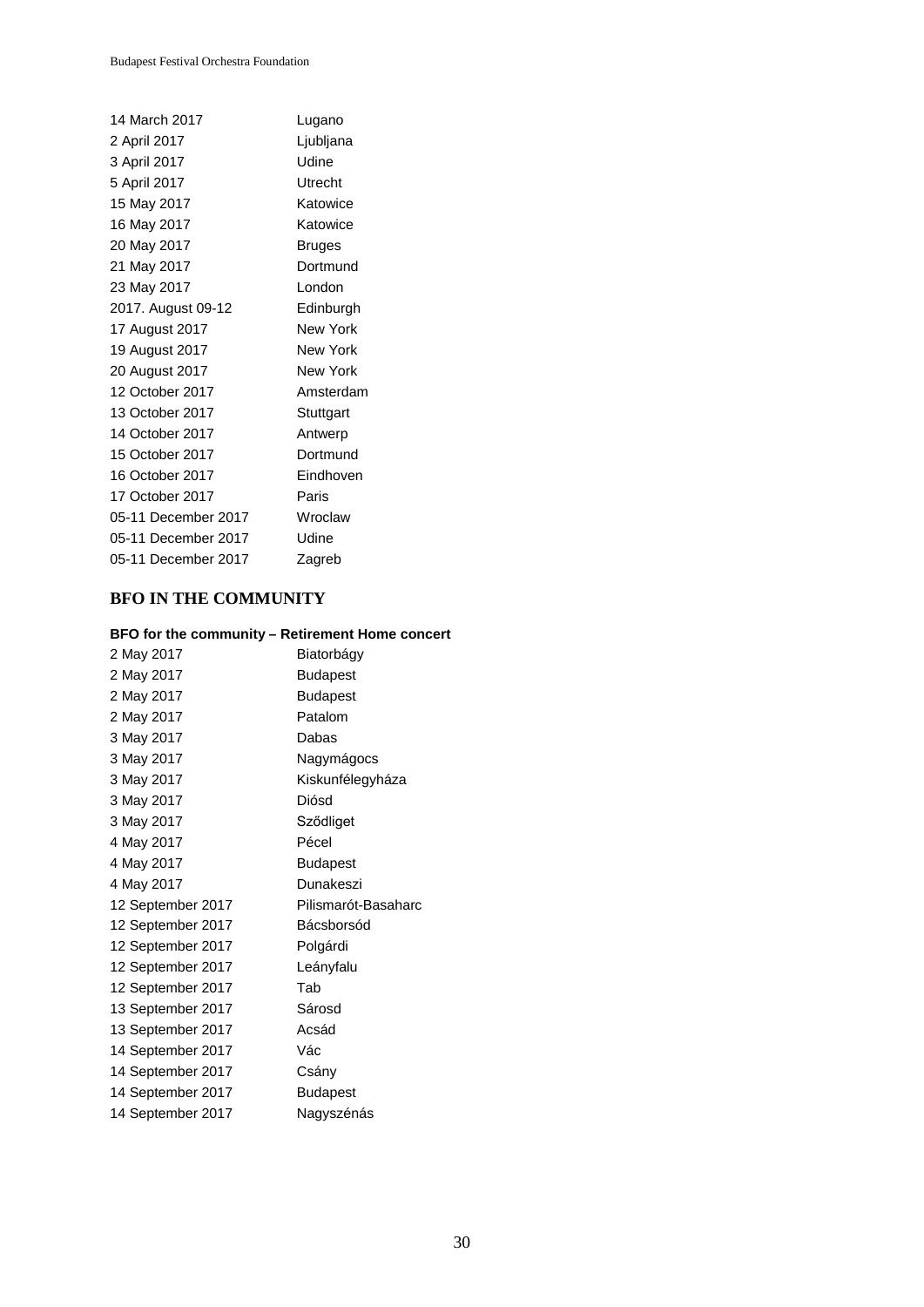| 15 September 2017                      | Cegléd          |
|----------------------------------------|-----------------|
| 19 June 2017                           | Kazár           |
| 20 June 2017                           | <b>Budapest</b> |
| 20 June 2017                           | Külsővat        |
| 20 June 2017                           | Érd             |
| 21 June 2017                           | Kiskunhalas     |
| 21 June 2017                           | Balassagyarmat  |
| 21 June 2017                           | Pápakovácsi     |
| 21 June 2017                           | Verőce          |
| 21 June 2017                           | Lajosmizse      |
| 21 June 2017                           | <b>Budapest</b> |
| 22 June 2017                           | <b>Budapest</b> |
| 22 June 2017                           | <b>Budapest</b> |
| 11 September 2017                      | <b>Budapest</b> |
| 13 September 2017                      | <b>Budapest</b> |
| 13 September 2017                      | <b>Budapest</b> |
| BFO for the community - church concert |                 |
| 3 May 2017                             | Kiskőrös        |
| 4 May 2017                             | Balassagyarmat  |
| 5 May 2017                             | Debrecen        |
| 19 June 2017                           | Perbál          |
| 20 June 2017                           | Karcag          |
| 21 June 2017                           | Bag             |
| 9 September 2017                       | Szeged          |
| 10 September 2017                      | Balatonboglár   |
| 11 September 2017                      | <b>Budapest</b> |
| 3 May 2017                             | Orosháza        |
| 4 May 2017                             | Tokaj           |
| 7 May 2017                             | Esztergom       |
| 19 June 2017                           | Mezőtúr         |
| 20 June 2017                           | Várpalota       |
| 21 June 2017                           | Pannonhalma     |
| 10 September 2017                      | Albertirsa      |
| 11 September 2017                      | Baja            |
| 13 September 2017                      | Jánoshalma      |

# **CHAMBER MUSIC**

#### **Chamber music on historically accurate instruments**

| 19 January 2017  | <b>BFO Rehearsal Room</b> |
|------------------|---------------------------|
| 18 February 2017 | <b>BFO Rehearsal Room</b> |
| 18 November 2017 | <b>BFO Rehearsal Room</b> |
| 19 February 2017 |                           |
| 9 April 2017     |                           |
|                  | <b>BFO Rehearsal Room</b> |
| 28 May 2017      | <b>BFO Rehearsal Room</b> |
| 17 December 2017 | <b>BFO Rehearsal Room</b> |
| 19 November 2017 | <b>BFO Rehearsal Room</b> |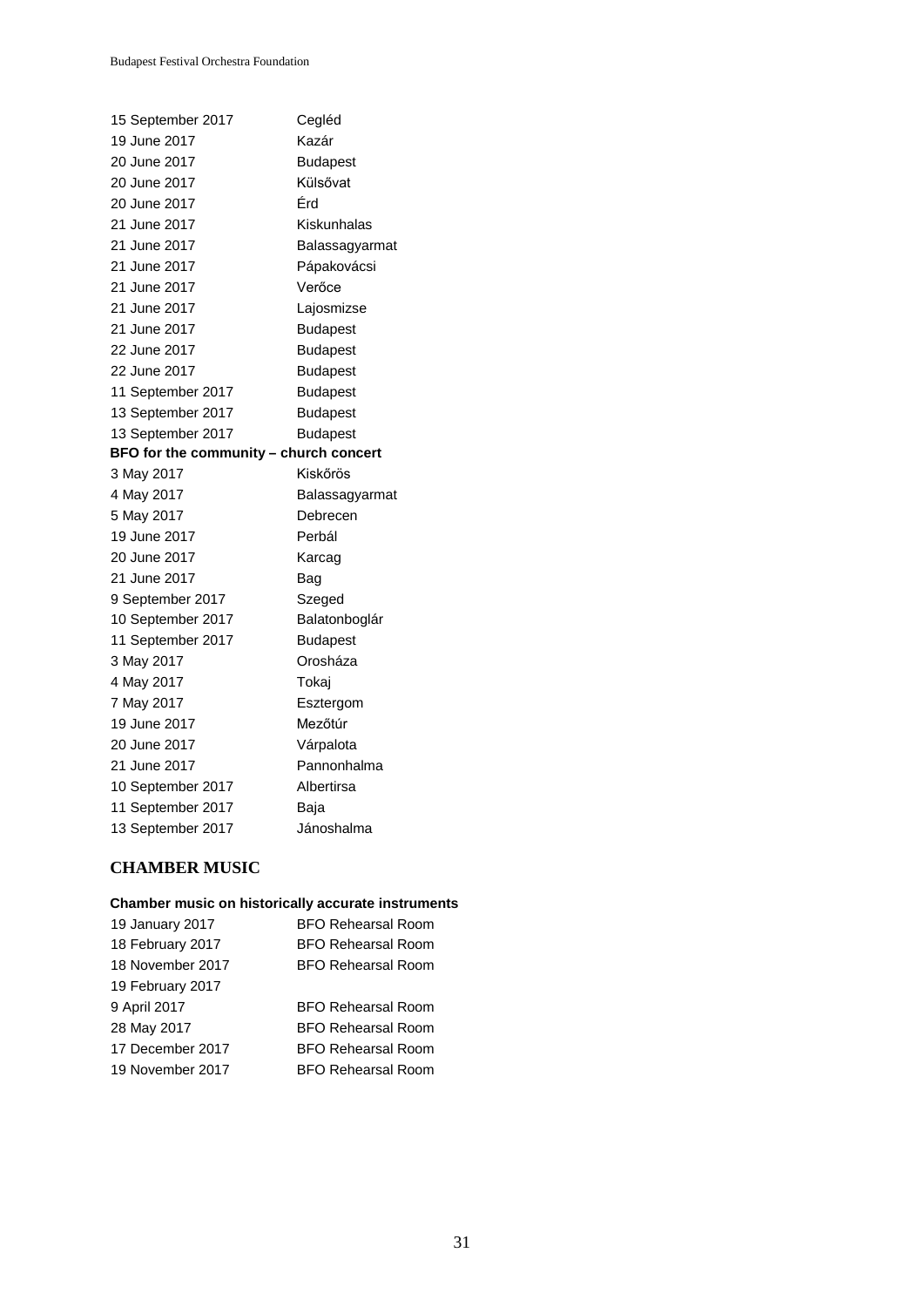# **YOUTH**

# **BFO for the community – Music Castle**

| 2 May 2017        | Zsámbék      |
|-------------------|--------------|
| 3 May 2017        | Kisújszállás |
| 4 May 2017        | Ózd          |
| 15 June 2017      | Apátfalva    |
| 16 June 2017      | Fót          |
| 21 June 2017      | Salgótarján  |
| 13 September 2017 | Komló        |
| 14 September 2017 | Tarnabod     |
| 15 September 2017 | Jászapáti    |

#### **BFO reaches out!**

| 27 April 2017     | Székesfehérvár            |
|-------------------|---------------------------|
| 6 January 2017    | <b>Budapest</b>           |
| 17 January 2017   | Szentendre                |
| 18 January 2017   | <b>Budapest</b>           |
| 17 February 2017  | <b>Budapest</b>           |
| 23 March 2017     | <b>Budapest</b>           |
| 24 March 2017     | <b>Budapest</b>           |
| 7 April 2017      | <b>Budapest</b>           |
| 26 May 2017       | Piliscsaba                |
| 29 May 2017       | <b>Budapest</b>           |
| 6 June 2017       | <b>Budapest</b>           |
| 7 June 2017       | <b>Budapest</b>           |
| 6 September 2017  | <b>Budapest</b>           |
| 22 September 2017 | <b>Budapest</b>           |
| 24 October 2017   | Halásztelek               |
| 14 November 2017  | <b>Budapest</b>           |
| 15 November 2017  | <b>Budapest</b>           |
| 16 November 2017  | <b>Budapest</b>           |
| 17 November 2017  | <b>Budapest</b>           |
| 20 November 2017  | Pilisszentlászló          |
| 21 November 2017  | <b>Budapest</b>           |
| 22 November 2017  | Pilisszentlászló          |
| 23 November 2017  | Gödöllő                   |
| 12 December 2017  | <b>Budapest</b>           |
| 13 December 2017  | <b>Budapest</b>           |
| 14 December 2017  | <b>Budapest</b>           |
| 15 December 2017  | Piliscsaba                |
| 15 January 2017   | <b>BFO Rehearsal Room</b> |
| 15 January 2017   | <b>BFO Rehearsal Room</b> |
| 18 March 2017     | <b>BFO Rehearsal Room</b> |
| 18 March 2017     | <b>BFO Rehearsal Room</b> |
| 7 May 2017        | <b>BFO Rehearsal Room</b> |
| 7 May 2017        | <b>BFO Rehearsal Room</b> |
| 17 September 2017 | <b>BFO Rehearsal Room</b> |
| 17 September 2017 | <b>BFO Rehearsal Room</b> |
| 22 October 2017   | <b>BFO Rehearsal Room</b> |
| 22 October 2017   | BFO Rehearsal Room        |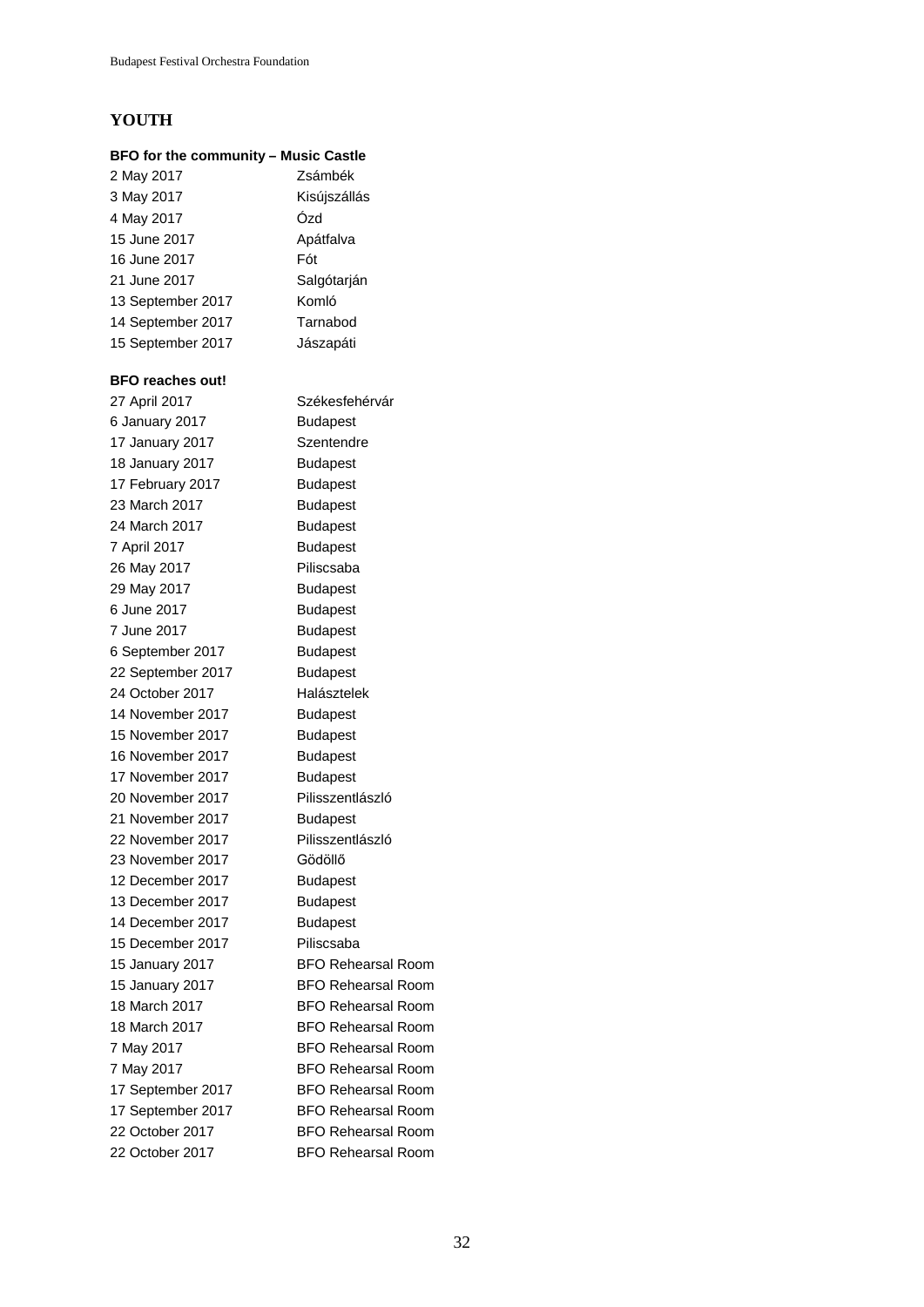| 12 December 2017  | <b>BFO Rehearsal Room</b> |
|-------------------|---------------------------|
| 16 December 2017  | <b>BFO Rehearsal Room</b> |
| 16 December 2017  | <b>BFO Rehearsal Room</b> |
| 17 September 2017 | <b>BFO Rehearsal Room</b> |
|                   |                           |

# **Cocoa concert – autism-friendly performance**

| 18 March 2017   | BFO Rehearsal Room        |
|-----------------|---------------------------|
| 22 October 2017 | <b>BFO Rehearsal Room</b> |
|                 |                           |

13 May 2017 See what you hear – Film Gala

#### **3) Statement of assets used for public benefit activities**

part of the decrease in the current year of the shareholders' equity reported in the accounting report, used for public benefit activities.

| ОI<br>aiue.<br>DOSG<br>'UI. | $\mathbf{r}$<br>Title<br>asset<br>used<br>ΟÌ<br>the | asset<br>the | use<br>ΩĪ |  |
|-----------------------------|-----------------------------------------------------|--------------|-----------|--|
|-----------------------------|-----------------------------------------------------|--------------|-----------|--|

In 2017 the shareholders' equity of the Foundation was reduced by the profit for the current year.

#### **4) Statement of earmarked grants**

According to the Budget Act an earmarked benefit could be financial and non-financial support which is primarily related to the objectives specified and accepted in the Deed of Foundation of a public benefit organisation as a public benefit activity. The statement presents the earmarked benefits of the previous year and the current year and the differences between them.

| Title of earmarked support | Previous year | Current vear |
|----------------------------|---------------|--------------|
|----------------------------|---------------|--------------|

There was no earmarked benefit at the Foundation in 2016 or 2017.

#### **5) Benefits for executive officers**

Pursuant to the Budget Act the executive officer of a public benefit organisation: is the president and member of the foundation's supervisory body. The statement contains the financial benefits and in kind benefits paid to the parties listed (wages, honorary fee, cost reimbursement, assignment fee, disbursed loan), indicating their respective figures for the previous year and the current year.

|  | $\mathbf{P}$<br>лиоп<br>- 08 | year<br>700 H. | year<br>21 I I<br> |
|--|------------------------------|----------------|--------------------|
|--|------------------------------|----------------|--------------------|

The executive officers and curators of the Foundations did not receive any remuneration for their work.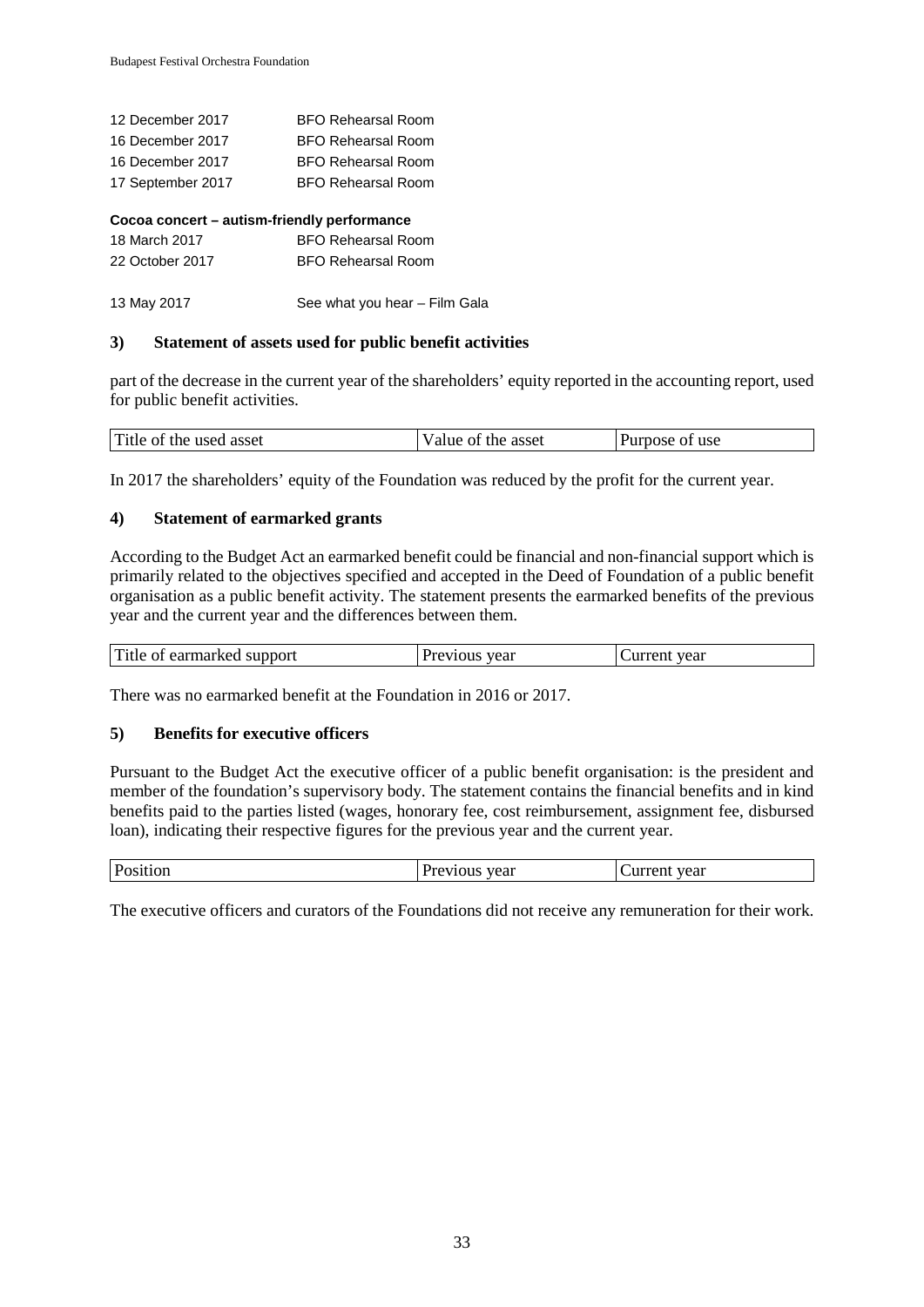# **6) Indicators required for establishing the public benefit status**

| <b>Figures in thousand HUF</b>                                                                                                                                                                                                                                                                                                                                       |                                       |                    |
|----------------------------------------------------------------------------------------------------------------------------------------------------------------------------------------------------------------------------------------------------------------------------------------------------------------------------------------------------------------------|---------------------------------------|--------------------|
| Basic data                                                                                                                                                                                                                                                                                                                                                           | previous year $(1)$                   | current year $(2)$ |
| A. Grants for executive officers                                                                                                                                                                                                                                                                                                                                     | $\theta$                              | $\theta$           |
| B. Annual total revenue                                                                                                                                                                                                                                                                                                                                              | 2,959,037                             | 3,094,774          |
| Of which:                                                                                                                                                                                                                                                                                                                                                            |                                       |                    |
| C. Sum received pursuant to Act CXXVI of 1996 on the Use of a Specified<br>Portion of Personal Income Tax According to the Taxpayer's Instruction;<br>amount                                                                                                                                                                                                         | 1,872                                 | 1,228              |
| D. Public service revenue                                                                                                                                                                                                                                                                                                                                            | $\boldsymbol{0}$                      | $\boldsymbol{0}$   |
| E. Normative support                                                                                                                                                                                                                                                                                                                                                 | $\overline{0}$                        | $\mathbf{0}$       |
| F. Aid provided from the Structural Funds of the European Union and the<br><b>Cohesion Fund</b>                                                                                                                                                                                                                                                                      | $\overline{0}$                        | $\mathbf{0}$       |
| G. Adjusted revenues (B-(C+D+E+F))                                                                                                                                                                                                                                                                                                                                   | 2,957,165                             | 3,093,546          |
| H. Total expenses (costs)                                                                                                                                                                                                                                                                                                                                            | 3,087,058                             | 3,0145,796         |
| I. Of which: Personnel type expenses                                                                                                                                                                                                                                                                                                                                 | 598,560                               | 590,885            |
| J. Public benefit activity expenses                                                                                                                                                                                                                                                                                                                                  | 3,061,953                             | 3,145,796          |
| K. Profit/loss after tax                                                                                                                                                                                                                                                                                                                                             | $-128,021$                            | $-51,022$          |
| Number of individuals performing public benefit voluntary activities and<br>contributing to the work of the organisation (as a number of people, in<br>compliance with Act LXXXVIII of 2005 on Voluntary Public Benefit<br>Activities)                                                                                                                               | $\boldsymbol{0}$                      | $\theta$           |
| <b>Resource availability indicator</b>                                                                                                                                                                                                                                                                                                                               | Performance relative to the indicator |                    |
| The organization is considered to have sufficient resources if either one of the following requirements is satisfied with respect<br>to the previous two completed financial years. Section 32 (4) a) of Act CLXXV. of 2011 on the right of association, non-profit<br>status, and the operation and funding of civil society organisations (hereinafter: Civil Act) |                                       |                    |
| a. its average annual revenue exceeds HUF one million Section 32 (4) a) of the<br>Civil Act (Bl+B2)/2> 1,000,000)                                                                                                                                                                                                                                                    | <b>YES</b>                            | N <sub>O</sub>     |
| b. the financial result after tax is not a negative figure for the previous two years<br>on the aggregate Section 32 (4) b) of the Civil Act; $(Kl+K2\geq 0)$                                                                                                                                                                                                        | <b>YES</b>                            | N <sub>O</sub>     |
| c. the personnel costs (expenses) amount to one quarter of all costs (expenses),<br>exclusive of the sums paid to executive officers Section 32 (4) c) of the Civil<br>Act; ((I1+I2-A1-A2)/(H1+H2)≥0.25)                                                                                                                                                             | <b>YES</b>                            | N <sub>O</sub>     |
| <b>Social backing indicators</b>                                                                                                                                                                                                                                                                                                                                     |                                       |                    |
| The organization shall be considered to have demonstrable social backing if either one of the following requirements is<br>satisfied with respect to the previous two completed financial years. Section 32 (5) of the Civil Act                                                                                                                                     |                                       |                    |
| a. the sums donated to the organization from the personal income tax in<br>accordance with the taxpayer's instruction cover at least 2% of the total revenue,<br>exclusive of the income referred to in Section 54. Section 32 (5) a)<br>of the Civil Act; $(C1 + C2)/(G1 + G2) \ge 0.02$                                                                            | <b>YES</b>                            | N <sub>O</sub>     |
| b. the costs and expenses on public benefit activities amount to at least half of all<br>expenditures on average of two years Section 32 (5) b) of the Civil Act;<br>$((J1+J2)/(H1+H2)\geq0.5)$                                                                                                                                                                      | <b>YES</b>                            | N <sub>O</sub>     |
| c. public benefit activities are carried out in the long term (on average of two<br>years) by at least ten volunteers in accordance with Act LXXXVIII of 2005 on<br>Voluntary Activities of Public Concern. Section 32 (5) c) of the Civil Act;<br>$((Ll+L2)\geq 10$ persons                                                                                         | <b>YES</b>                            | NO                 |